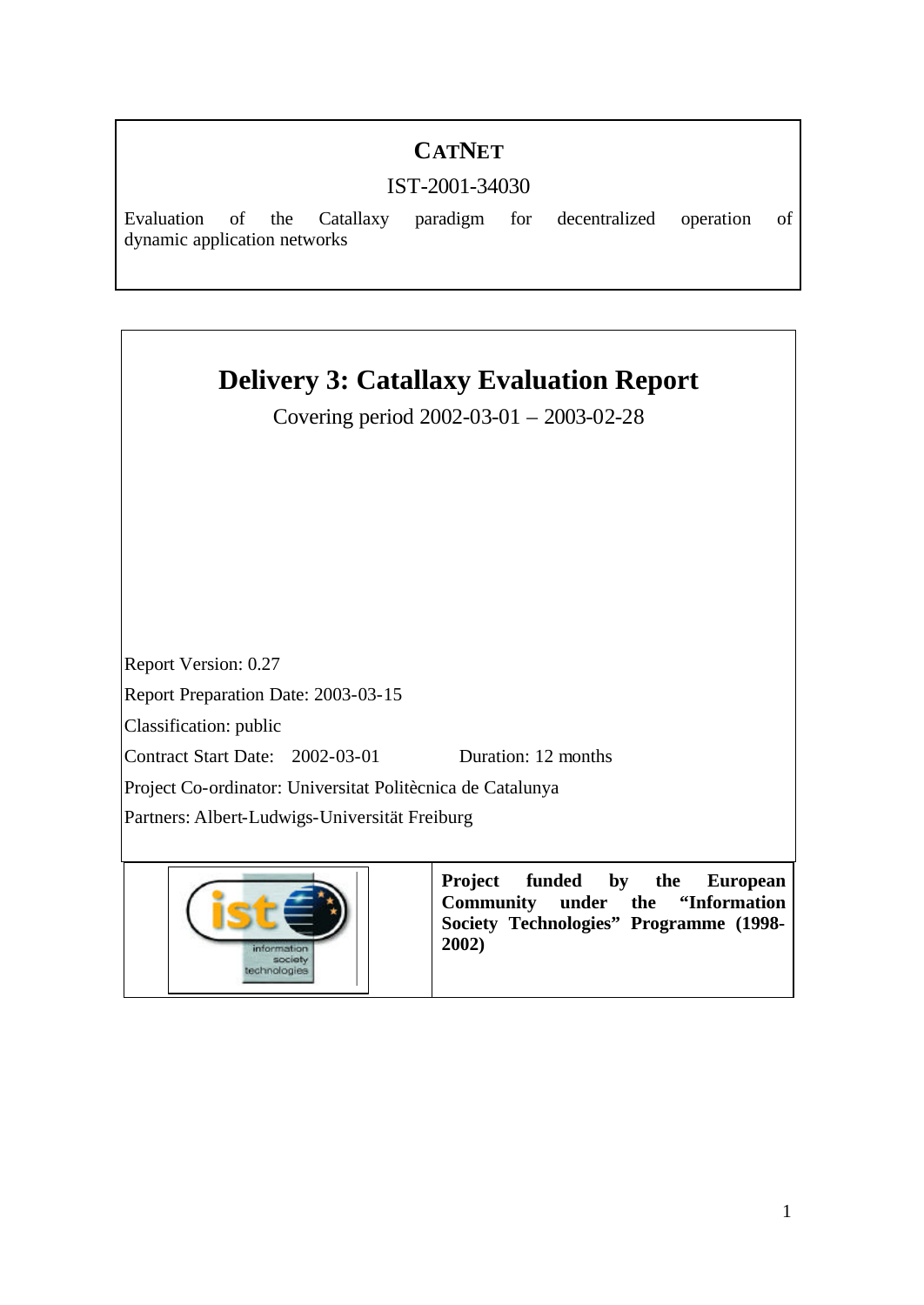# **Table of contents:**

| 1.  |                                                               |  |  |
|-----|---------------------------------------------------------------|--|--|
|     | 1.1                                                           |  |  |
|     | 1.2                                                           |  |  |
|     | 1.2.1                                                         |  |  |
|     | 1.2.2                                                         |  |  |
|     | 1.2.3                                                         |  |  |
|     | 1.2.4                                                         |  |  |
|     | 1.3                                                           |  |  |
|     | 1.3.1                                                         |  |  |
|     | 1.3.2                                                         |  |  |
|     | 1.3.3                                                         |  |  |
|     | Bandwidth utilization/Communication Cost (CC) 10<br>1.3.4     |  |  |
|     | 1.4                                                           |  |  |
|     | 1.4.1                                                         |  |  |
|     | 1.4.2                                                         |  |  |
|     | Low node density scenario (with high dynamics) 13<br>1.4.3    |  |  |
|     | 1.4.4                                                         |  |  |
| 2.  |                                                               |  |  |
| 2.1 |                                                               |  |  |
| 2.2 |                                                               |  |  |
| 2.3 |                                                               |  |  |
| 2.4 |                                                               |  |  |
| 2.5 |                                                               |  |  |
| 2.6 |                                                               |  |  |
|     | 2.6.1                                                         |  |  |
|     | 2.6.2                                                         |  |  |
|     | 2.6.3                                                         |  |  |
|     | 2.6.4                                                         |  |  |
| 3.  |                                                               |  |  |
| 3.1 |                                                               |  |  |
| 3.2 |                                                               |  |  |
| 3.3 |                                                               |  |  |
| 3.4 |                                                               |  |  |
| 4.  |                                                               |  |  |
|     | 4.1.1                                                         |  |  |
|     | 4.1.2                                                         |  |  |
|     | 4.1.3                                                         |  |  |
|     | 4.1.4                                                         |  |  |
|     | 4.1.5                                                         |  |  |
| 5.  |                                                               |  |  |
| 5.1 | Regarding the development of an experimental simulator 49     |  |  |
| 5.2 | Regarding the categorization of application layer networks49  |  |  |
| 5.3 |                                                               |  |  |
| 5.4 |                                                               |  |  |
| 6.  | Annex: Development of the parameters during experimentation53 |  |  |
| 7.  |                                                               |  |  |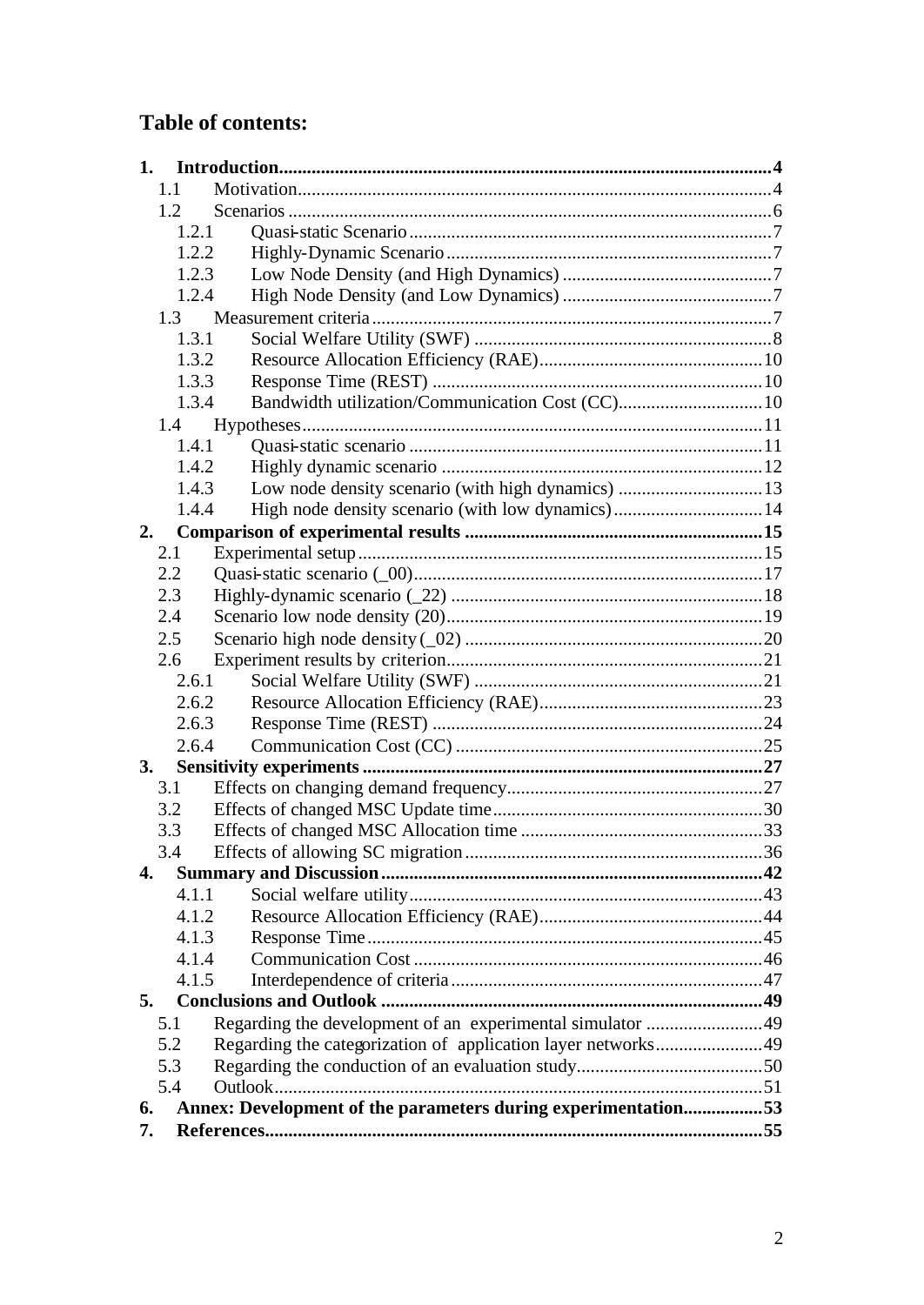# **DELIVERABLE SUMMARY SHEET**

## Project Number: ITS-2001-34030

Project Acronym: CATNET

Title: Evaluation of the Catallaxy paradigm for decentralized operation of dynamic application networks

Deliverable  $N^{\circ}$ : 3 – Catallaxy Evaluation Report

Due date: 03/2003

Delivery Date: 03/2003

Short Description:

The purpose of this deliverable D3 is to show, explain and discuss the results of the simulations conducted using the CATNET simulator as explained in deliverable D2 of this project. The experimental results of the CATNET project, especially with regard to whether the Catallaxy paradigm is able to provide sufficient resource allocation, will be compared using a hypotheses-based framework.

Chapter 1 explains the motivation, scenarios, criteria measured and the hypotheses to be investigated. Chapter 2 compares some basic experimental results by scenario and by measurement criteria. Chapter 3 shows how sensitive the results are to changes in the experimental setup. Chapter 4 summarizes and discusses the overall findings. Chapter 5 presents the achievements of this project and gives an outlook on possible future research directions.

Partners owning: Universitat Politècnica de Catalunya

Partners contributed: Albert-Ludwigs-Universität Freiburg

Made available to: Public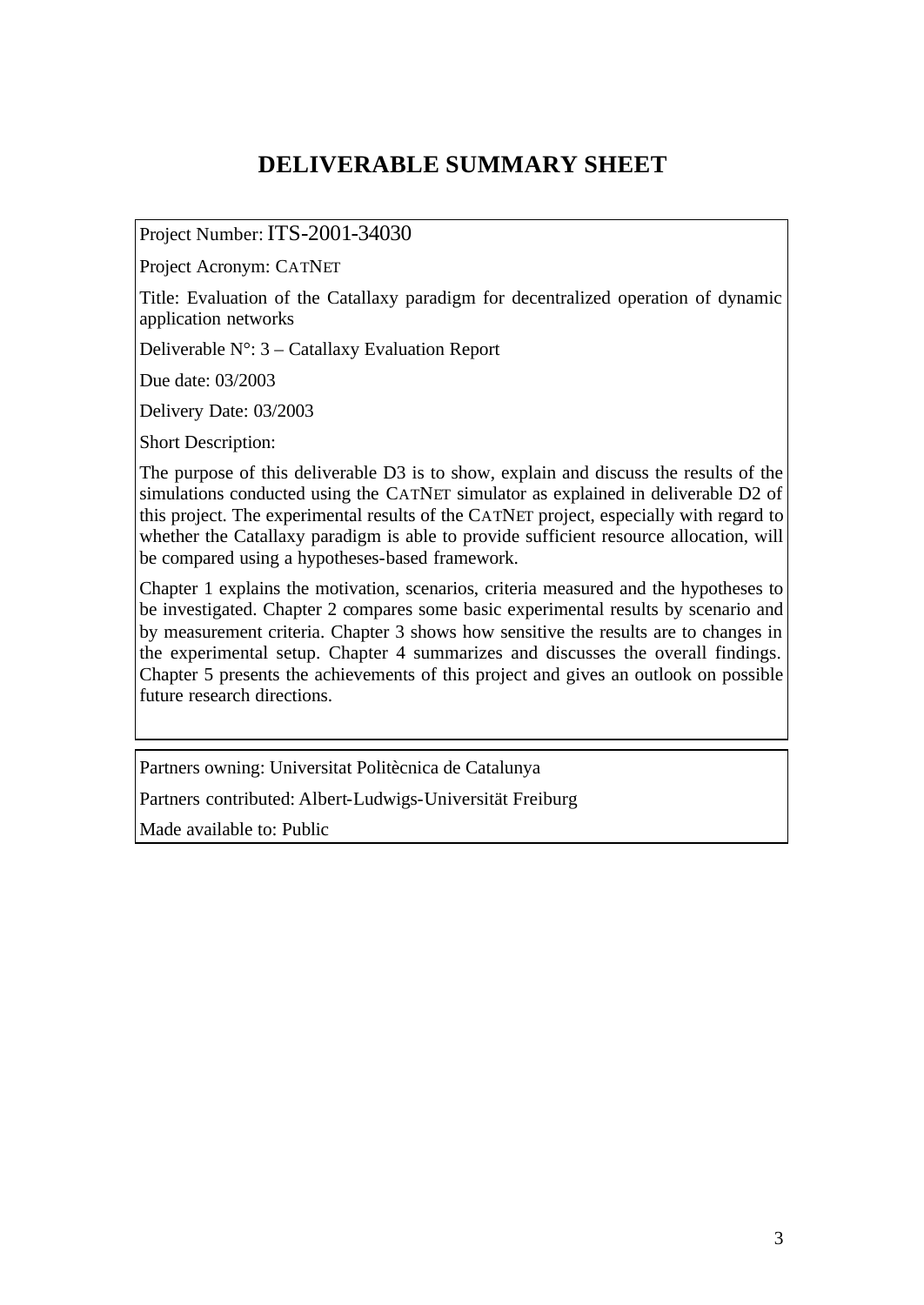## **1. Introduction**

The purpose of this deliverable D3 is to show, explain and discuss the results of the simulations conducted using the CATNET simulator as explained in deliverable D2 of this project. The experimental results of the CATNET project, especially with regard to whether the Catallaxy paradigm is able to provide sufficient resource allocation, will be compared using a hypotheses-based framework.

Chapter 1.1 outlines the motivation of the project. Chapter 1.2 explains the scenarios and the progress of the experiments. Chapter 1.3 explains the criteria measured by the simulator and shows their relevance with regard to realistic ALN scenarios. Chapter 1.4 details the hypotheses and sets the criteria in relation.

# **1.1 Motivation**

Application-layer networks (ALN) are software architectures that allow the provisioning of services requiring a huge amount of resources by connecting large numbers of individual computers for information search, content download, parallel processing or data storage. Common concepts are Grid computing (mostly for distributed processing) and Peer-to-Peer-(P2P)-Computing (mostly for distributed data storage and  $x$ cess). In order to keep such a network operational, service control and resource allocation mechanisms are required. Here is an example to illustrate the type of networks:



*Adobe's PDF file format is a common type for mixed text and graphics documents, mostly due to its preservation of layout specifics, in contrast to HTML. The files are created using the Acrobat Distiller service, which takes e.g. Microsoft Word or Postscript files and converts them. Usually, the Distiller service is installed locally and appears like an additional printer to the office application. In addition, it is possible to submit a document to an*

*Internet service like Adobe itself or T-Online. These services run on dedicated servers, convert the document and send a PDF file back. It is a* 

*centralized, classic client/server architecture approach. However, in application-layer networks like the Grid or P2P networks, it is princi-*

*pally possible to provide the same service in completely decentralized fashion. Instead of one dedicated server instance, the relatively lightweight PDF conversion service could be provided redundantly by any network resource, and accessed "on-demand" by clients all over the network. The word-processor client programs would transparently address such a networked PDF conversion service instance in the background, without to disturb the user.* 

*The main advantage for the normal user are costs savings, as the service would be paid "on-demand" for each access, instead of having to buy a complete software license.*

Such "on-demand" applications are already deemed useful in the context of web services, Grid and P2P computing, which shows by the large number of academics and industry researching in these fields and the available funding programs.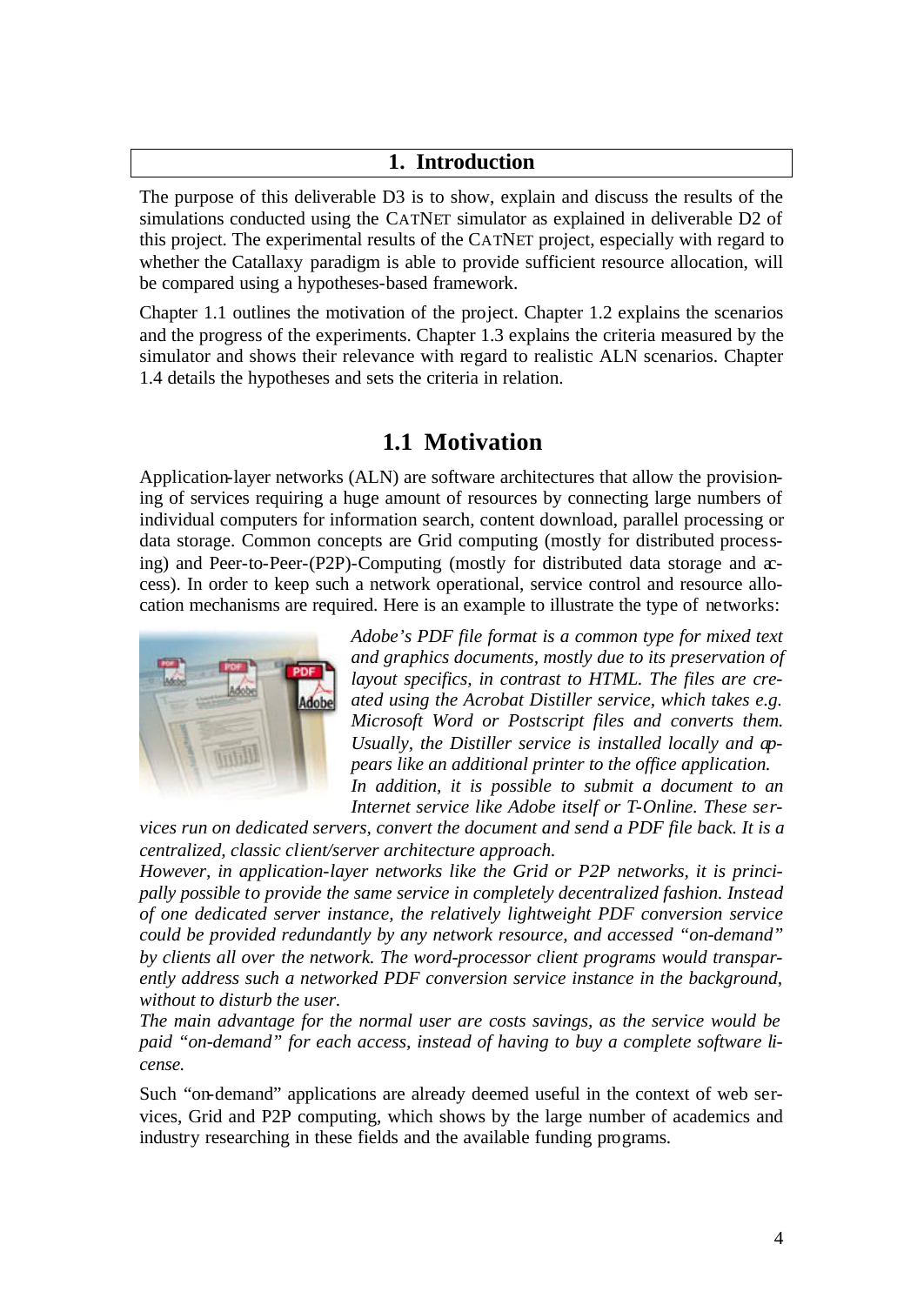In addition, the scenario assumes that services and clients will conduct business transactions, which are characterized by the exchange of payment in return for accessing the service. Most of today's Grid or P2P applications provide services for free for the participants.

However, in some Grid applications today, the service providers already receive a measurable benefit from the application, as in the distributed computation of biochemical data for a pharmaceutical company [3]. That utility gain should be divided fairly between the participants, e.g. by paying compensation for the efforts. With this fundamental motivation in the background, we expect the situation to change towards a market for services and the use of (micro-) payments.

In such a web services market, a central question is who controls the matching between service clients and service providers, as this position holds the key to manage how much utility gain every participant will receive. In general, that kind of application layer network control is conducted either centralized (by some dedicated, objective and trustworthy coordinator) or decentralized (by letting the participants negotiate directly with respective clients and suppliers).

## **The goal of the CATNET project is to evaluate the Catallaxy paradigm for decentralized operation of application layer networks in comparison to a Baseline centralized system.**

The simulator implements two main control mechanisms for network coordination: a *Baseline* control mechanism and a *Catallactic* control mechanism. The Baseline control mechanism computes the resource allocation decision in a centralized service/resource provider. The Catallactic control mechanism has the characteristic that its resource allocation decisions are carried out by self-interested agents with only local information about the environment. Each agent has a resource discovery facility and a negotiation strategy module.

The following class types are defined in both control mechanisms:

- Client: a computer program on a certain host, which needs access to a web service to fulfill its design objectives. The Client (C) tries to access that "service" at an arbitrary location within the computer network, uses it for a defined time period, and then continues with its own program sequence. Client programs run on a connected network "resource".
- Service: an instantiation of a general application function, embodied in a computer program.
- Service Copy: one instance of the "service". The Service Copy (SC) is hosted on a "resource" computer, which provides both storage space and bandwidth for the access of the service.
- Resource: a host computer, which provides a limited number of storage space and access bandwidth for service transmission. Resources (R) are connected to each other via dedicated network connections.
- Network Connections: These connections are intended to be of equal length and thus of equal transmission time and costs.
- Node: every network element able to relay packets in the network. Every Resource is a node, but not all nodes have to be resources.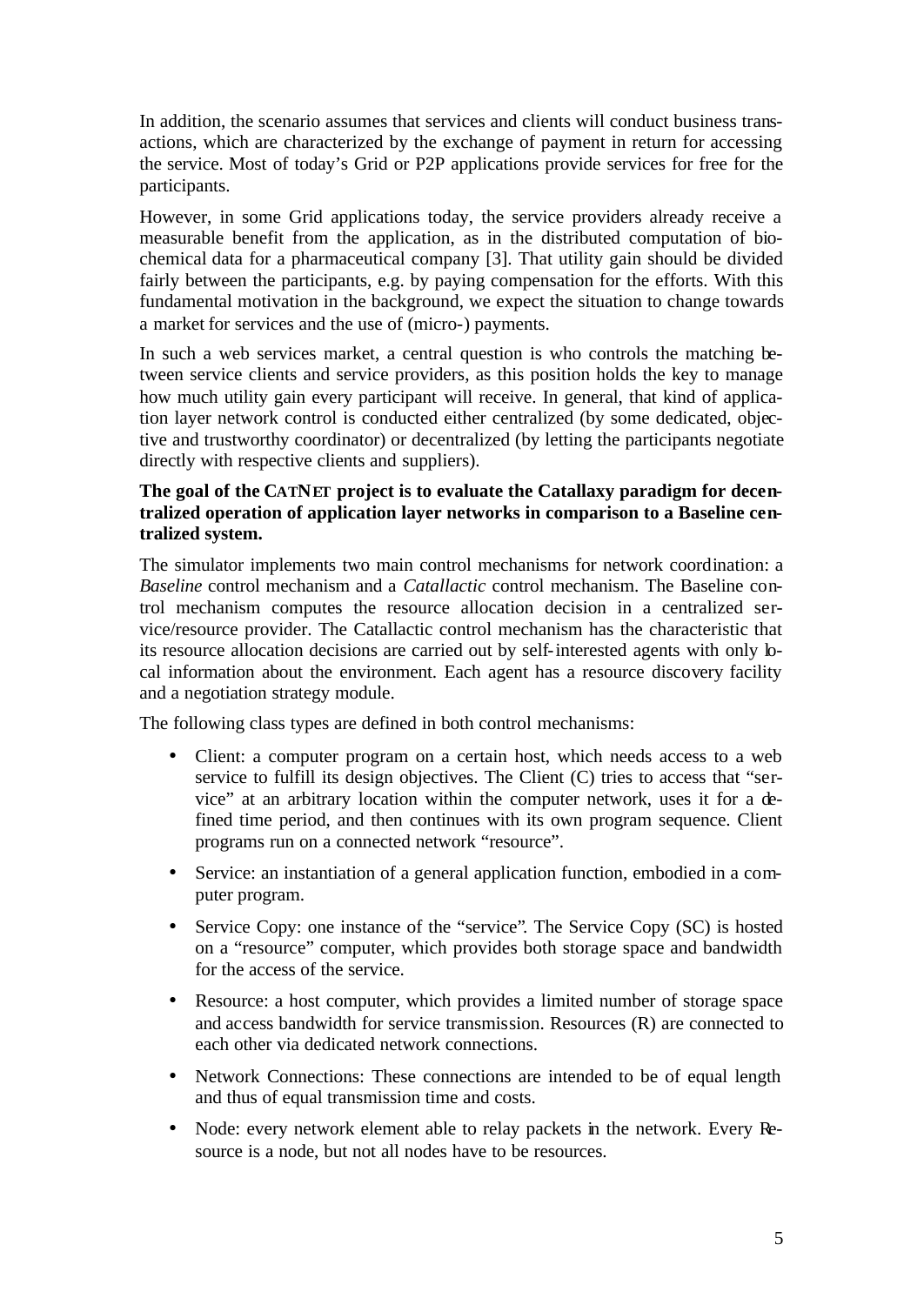Real world applications like multimedia content distribution networks (e.g. Morpheus or AKAMAI), Grid implementations, and Peer-to-Peer systems (for instance Gnutella) are distributed applications and can be characterized in a simplified form by a number of a few common features, which inspired the design of the application layer network implemented in the simulator. Though different in many particular mechanisms, these real world applications are mapped to the following two-dimensional design space of 1) the node dynamics; and 2) the node density.

- *Node dynamics* measures the continuous availability of service-providing (resource) nodes in the network. Low dynamics mean an unchanging and constant availability; high dynamics are attributed to a network where resource nodes start up and shut down with high frequency.
- *Node density* measures the relation of service-providing (resource) nodes to the total number of network nodes. The highest density has every network node providing the described service to others; The lowest density is reached if only one resource node in the whole network exists.

In Figure 1 we illustrate the approach on how we map real world application networks in a two-dimensional space. This classification allows, mainly by means of different setup parameters of the simulation, to simulate different application layer network scenarios. The technical process of conducting the simulations is described in deliverable D2 of this project.



**Figure 1: Mapping of real ALN to a two-dimensional design space**

## **1.2 Scenarios**

This chapter describes the different scenarios investigated by CATNET and mapped in Figure 1.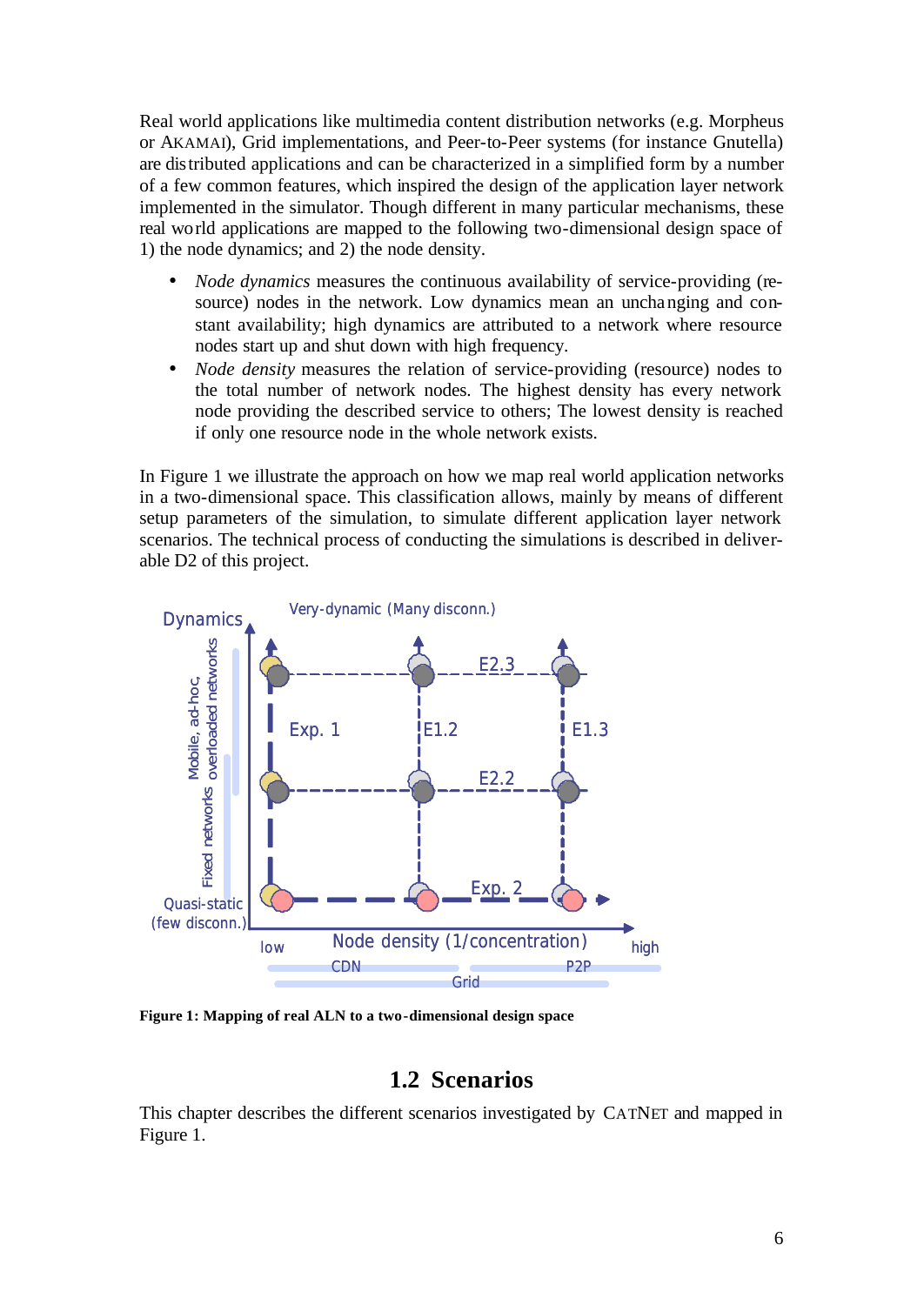## **1.2.1 Quasi-static Scenario**

A quasi-static application layer network can be described as having low node dynamics (quasi-static) and low node density. An application example for this are content distribution networks (CDN) such as AKAMAI. These have low node dynamics, because resource nodes are highly available and permanently connected to the fixed network. They have low node density due to the fact that resource nodes are few in terms of the total nodes which form the communications network.

## **1.2.2 Highly-Dynamic Scenario**

P2P networks are a good example of the other extreme, highly dynamic networks. They have high node dynamics and high node density. In this case, high node dynamics is represented by the high frequency of nodes connecting and disconnecting from the P2P network. High node density is due to the fact that each peer carries out the function of a client, service provider and resource.

## **1.2.3 Low Node Density (and High Dynamics)**

Between the extremes of CDN and P2P scenarios, one can find numerous examples of other realistic networks. The low node density scenario may correspond to web service scenarios with one or a few dedicated web servers, like in the case of Internet radio. Its high dynamics are a result of changing and unreliable connections between the network nodes.

### **1.2.4 High Node Density (and Low Dynamics)**

This scenario combines high density (which also means spread resources) and an unchanging network. It may correspond to a very stable P2P network, an extreme case of a Grid network, or even a parallel processor computing array. In these scenarios, connections are stable and unchanging and the distances between the nodes are comparably short.

## **1.3 Measurement criteria**

The purpose of ALN lies in the timely provision of services to clients. In doing so, ALN (Grids, P2P Networks) compete with current widespread Internet-based client/server systems. The main goal of introducing ALN has been to raise productivity, such that the same output (profit, utility) can be achieved by using less input (costs). As an example, most Grid projects aim at replacing supercomputers, by providing the same quality of output (e.g. computing the results of particle accelerator experiments) with much cheaper equipment of personal computer processors. Translated to P2P, the main application replaces a centralized database by provisioning large data files in a redundant, networked file space of cheap personal computer hard disks.

In an economic interpretation, one of the main cost drivers of current supercomputers or centralized file spaces is that the investments in hardware are geared towards peak usage, so that for the most part of its lifecycle, the hardware sits idle (processors) or empty (storage). To increase efficiency leads to higher revenues per unit. By using the same investments, the output will be increased. On the other hand, the same output can be achieved using lower investments and less hardware, e.g. abundant personal computers already connected to the Internet. The utility of ALN can thus be measured in economical as well as technical terms.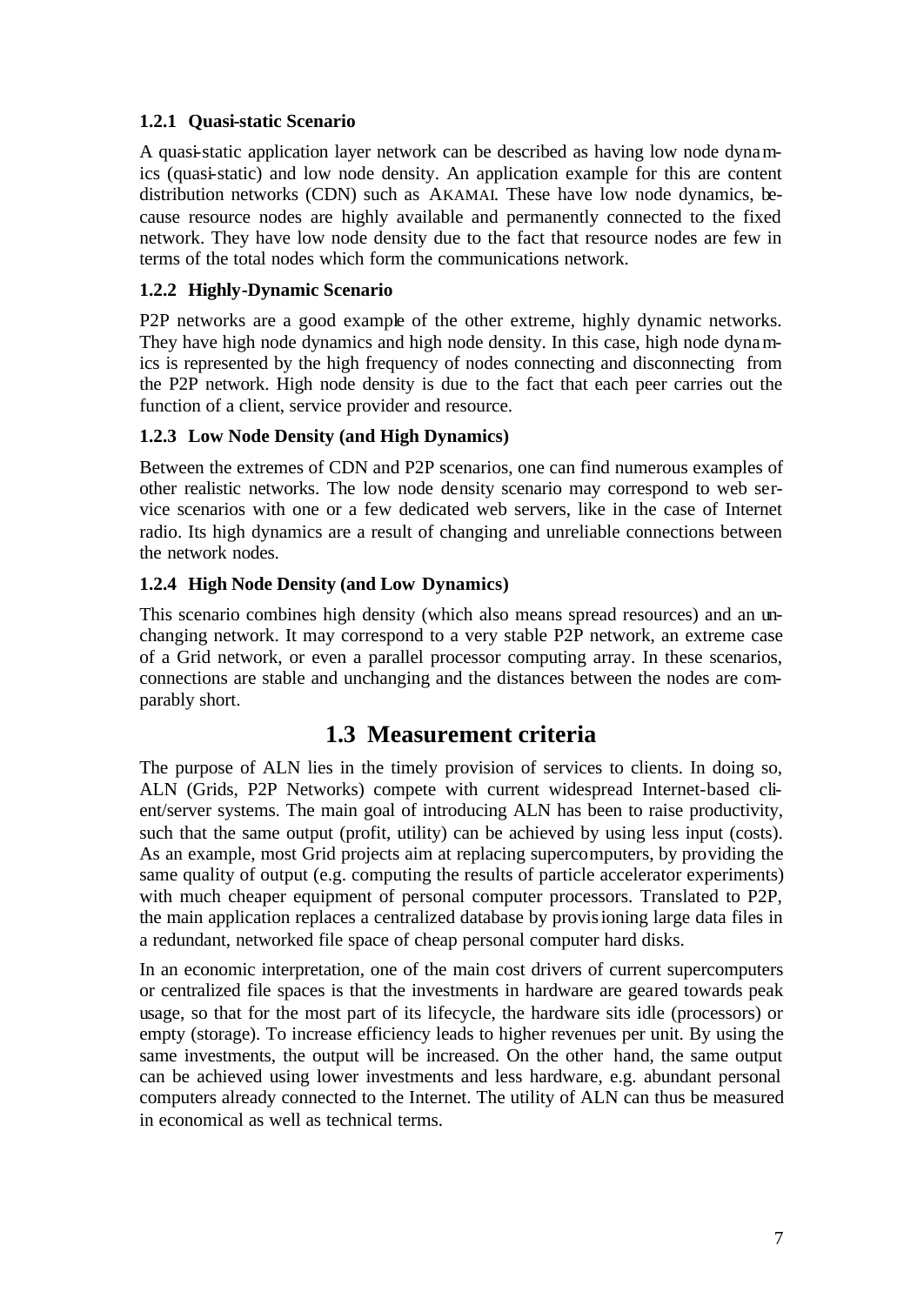#### **1.3.1 Social Welfare Utility (SWF)**

Social welfare utility (SWF) measures how well all participants of an economic system can maximize their individual utility. Basically, utility measures the fulfilment of self-interest of the participants. The concrete equation in its easiest form sums up the individual utility profits:

$$
U_{\text{SWF}} = \sum u_i \tag{1}
$$

Individuals are everyone who participates in the economic environment. For an application-layer network, the individual players are the clients (who demand and pay for service access), the service provider instances –SCs– (who offer access and receive payments) and finally the network resources, who offer bandwidth and storage to the service instances. The equation thus can be written as

$$
U_{\text{SWF}} = \sum u_i^C + \sum u_j^{SC} + \sum u_k^R \tag{2}
$$

The individual utility of these participants computes as follows.

• The self-interest of the clients is to access a PDF conversion service at the lowest cost and/or the fastest time. Utility can thus be measured either using costs or time. In an environment where services have to be paid for access, the utility gain of clients is the difference between their *private value* (of what the access is worth) and the actually paid *transaction price*:

$$
u_i^c = v_{i,p} - p \tag{3}
$$

• The self-interest of the service provider is to always provide access to some Acrobat service instance, such that a minimum number of service demands have to be rejected. A valid assumption, without any application relevance of Grid would be negated, is that services can charge for their access. In this case, the service provider receives a charge price from the client. As this is business, the service provider is interested in increasing revenue by either increasing turnover (more service accesses in the same time) or profit (more profit by each service access). Each redundant web Service Copy is thus a miniature business, like a retailer's branch store. Like the clients, the service providers also have a private value for service access (*sa*) . In addition, there is private value for buying network resource access (*ra*) from the hosting node:

$$
u_j^{SC} = (p^{sa} - v_{p,j}^{sa}) + (v_{p,j}^{ra} - p^{ra})
$$
 (4)

• Last, the network provider runs resources like bandwidth, processor time or storage, which form the basis for the application. These resources incur costs, and the network provider aims to fill these costs and to make profits by increasing the usage of the resources. It is therefore in his interest that service provider and clients can easily find, match and conduct transactions. His profits can be paid either by the client (as a separate part of the service access cost) or the service provider (as a separate part of the revenue). Basically, both those variants only differ in whether the payment is transparent for the client or not. Another way to decrease costs is to optimize network parameters such as bandwidth throughput, latency and network communication flows.

$$
u_k^R = p - v_{p,k} \tag{5}
$$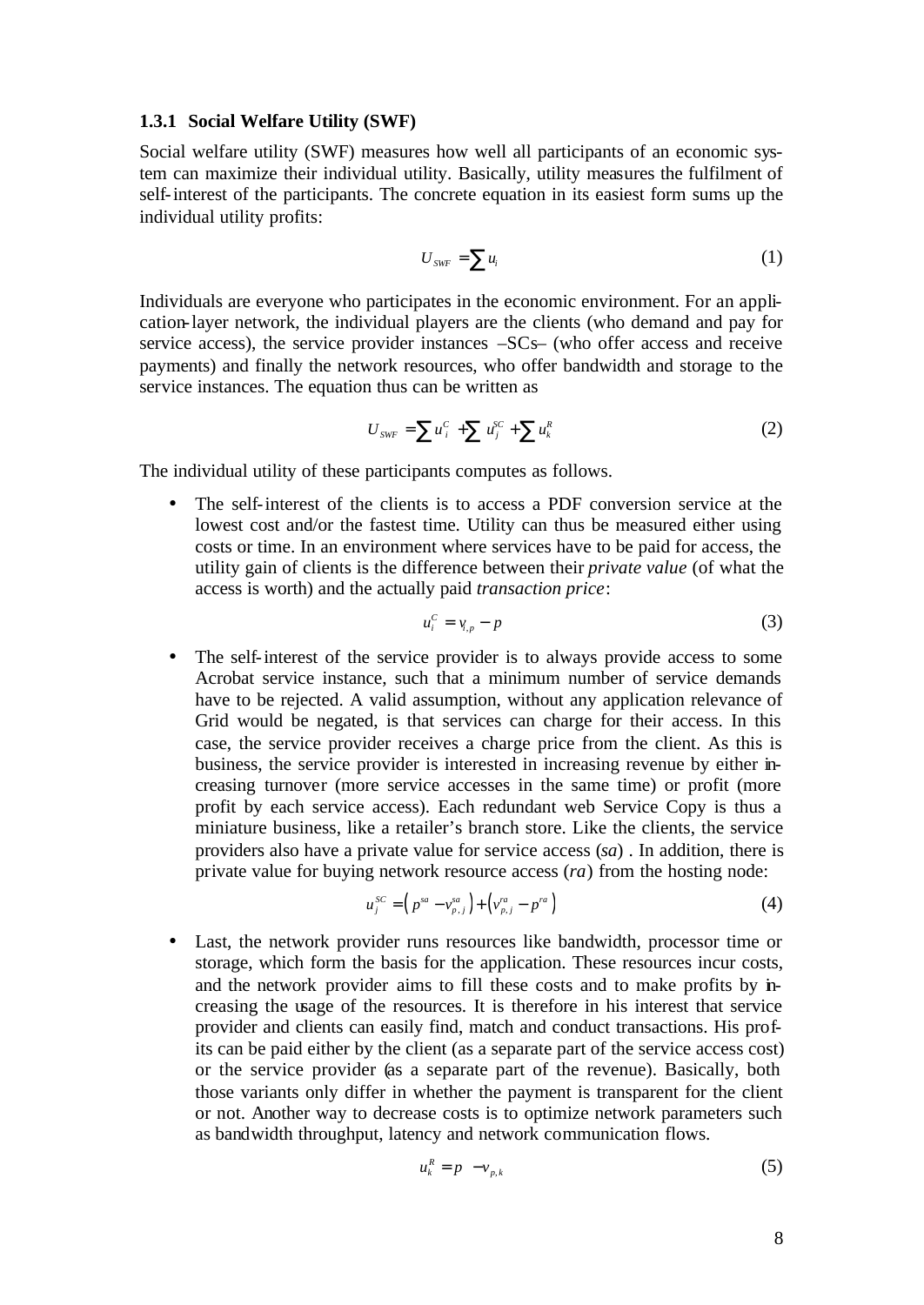The "maximum social welfare-criterion" (SWF) balances both costs and revenue incurred by the nodes and allows comparing different variants of the Catallaxy and Baseline implementations. It has to be noted that SWF solutions are a subset of "Pareto-efficient" ones; once the sum of the payoffs is maximized, an agent's payoff can increase only if another agent's payoff decreases.

During the experiments the social welfare is measured by a gradual procedure: All agents (Service Copies, clients and resources) keep a *private value* for the goods they buy and sell, which is updated after every self signed contract, i.e. the price of a recently closed contract directly changes the *private value* in a certain direction.

When concluding a new contract the actual price will be compared to the *private value* and the difference directly contributes to the individual social welfare. Clients – who only obtain services – can add to the SWF if the agreed price is lower than the market price and vice versa. Resources and Service Copies – which sell services – can add to the utility if the negotiated amount is higher than the individual felt market price. So, the contribution to the SWF could be either negative or positive. The amount of all these SWF-movements will be summed up and allows comparison of experiments.

SWF computes a two-time aggregation, first it aggregates within one agent, and second, it aggregates over all agents.

Regarding the aggregation within one agent, several cost types and (in the case of SCs) revenue types compute into the final individual utility gain. An increase or decrease in one cost type may be compensated in revenue or even in a countermovement of another cost type, while the result of individual utility would stay the same. The effect of an isolated change of some experimental variable has shown not to be explanative enough.

Regarding the aggregation over the whole agent population, the validity of the SWF outcome is clearly dependant on whether the setup constitutes a zero-sum game or not. In a zero-sum game, the losses of one side are compensated by the wins of the other side.

*As an example, with a private value of 8.0 money units (MU) for the buyer and 5.0 MU for the seller for a particular good, a transaction price of 6.0 MU yields a utility gain of 2.0 MU for the buyer and 1.0 MU for the seller, in total 3.0 MU for the SWF. If the compromise price is 7.0 MU, the buyer yields 1.0 and the seller 2.0, but again the SWF is 3.0 MU.*

If the experiment would constitute a stringent zero-sum game, the SWF should not change at all when variables are changed, but remain constant over the popula tion. The losses of the Clients e.g. would be fully compensated by the gains of the Service Copies.

Other measurement criteria relate to the technical performance of the network, but can also explained using economic terms. It should be noted that other similar projects, geared at analysing e.g. web proxy-caching using high-level metrics [2], have shown that the choice of criteria is somewhat arbitrary, and the results are highly dependent on the particular implementation of the experimental software. We expect this to be true also for CATNET, and thus the absolute values of these criteria should be handled with care.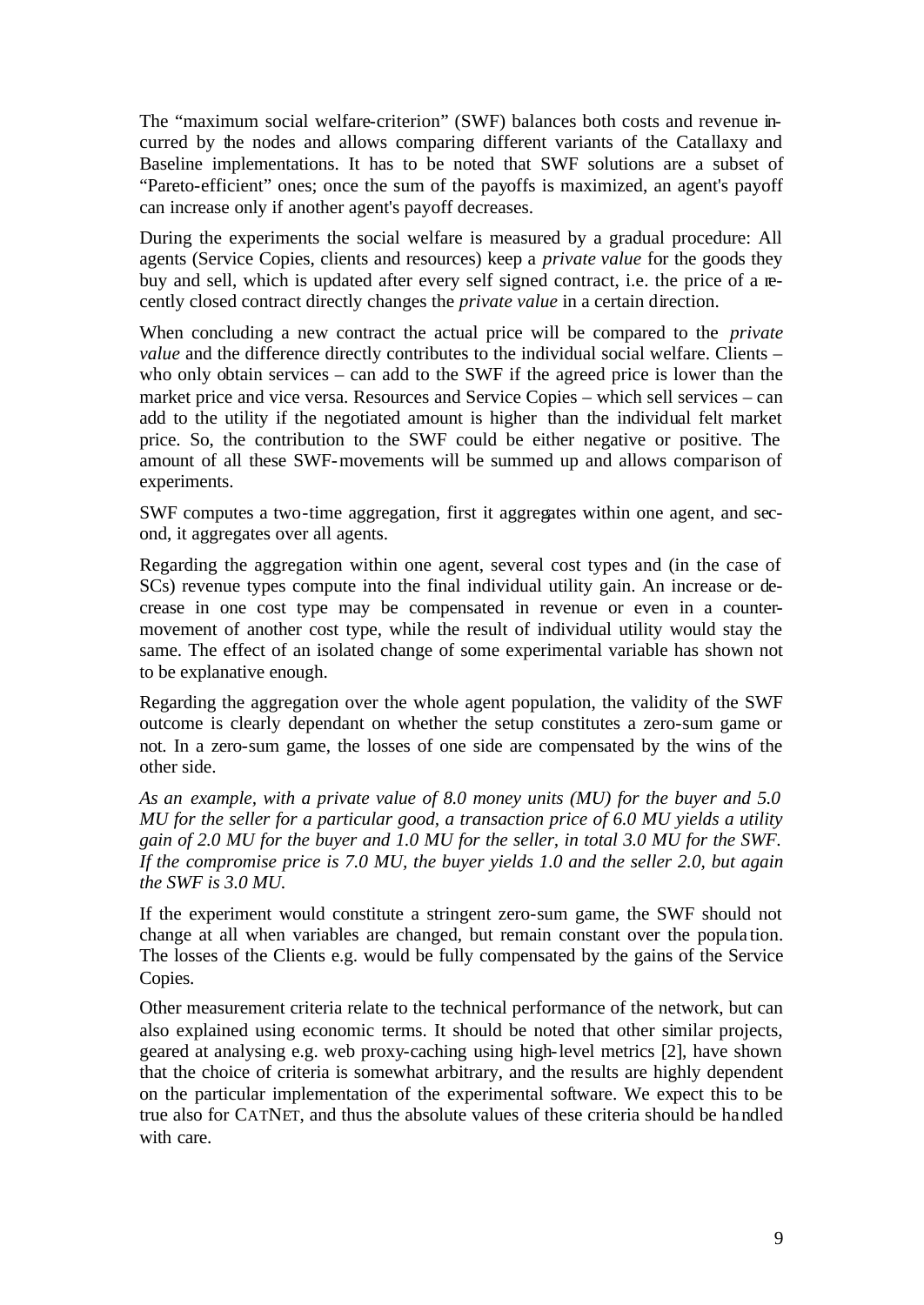## **1.3.2 Resource Allocation Efficiency (RAE)**

Resource allocation efficiency (RAE) indicates the ratio of service demands, for which the network provides a service, to all sent service demands. In other words, it measures how many requests a client has to send until a service accepts his demand and grants access.

As the request messages (and other control messages) eat up bandwidth, a higher RAE is deemed to be better both for the individual agent and for the network as a whole.

## **1.3.3 Response Time (REST)**

Although the access time for a service can not directly compute to a cost/revenuebased utility function, every Internet user knows from personal experience that it is an important factor.

Response Time (REST) measures the time observed by the client to access the requested service. It is influenced by the diameter of the network, the available connections and bandwidth, and especially by the necessary mechanisms to establish a working link between client and service. Effectively, access time defines a second dimension in addition to SWF, as it can not be converted directly into a cost/revenue-based economic utility function.

For comparing different networks, a lower average REST is considered to be better.

## **1.3.4 Bandwidth utilization/Communication Cost (CC)**

This parameter measures the cost of the control messages sent in the application layer network to provide a service. In our simulator, we use different message types to fulfil the negotiation protocol. To assess the bandwidth utilization, we treat the message size as a constant which is the same for all control message types, and use a global hop counter, which computes the total number of hops needed for control messages to complete the service provision for a certain demand trace.

This means that the systemwide communication cost is dependent from the number of concurrent negotiations, the number of messages in a negotiation thread (demand trace), and the distance between the communication partners.

In the case of more concurrent negotiations, the communication cost and bandwidth utilization will naturally increase. The absolute sum of communication cost should thus be evaluated with caution, as it is only comparable if the same number of nodes are present.

In the case of a monotonic concession protocol, which is characterized by using several rounds of "propose" and "counter-propose" messages, the number of messages in a particular negotiation thread is naturally higher than in a simple "take or leave it" protocol. A single "take or leave it" like in the Baseline approach protocol implements just two messages, one "request service" and either a "accept" or "reject" as a response.

To reach a compromise in a monotonic concession protocol, both parties have to subsequently make a concession by either lowering (seller) or raising (buyer) their offer price, until the compromise level is reached. The probability to make a concession and the height of the single concession thus influence how many steps are necessary, before any two offers cross. The protocol thus implements at least two messages, an initial "propose" and either a "accept" or "reject" as a response. However, each concession-making adds a "propose" and a counter-"propose" to this list. The number of messages exchanged in the Catallactic model is thus either equal to Baseline or 2x, 3x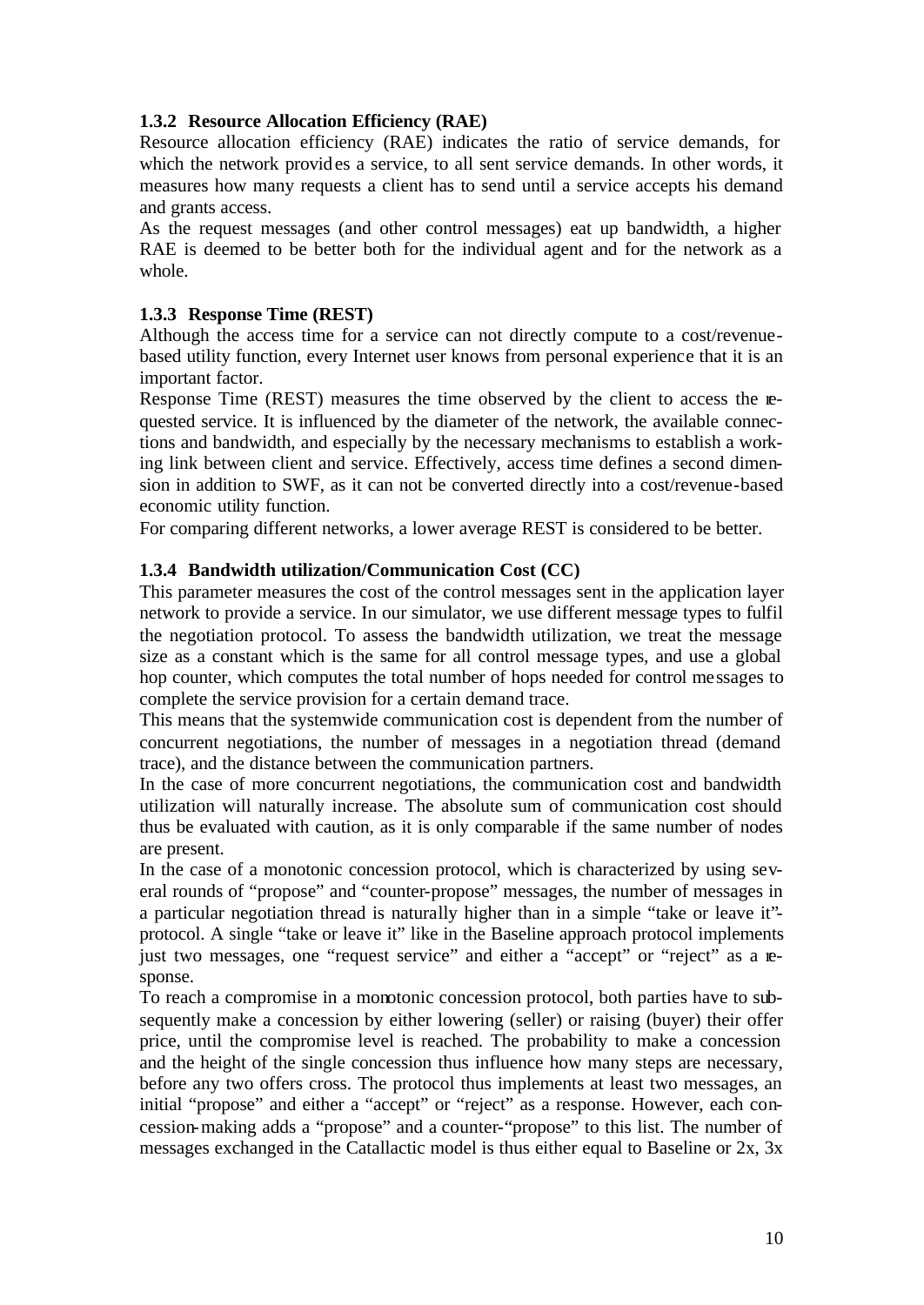or even 4x higher (depending on the amount of self-interest and greediness exhibited by the single participants).

It has to be denoted, that negotiations in Catallactic model are successive and not parallel. Thus it is possible that lower communication costs occur when the close SCs naturally answer the requests earlier and therefore get a higher chance to succeed.

Lastly, the average number of hops is dependent from the density of the nodes. As the Catallactic approach tends to flood the network with demand messages of the Clients, every Client is able to reach all Service Copies in the radius of the allowed maximum hop counter. How many SCs can be reached within that radius is a function of node density. In contrast, the result of Baseline approach depends on the location of the Master Service Copy  $(MSC)$  – the central coordinator – with regard to all clients. Given an unchanging topology, a central position of the MSC and unchanging position of the clients, the average number of hops should stay nearly constant regardless of the density.

# **1.4 Hypotheses**

The experiments are conducted under the application of a hypotheses-based framework, which lays out how the criteria are expected to measure under different scena rios. Regarding the dimensions given in Figure 1, the following "scenarios" describe the corners of the problem space.

## **1.4.1 Quasi-static scenario**

(H1) In a quasi-static scenario using the Catallactic model

- (H1.1) the SWF is nearly equal to the results of the Baseline model,
- (H1.2) the RAE is slightly less than in the Baseline system,
- (H1.3) the REST is slightly longer than in the Baseline system.
- (H1.4) the bandwidth utilization is slightly more than in the Baseline model,

A quasi-static application layer network can be described as having low dynamics, because resource nodes are highly available and permanently connected to the fixed network; and low node density, as those resource nodes are few in terms of the total nodes which form the communications network.

If one optimal allocation exists in the system, this scenario allows its computation. The comparatively low number of nodes prevents scalability problems, while the low dynamics allows a relatively long computation time where the result still fits the problem.

In particular, the Baseline model should be able to produce near-optimal utility maximizing results for the participant's right from the beginning of the experiment. The adaptation mechanism of the Catallactic mechanisms increases the SWF result over time so that it approaches the same level as in the Baseline model. The gap between the result levels of both models should be determined by the running time of the experiment, as the Catallactic model starts with an inferior allocation, which increases by adaptation.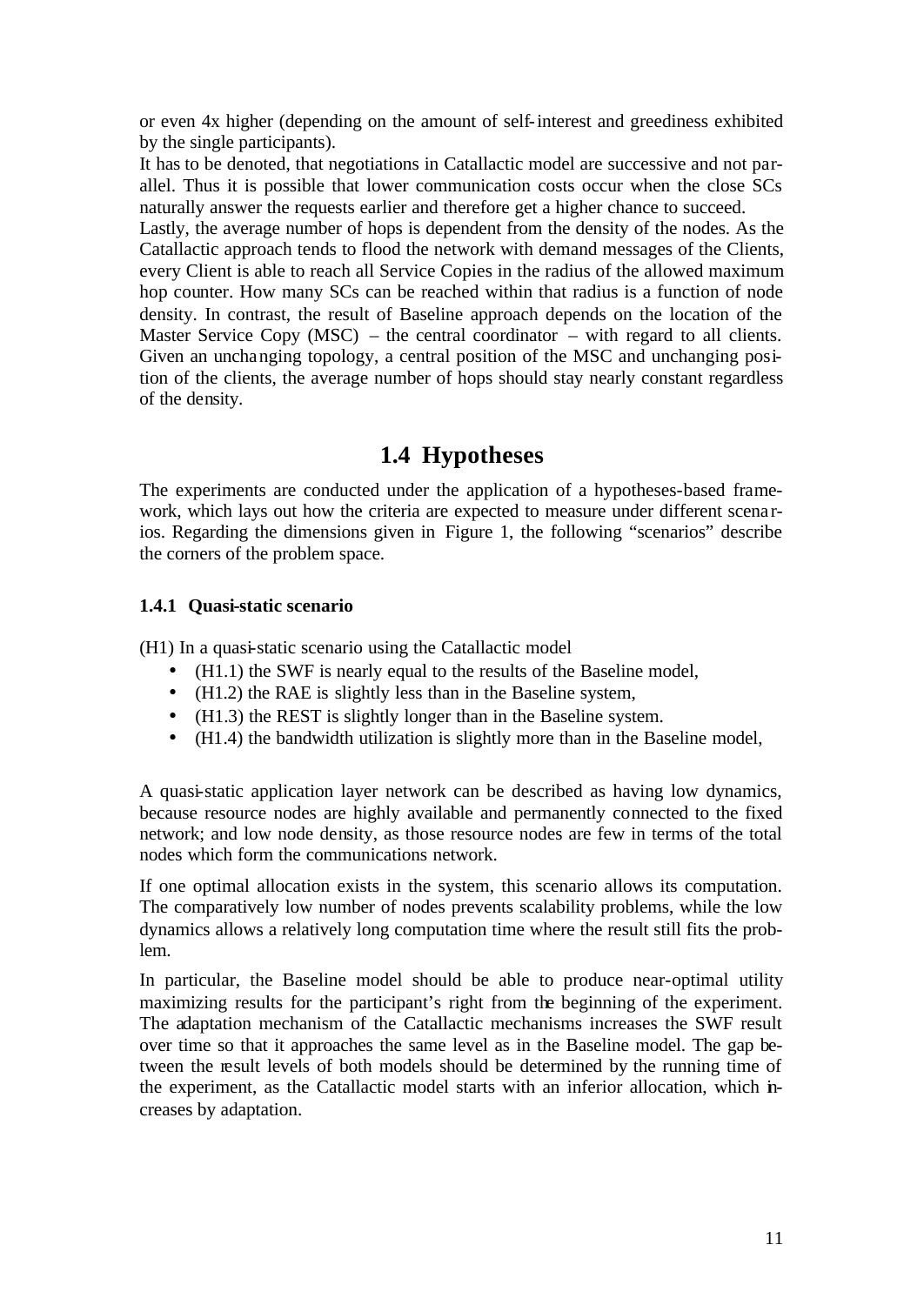The adaptation process also leads to inferior results for RAE and REST in comparison to the Baseline model, whose results are expected not to change much once they have been computed.

The higher number of messages in a particular Catallaxy negotiation, due to the sequence of "propose" and counter-"propose" messages, leads to a slower provision time of services as well as to higher bandwidth utilization.

## **1.4.2 Highly dynamic scenario**

(H2) In a highly dynamic scenario using the Catallactic model

- (H2.1) the SWF is higher than the results of the Baseline model,
- (H2.2) the RAE is higher than in the Baseline system,
- (H2.3) the REST is lower than in the Baseline system,
- (H2.4) the communication costs are less.

Highly dynamic networks are characterized by a high level of connection and disconnection of network links, and a high density of available resources. In such an environment, the emphasis of the resource allocation lies onto real-time computation of satisfying, rather than optimal, results.

The computation of an optimal allocation needs a time span, which is inversely proportional to the number of input information. There exists thus a certain threshold, above which the frequency of changes for a given number of network participants becomes so fast that an optimal allocation computation can not be terminated inbetween. The high dynamics scenario models an environment where this threshold is exceeded. As an effect, at an initial time  $t_0$  all environment information  $E_{t_0}$  is been used as input for the allocation function. The result  $f(E_{t_0})$ , computed at termination time  $t_1$ , is then applied to an environment  $E_{t_1}$ . This time difference between both environment states leads to an inferior allocation effectiveness. The higher the dynamics are, the higher is the gap between the result and the environment.

For the SWF, this means that the utility gain which can be achieved by the partic ipants of the system should be higher in an "anytime" algorithm like the Catallactic model than the "time sliced" Baseline model. The difference should be correlated with the environment change – the higher the change frequency, the more distinctive should the difference be.

The RAE should be higher (superior) in the Catallactic model for the same reason. RAE looks especially at open offer bids; in a highly dynamic Baseline model, those offer bids, existing in  $t_0$ , might already either have been matched in  $t_1$  or the node is no longer available. In that case the Baseline MSC might pair a non-existing offer with a maybe also non-existing demand, which leads to an increased number of "reject" messages. In contrast, the Catallactic model should work faster, so that the nonavailability of supply or demand has lower effects on the overall result.

The REST time is considered superior in Catallaxy to the Baseline model, as the continuous redesign of the network topology leads to a higher amount of unsuccessful allocations in the Baseline model until a successful allocation can be made.

The CC should be lower in the Catallactic model than in the Baseline model. The number of hops for a message in the Baseline model is determined by the distance of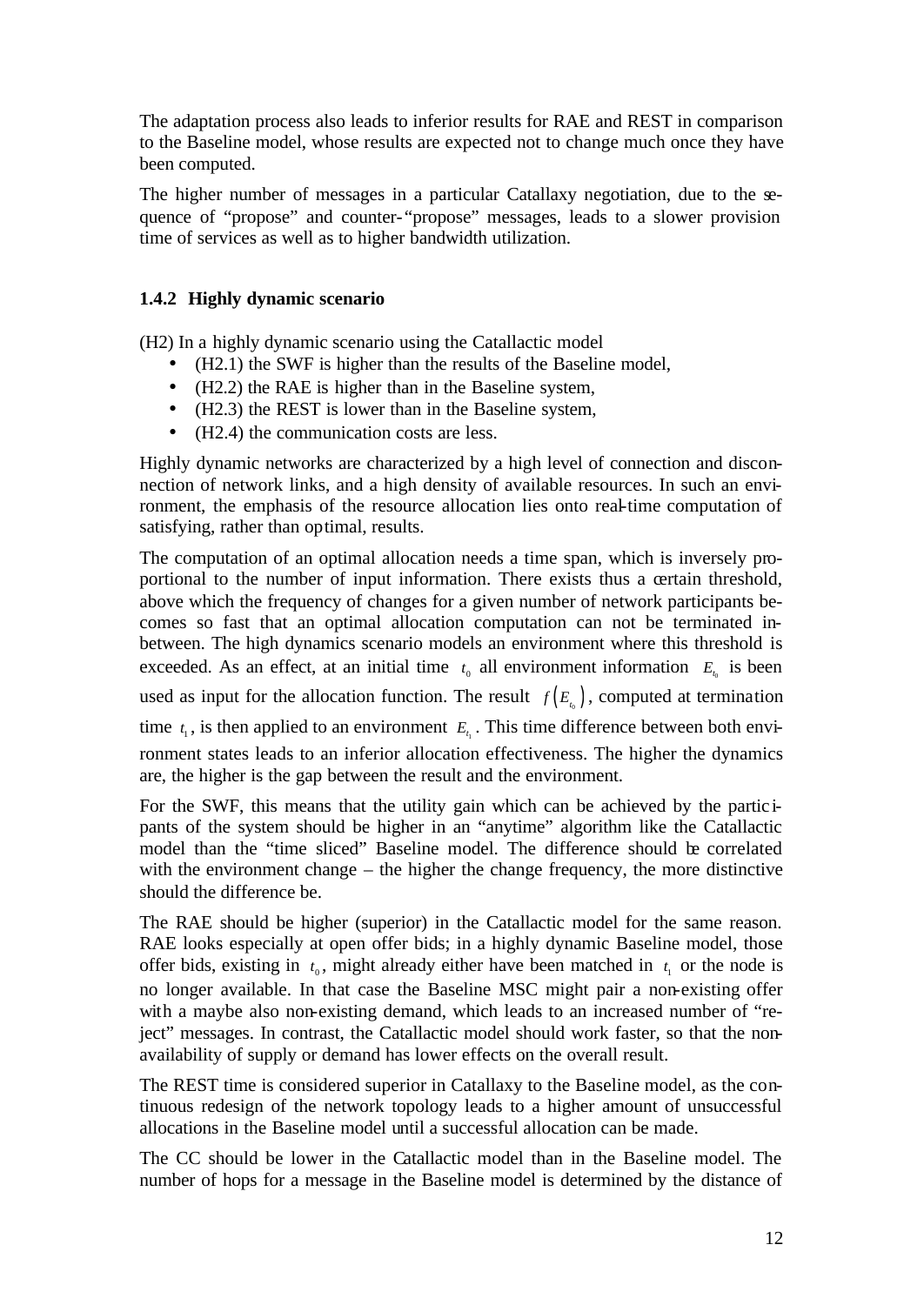the client from the coordinator (MSC) and the applied routing. For a high dynamic networking, the routing changes often, so the hop number is not considered stable. In the Catallactic model, the hop number is smaller, as the radius of communication is more local. Outages in other parts of the network thus do not affect the communication of so many nodes, and so the communication cost should be lower.

## **1.4.3 Low node density scenario (with high dynamics)**

(H3) In a low node density scenario using the Catallactic model

- (H3.1) the SWF is slightly lower than the results of the Baseline model,
- (H3.2) the RAE is less than in the Baseline system,
- (H3.3) the REST is longer than in the Baseline system,
- (H3.4) the CC are slightly higher.

In the low node density scenario, the ratio of Resources to all network nodes is small. This scenario may correspond to web service scenarios with one or a few dedicated web servers, like in the case of Internet radio. Communication paths are long from nearly every location in the network, and the non-availability of one Service Copy has a greater effect, as less redundant Service Copies are available. The network however is changing constantly, and communication links and routes are considered to dynamically appear and disappear at a higher rate.

For the SWF criteria, this means that also the scalability argument in favour of the Catallactic model does not hold, as relatively few computations have to be carried out. The Baseline approach is thus able to compute a (near) optimal result in a comparatively short time, which can not be approximated by the Catallactic approach.

For the same reason, the RAE is inferior than in the Baseline system. The number of propose messages is low, and can be answered fast by the Baseline MSC. Although the number of available Service Copies is small, each has a larger share of the totally available bandwidth to offer, and so more "accepts" than "rejects" will probably be submitted.

Due to the high concentration of SCs on only few resources, a remote client might need a long REST time to discover the requested service and would have to broadcast his request to a large number of resources. If the hosting resource is not close to the client, a negotiation will take a long period of time. In the Baseline model, once demand and supply have been received by the MSC, an allocation can easily be calculated. However, the hypothesis concerning REST has not been formulated in the project proposal and is mentioned here for reasons of completeness.

The communication costs will be higher in the Catallactic approach, as the average number of hops is dependent from the density of the nodes. As the Catallactic approach tends to flood the network with demand messages of the Clients, every Client is able to reach all Service Copies in the radius of the allowed maximum hop counter. In a low node density scenario, the number of reachable SCs is thus low. In contrast, the result of Baseline approach depends on the location of the MSC with regard to all clients. Given an unchanging topology, a central position of the MSC and unchanging position of the clients, the average number of hops should stay nearly constant regardless of the density.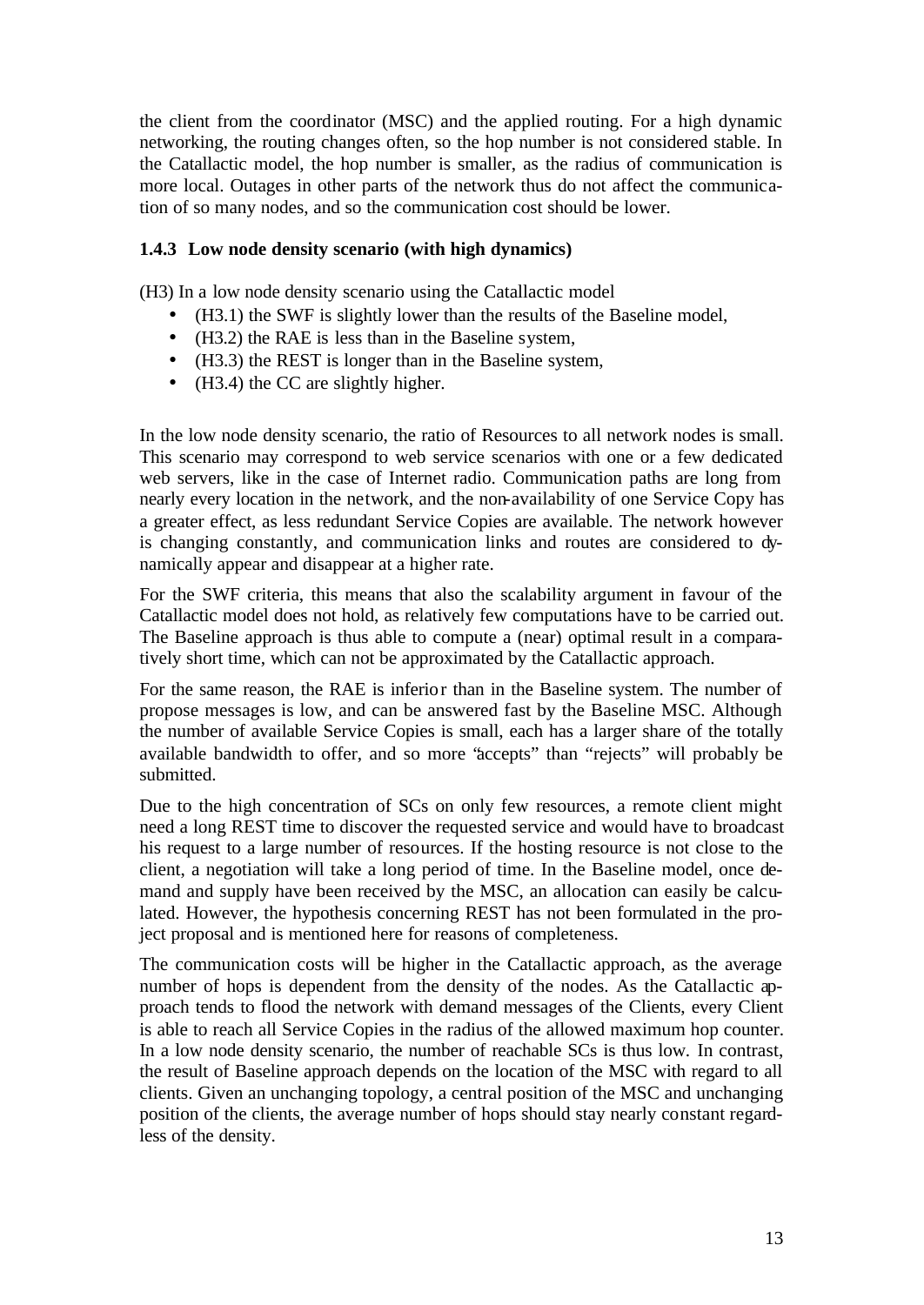## **1.4.4 High node density scenario (with low dynamics)**

(H4) In a high node density scenario using the Catallactic model

- (H4.1) the SWF is equal or better than the results of the Baseline model,
- (H4.2) the RAE is slightly less than in the Baseline system,
- (H4.3) the REST is higher than in the Baseline system,
- (H4.4) the CC are lower.

In a high node density scenario, the communication paths in the Catallaxy model are shorter and there are more SCs within a Clients hop counter range. This leads to higher competition in the market, as more alternatives are available. At the same time, the network has a high reliability of providing communication links. This scenario may apply to clustered processors in a local network or parallel supercomputing.

The SWF result of the Catallactic model is considered to be superior to the Baseline model, because a greater choice in transaction partners leads to the ability for each Client to individually select one SC who maximizes the individual utility goal. The higher the dynamics are in addition, the lower the possibility that the slower Baseline approach would also come up with the same pairing. It is thus expected that the individual utility gain from each transaction is greater, even if not all requests can be filled.

This hints to the development of the RAE criteria. As the competition increases, numerous negotiations are done in parallel and even the local partner selection process of the single agents becomes slow in adapting the changes in the environment. As a result, many negotiation attempts are tried until a particular negotiation succeeds. This leads to a higher number of "rejects", even though the result from the individual "accept" is better.

For the same reason the REST is considered to be higher in the Catallactic model. A high number of negotiations will lead to more efficient allocations but will therefore have to be paid by longer response times.

The communication costs in the Catallactic model are lower, as the messages do not have to travel far. Within each hop range diameter are sufficient competing SCs and Clients, so that satisfying results can be reached.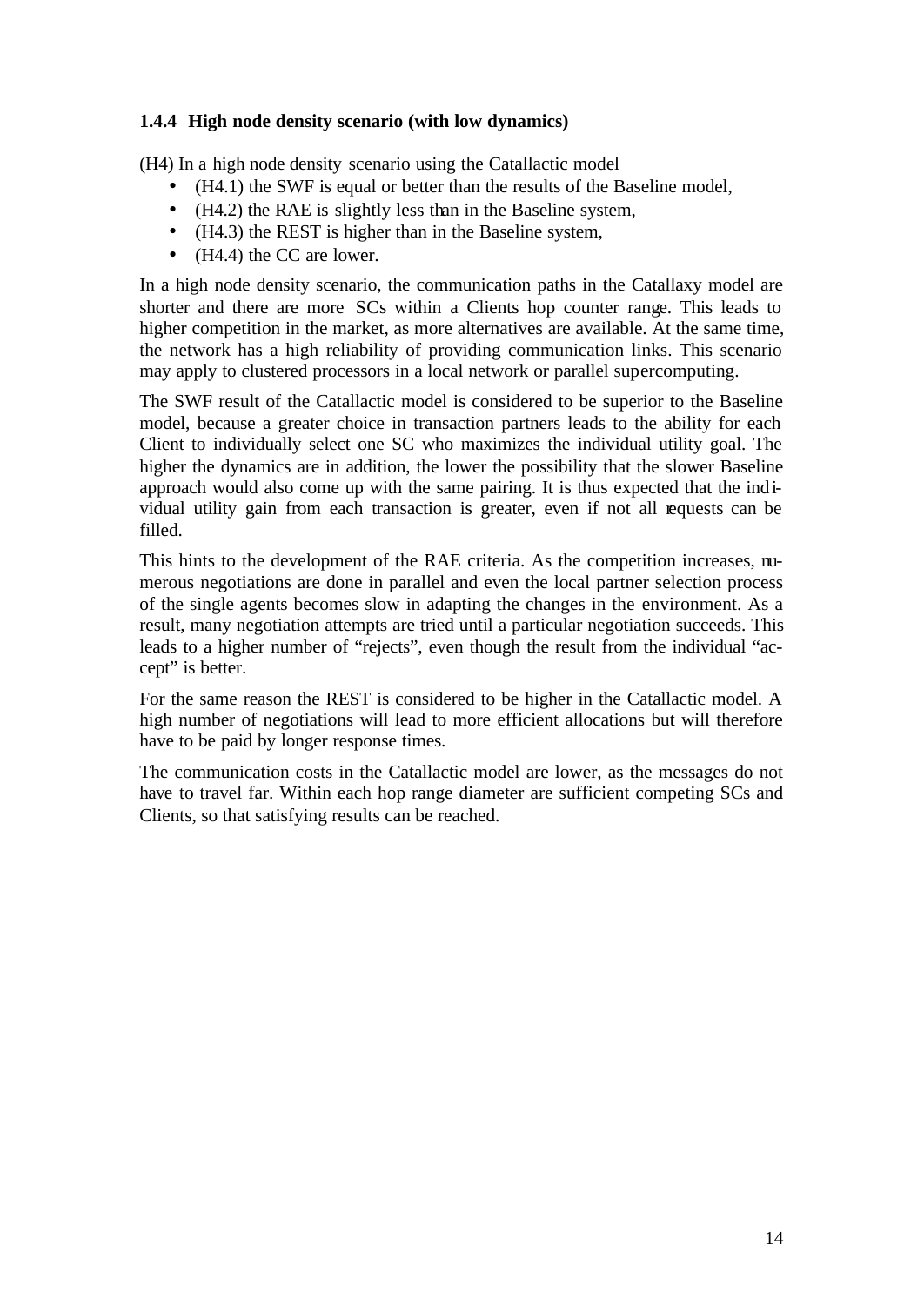## **2. Comparison of experimental results**

# **2.1 Experimental setup**

We use the nomenclature given in Table 1 to identify the experiments. All experiment data ends on a certain experiment code, defined by the appendix *\_xy*, where *x* is the level of dynamics, and *y* is the level of node density

| <b>Experiment code</b>      | <b>Description</b>                        |
|-----------------------------|-------------------------------------------|
| $_{.00}$                    | Low node dynamics, low node density       |
| $\overline{\phantom{0}}$ 10 | medium node dynamics, low node density    |
| $\overline{20}$             | High node dynamics, low node density      |
| $\_01$                      | low node dynamics, medium node density    |
| $\_11$                      | Medium node dynamics, medium node density |
| 21                          | high node dynamics, medium node density   |
| 02                          | Low node dynamics, high node density      |
| 12                          | medium node dynamics, high node density   |
| 22                          | High node dynamics, high node density     |

**Table 1: Nomenclature for experiment description**

Graphically, these scenarios are positioned in the experiment space as shown in the following figure.



**Node density**

**Figure 2: Experiment Space**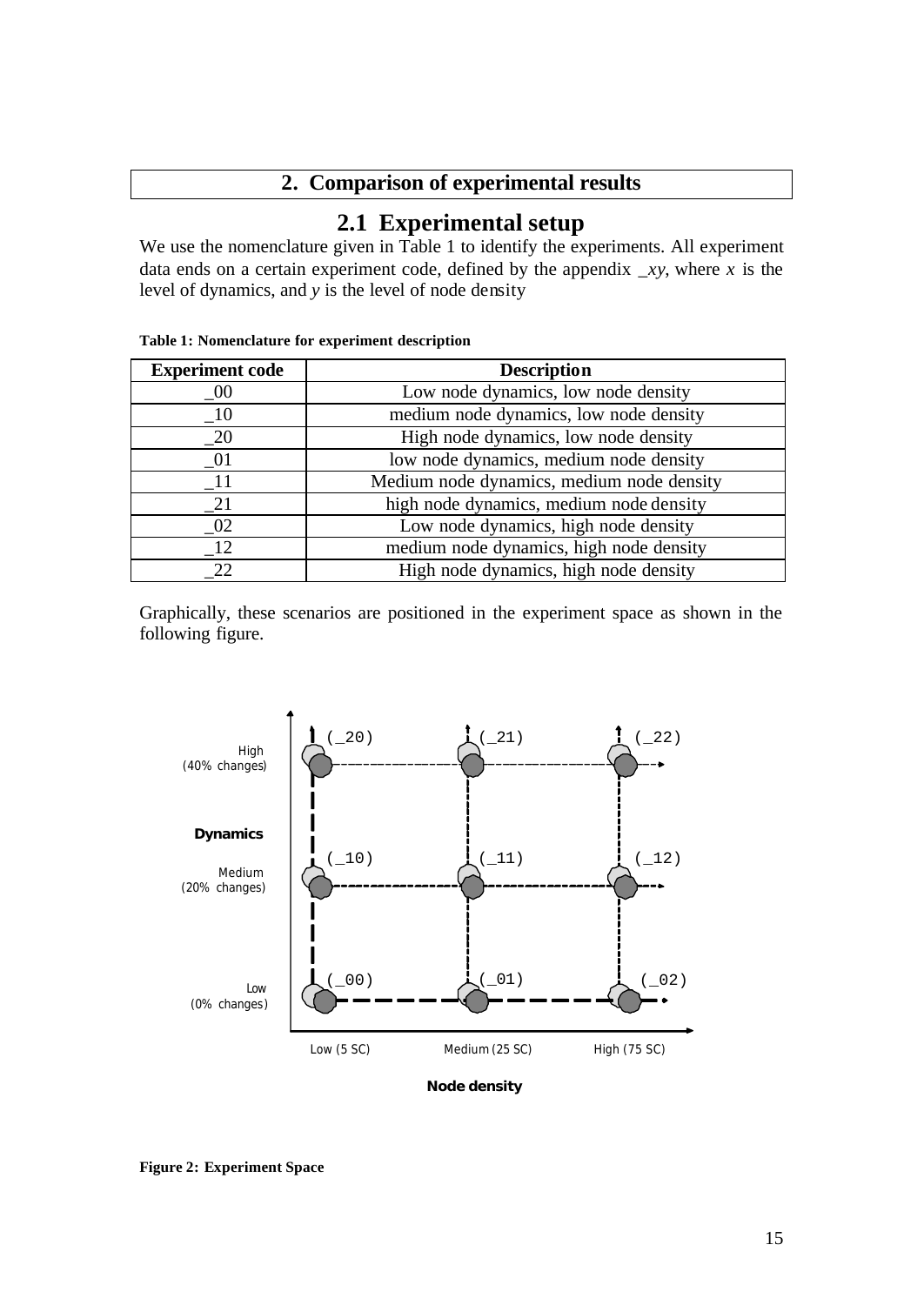The most common setup is shown in the following figures. It depicts how the results of the experiments can be configured, distinguished and archived in an excel-sheet. The technical description has been largely given in the Deliverable D2 of the CATNET project. The topology of the experiment is usually unchanged and looks like Figure 3.



Interior Nodes [0-4] [#05] Exterior Nodes [5-29] [#25] Service Copies [30-104] [#75] MSC [105] [#01]

[Dynamics 0] - 05 SC x 60bw [Dynamics 1] - 25 SC x 12bw [Dynamics 2] - 75 SC x 04bw

#### **Figure 3: Network Topology for Experiments**

The network consists of one inner ring and several branching rings. The number of nodes in total is kept constant at 106 nodes, on which 75 Client instances are distributed (see Figure 4). In the basic Baseline models, the MSC issues a new allocation every 50ms. In the sensitivity analysis described later, we will change this MSC Allocation time to investigate its effect on the network performance. The 75 clients issue 2000 demands for service access during a given runtime of experiments of 100 seconds. This means that every 50 milliseconds a new demand is posted in the ne twork.

The different dynamics for the  $\alpha$ ,  $\alpha$ ,  $\alpha$  and  $\alpha$  are type of scenarios are defined by making 30% of all Service Copies initially available. During the runtime this availability will be changed every 200ms with a probability of 0% for the static  $(0x)$  case, 20% for the medium  $(\_1x)$  and 40% for the high  $(\_2x)$  dynamic case.

The different densities for the  $_x0$ ,  $_x1$  and  $_x2$  scenarios are defined by how many Service Copies are available in the network so that the total amount of service access (measured in slotted bandwidth) for the Clients remains constant. In the low density experiments  $(x0)$ , the total number of 300 slots is distributed by 5 SCs, each providing 60 slots at once. In medium density  $(x1)$ , 25 SCs provide 12 slots each, and in the high density scenario  $(x2)$ , 75 SCs provide 4 slots each for a total of 300 slots.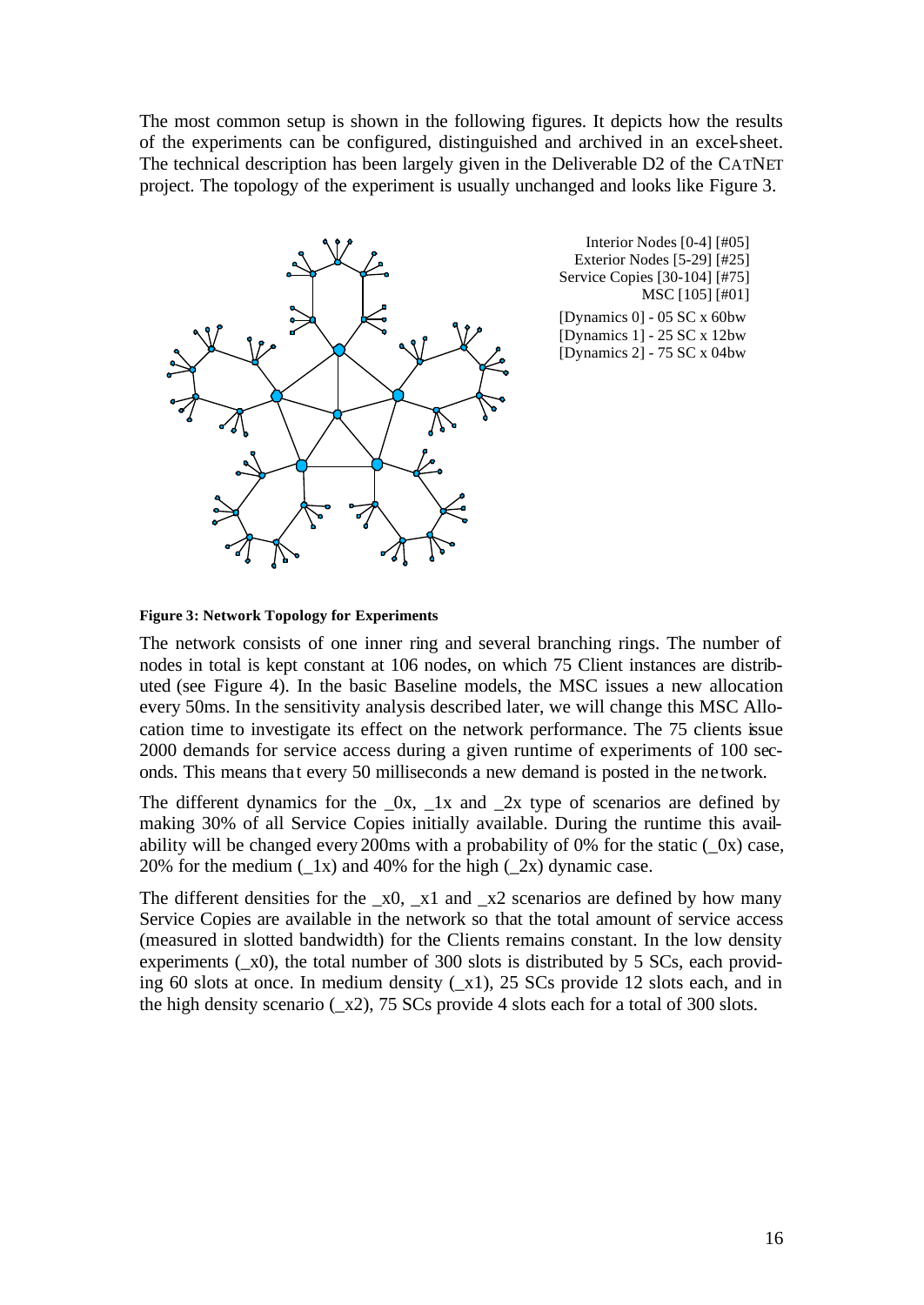

**Figure 4: Variable Setup for Experiments**

## **2.2 Quasi-static scenario (\_00)**

This type of scenario **e**sembles content distribution applications such as AKAMAI which have low node dynamics, so that resource nodes are highly available and permanently connected to the network, and low node density so that resource nodes are few in terms of the total nodes which form the application layer network. The graphics displayed in this paragraph depict the difference between Catallactic and Baseline and have been normalized with respect to Baseline, e.g. for the SWF value:

$$
SWF\% = \frac{(SWF_c - SWF_B)}{SWF_B} * 100\tag{6}
$$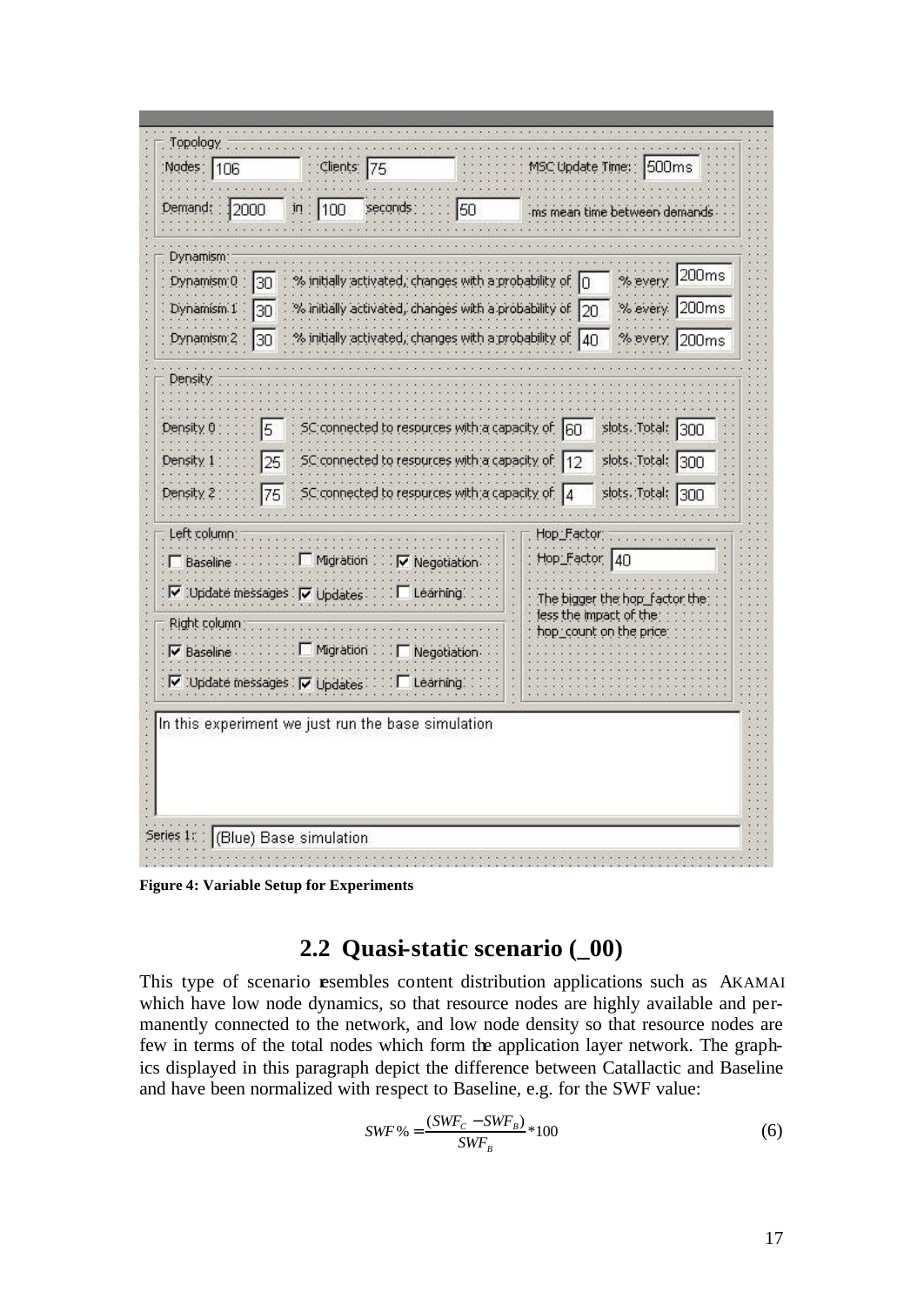This gives a fast visual representation of the importance of a change with respect to Baseline. As the exact value of each parameter is not relevant (it depends on the concrete experiment we have used), the resulting information is not changed.



### **Figure 5: Results of the Quasi-static scenario**

The results of the SWF criterion show that the Baseline model outperforms the Catallactic approach by more than 10%. This is near hypothesis H1.1 and shows that Baseline coordination is slightly better for this scenario with respect to SWF.

RAE is nearly equal in both scenarios. Hypothesis H1.2 expected that RAE should be a little less in the Catallactic scenario than in Baseline, this could be shown.

The response time (REST) for the Catallactic model is nearly double as high as for Baseline. This confirms the tendency of hypothesis H1.3, but falsifies the expected order of magnitude.

The communication costs CC have not been part of the original hypothesis set. However, combined with the performance of the other criteria, the development of this factor is not unexpected. The communication cost are higher in the Catallactic case, which means that more messages are exchanged, which in turn results in more bandwidth utilization. H1.4 can be confirmed.

## **2.3 Highly-dynamic scenario (\_22)**

Peer-to-Peer (P2P) networks can be described as networks with high node dynamics and high node density. In this case, high node dynamics is given by the high level of connection and disconnection found in P2P networks. High node density is illustrated by the fact that each peer carries out the function of a client, service provider and resource.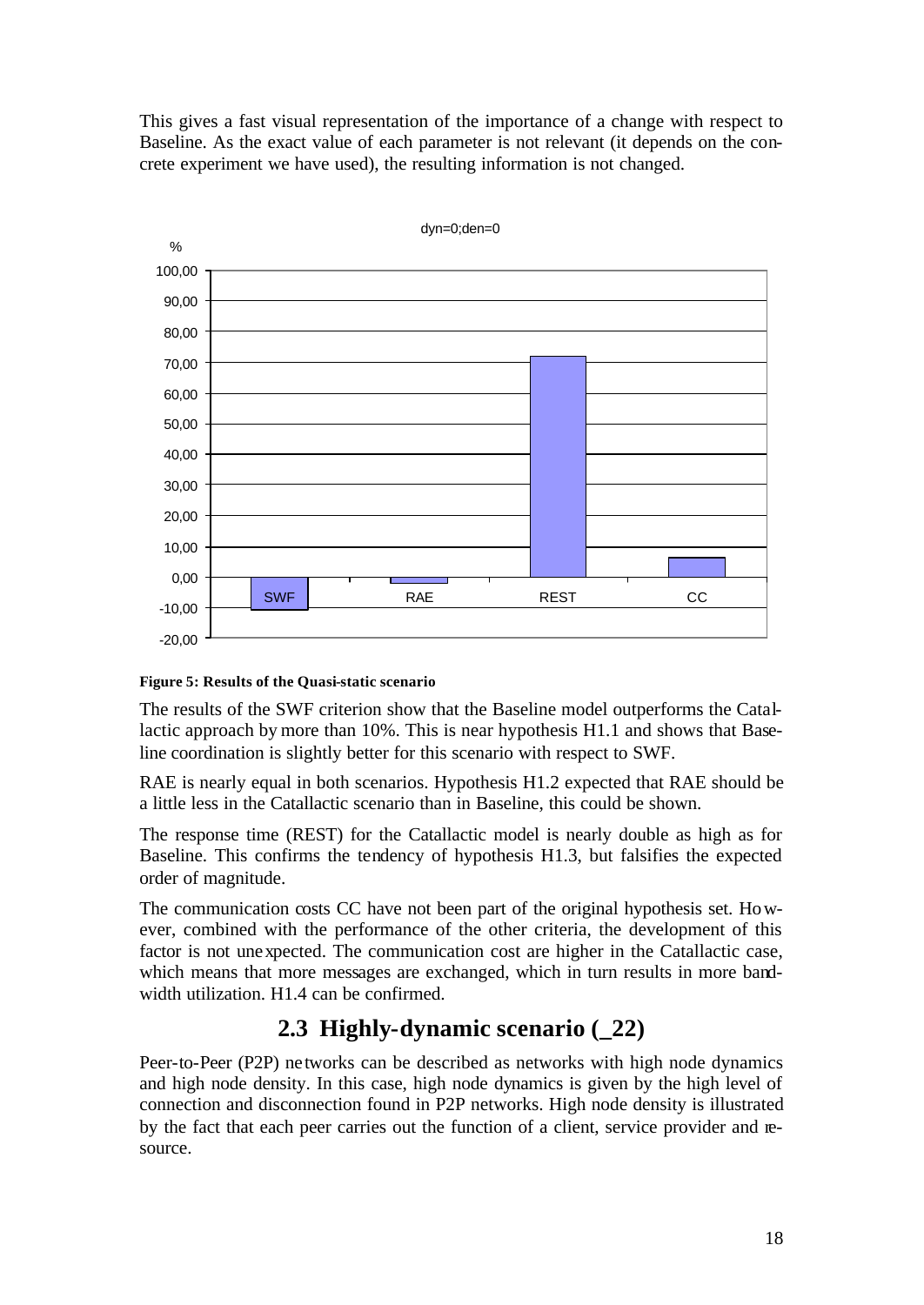#### dyn=2;den=2



#### **Figure 6: Results of a highly-dynamic scenario**

The SWF value is nearly equal for both Catallaxy and the Baseline case, which falsifies H2.1. Our expectation that Catallaxy would perform significantly better can not be confirmed.

The resource allocation efficiency (RAE) is higher in the Catallactic model, which confirms H2.2.

The response time is significantly longer in the Catallactic model, which falsifies H2.3. This is considered to be an effect of the continuous change of topology in the network which leads to a higher number of negotiations. These negotiations take longer, the time between issuing a demand and receiving a positive allocation result will thus take longer.

The communication costs (CC) in the Catallactic model are still higher as in the Baseline model, which falsifies H2.4. An explanation may be that the number of control messages needed to achieve a service is significantly higher for Catallaxy as expected previously.

## **2.4 Scenario low node density (20)**

Low density (which also means high resource concentration) may correspond to web service scenarios with one or a few web servers. At the same time, the dynamics of the network are quite high, which reflects to unreliable long distance connections between the nodes.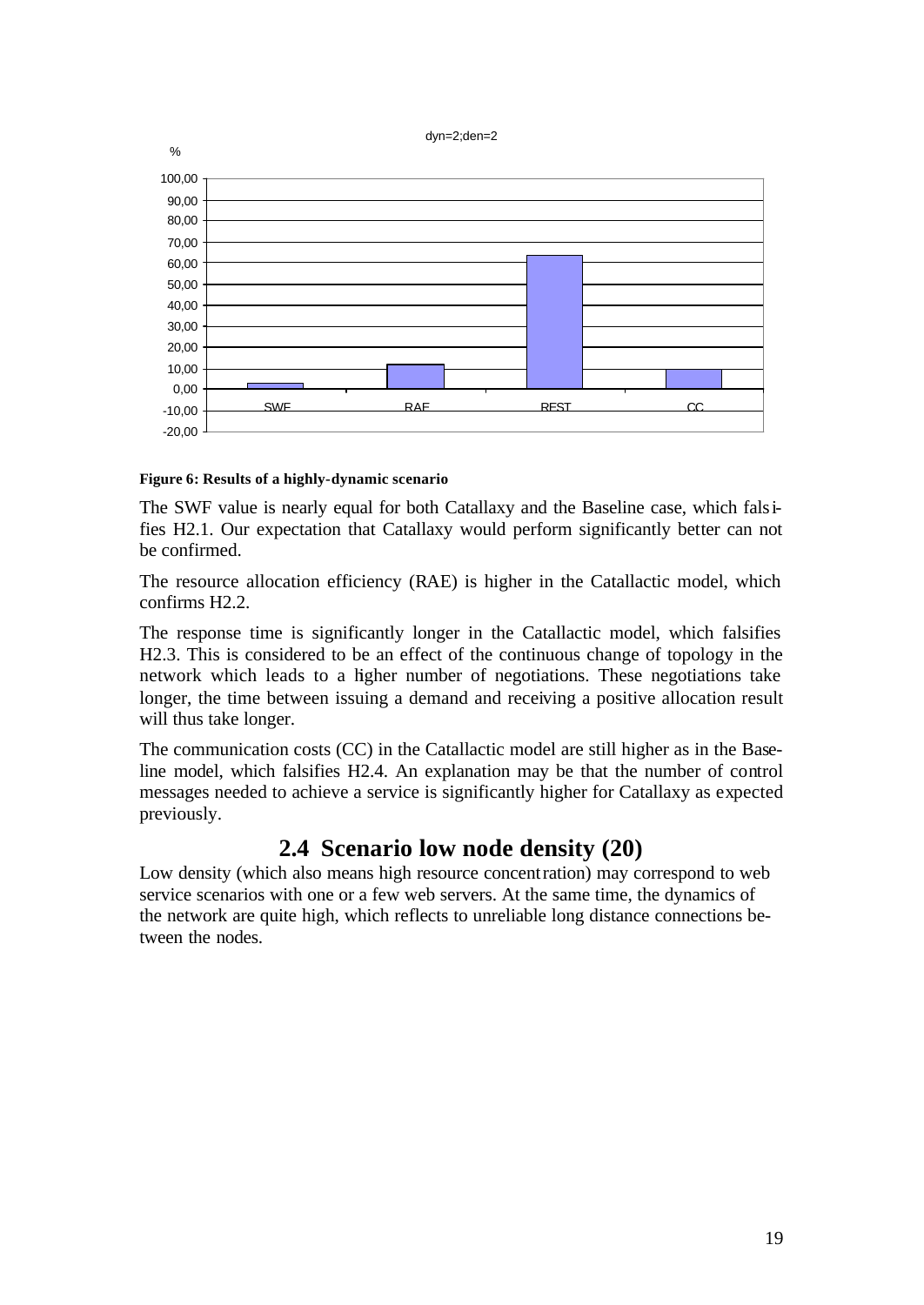#### dyn=2;den=0



### **Figure 7: Results of low-node density experiment**

The hypothesis H3.1 expects the social welfare utility (SWF) of the Catallactic model to be inferior to the Baseline model. However, both Catallaxy and Baseline are nearly equal. Hypothesis 3.1 is thus rejected.

The resource allocation efficiency (RAE) is surprisingly also better for the Catallactic model than for the Baseline system. H3.2 is rejected by this.

The response time (REST) is longer for the Catallactic model, confirming H3.3 by this.

The communication cost (CC) are higher for the Catallactic model, confirming H3.4.

In total, this scenario poses the most challenging task for interpretation, as nearly all hypotheses were rejected.

## **2.5 Scenario high node density (\_02)**

A high density scenario may correspond to a P2P network, an extreme case of Grid, clustered processors in a local network or parallel supercomputing. Overall, the dynamics of the scenario are low, so the links between the nodes are stable. Once paths and routes have been found, they need not change.

The Catallactic model achieves a slightly inferior SWF to the Baseline model, thus neither really confirming nor rejecting H4.1 which expected an "equal or better" mark. The resource allocation efficiency (RAE) is slightly worse in Catallaxy, which confirms H4.2 which expected the Baseline model to be superior. The response time (REST) is higher in the Catallactic model, which confirms H4.3. The communication cost are also higher, which falsifies H4.4.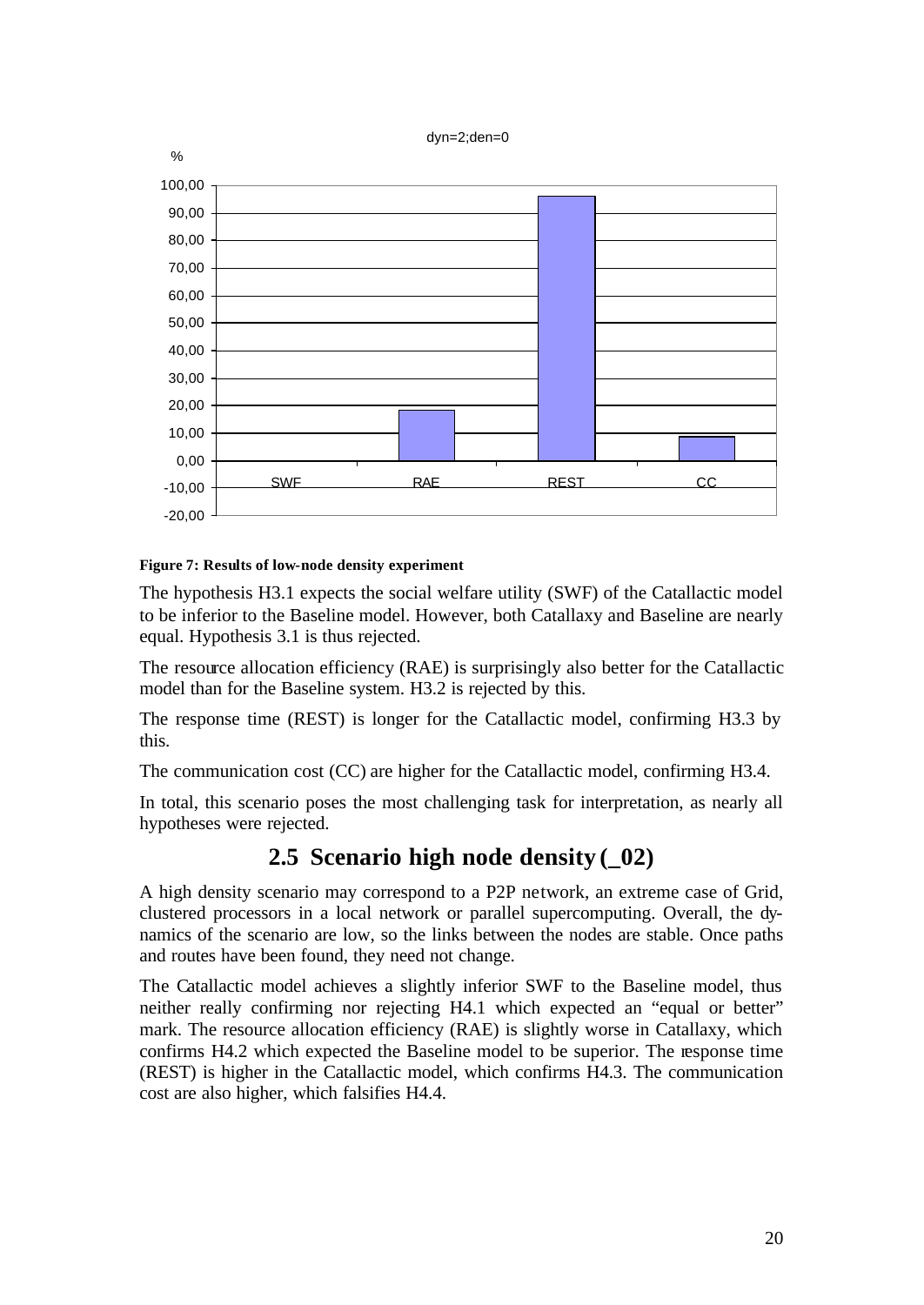#### dyn=0;den=2



**Figure 8: Results of the high density scenario**

## **2.6 Experiment results by criterion**

To compare the different experiments with each other, the following section shows the same experiments and values (improvement of Catallactic over Baseline in %) as above, but organized in a 3D figure for each criterion with results from all combinations of 3 values of dynamics and 3 values of density.

### **2.6.1 Social Welfare Utility (SWF)**

The first factor to be looked at is social welfare utility (SWF). In the result graphics, the Baseline and Catallactic model for each experimental setup are usually displayed as pair of bars for each of the 9 scenarios, where the left bar shows the Catallaxy result and the right bar the Baseline results for whatever criterion (SWF, REST, RAE, CC) is displayed (see Figure 9). If several rows exist, a sensitivity analysis of changing variable settings can be made.

The X-axis of every figure shows the 18 scenarios which are compared to each other. The picture shows 9 pairs of bars, for each spot depicted earlier in Figure 1. The left bar of each pair is the result of the Catallactic model, the right bar is the result of the Baseline model.

The Y-axis shows the absolute measure of the current variable. It should be noted that the absolute value is dependent on several factors including the topology and setup of the experiment; in most interpretations of the experiment results, we will refer to the relative value or the relation between Catallactic and Baseline result.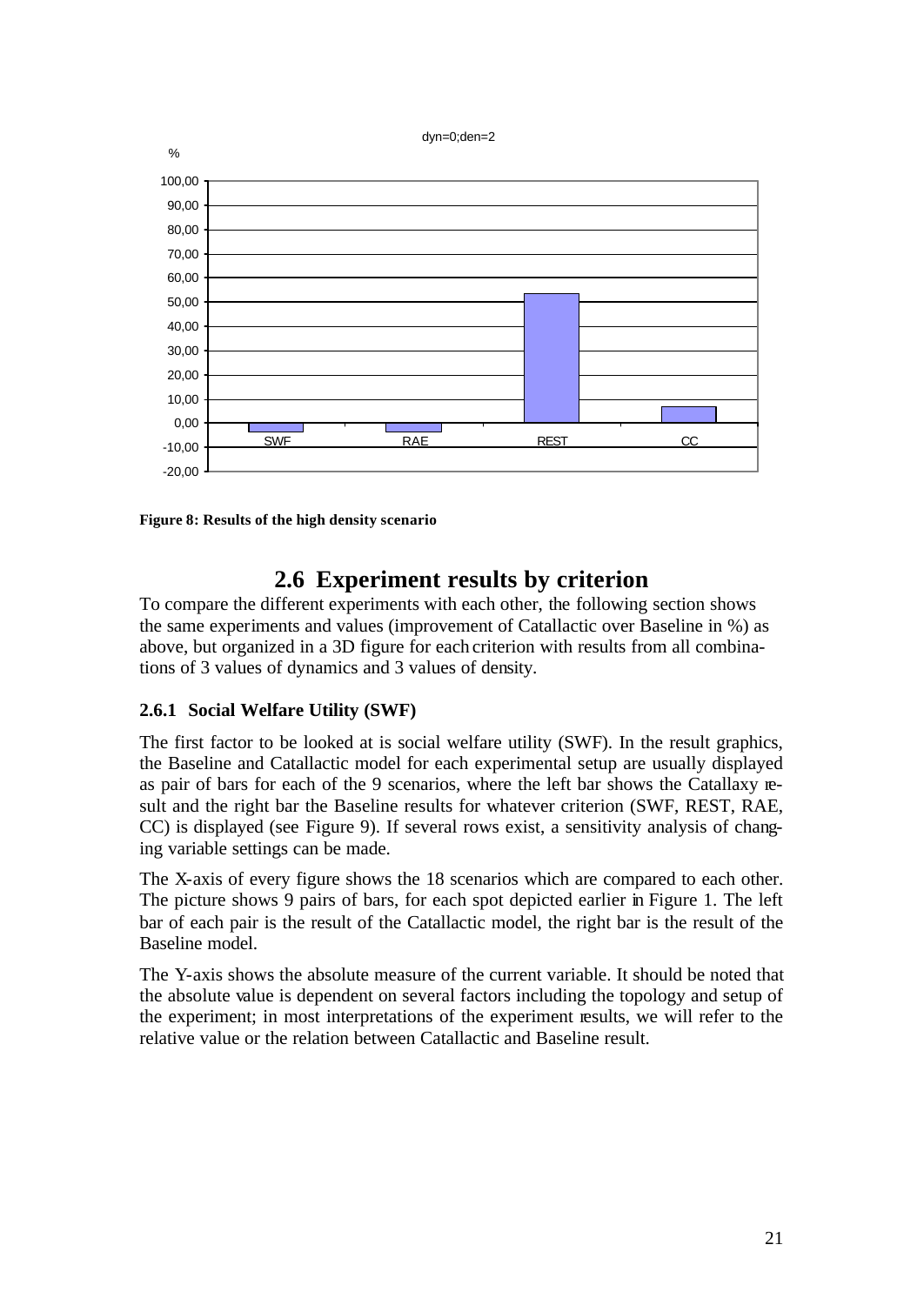#### **Social Welfare (SWF) in swf units**



#### **Figure 9: SWF development in different experiments**

The three leftmost pairs of bars show the development of SWF from left to right under increasing dynamics, while density is kept low (scenarios \_00, \_10, \_20). In the low dynamics/low density scenario, Baseline outperforms Catallaxy. When increasing dynamics, both Catallaxy and Baseline SWF slowly decrease with the Baseline SWF losing comparably more ground. The "break even" between both developments seems to lie near the high dynamics scenario.

This development is mirrored when changing dynamics in the medium and high density cases. Again, both Baseline and Catallaxy SWF decrease with increasing dynamics; in the high density regime, Baseline outperforms Catallaxy in the low and medium dynamics, which reverses in the high dynamics scenario.

In the middle density regime, Catallaxy SWF is always better. It also seems that the slope of change of both SWF is lower than for the other regimes.

If we look at the variation of node density under fixed dynamics, we have to compare only the leftmost pair from each triple for low dynamics with increasing density. The Catallactic model results decrease with growing density, while the Baseline SWF shows a minimum in the medium density regime.

The corresponding development for high dynamics and varying density is shown in the rightmost pairs of bars in Figure 9. Even for high dynamics, the Catallactic and Baseline show the same progress as for low dynamics. Overall, this contradicts the underlying hypotheses that Catallaxy will perform better if the environment gets more complex, and Baseline performance decreases due to growing inconsistencies and scalability problems. What holds, is that the ratio of Catallaxy vs. Baseline becomes favorable for Catallaxy with increasing dynamics.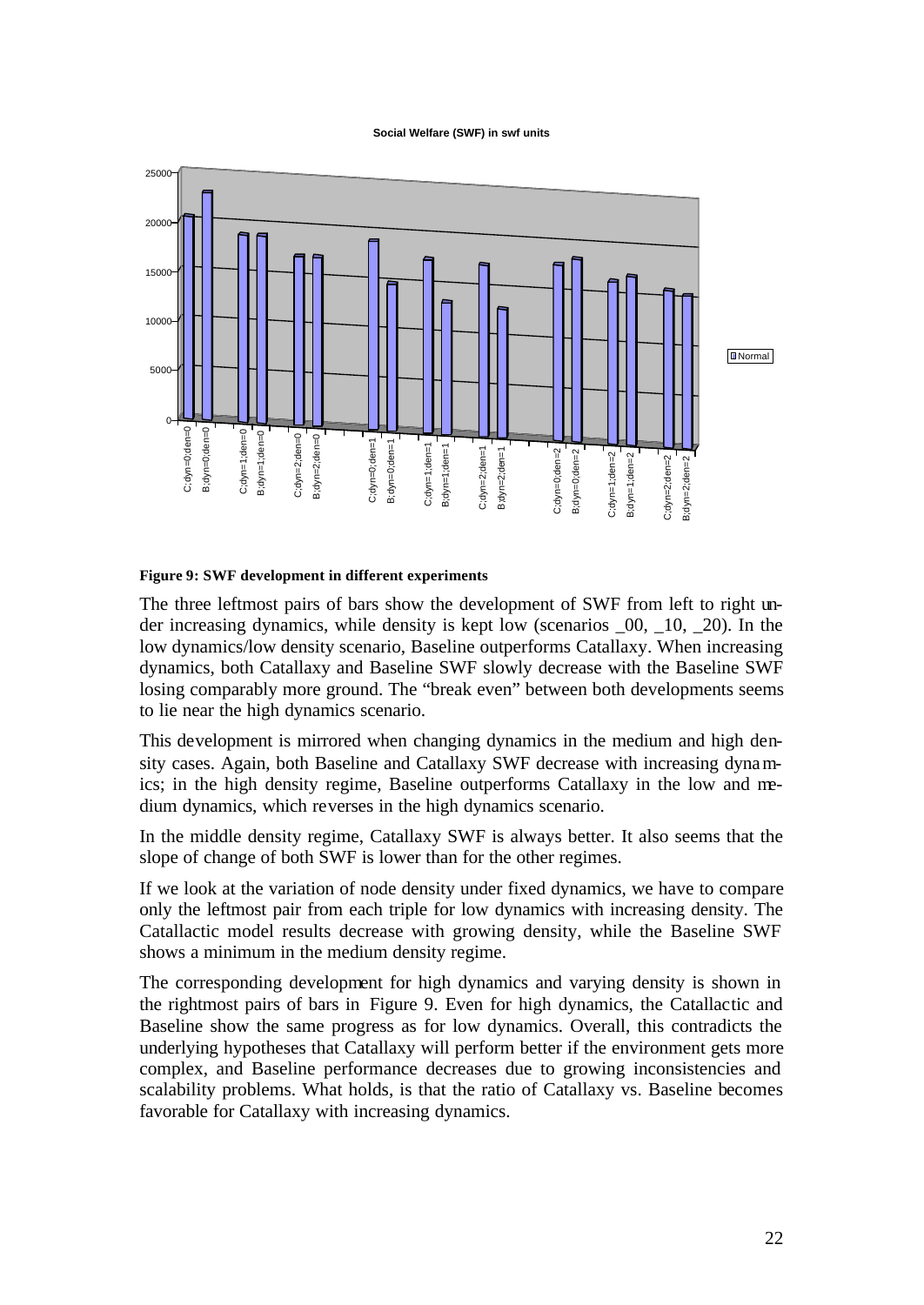### **2.6.2 Resource Allocation Efficiency (RAE)**



### **Figure 10: Comparison of RAE development in basic experiment**

Regarding the resource allocation efficiency (RAE), which determines the ratio of filled demands to all sent requests of the Clients, it becomes soon clear that both models work best under low dynamics and low density.

The Baseline model achieves to match nearly 100% of all requests in the quasi-static scenario, with Catallactic model closely behind. However, as dynamics increases, the Baseline model soon loses comparably more performance than the Catallactic model.

This relative stability of results is mirrored for Catallaxy also in the medium and high density regimes. Under high density, the decrease of RAE results for Baseline is lower than in the low density regime.

Varying density while keeping dynamics steady, RAE decreases for both models similarly. For Baseline, however, the medium density regime shows a very low performance with stable results for all types of network dynamics. It is difficult to interpret this particular outcome.

Overall, the development of RAE is in the range expected by the hypotheses. This indicates, in the interpretation of the experimentators, that the hypotheses were soundly formulated, and gives a reference point for the other criteria.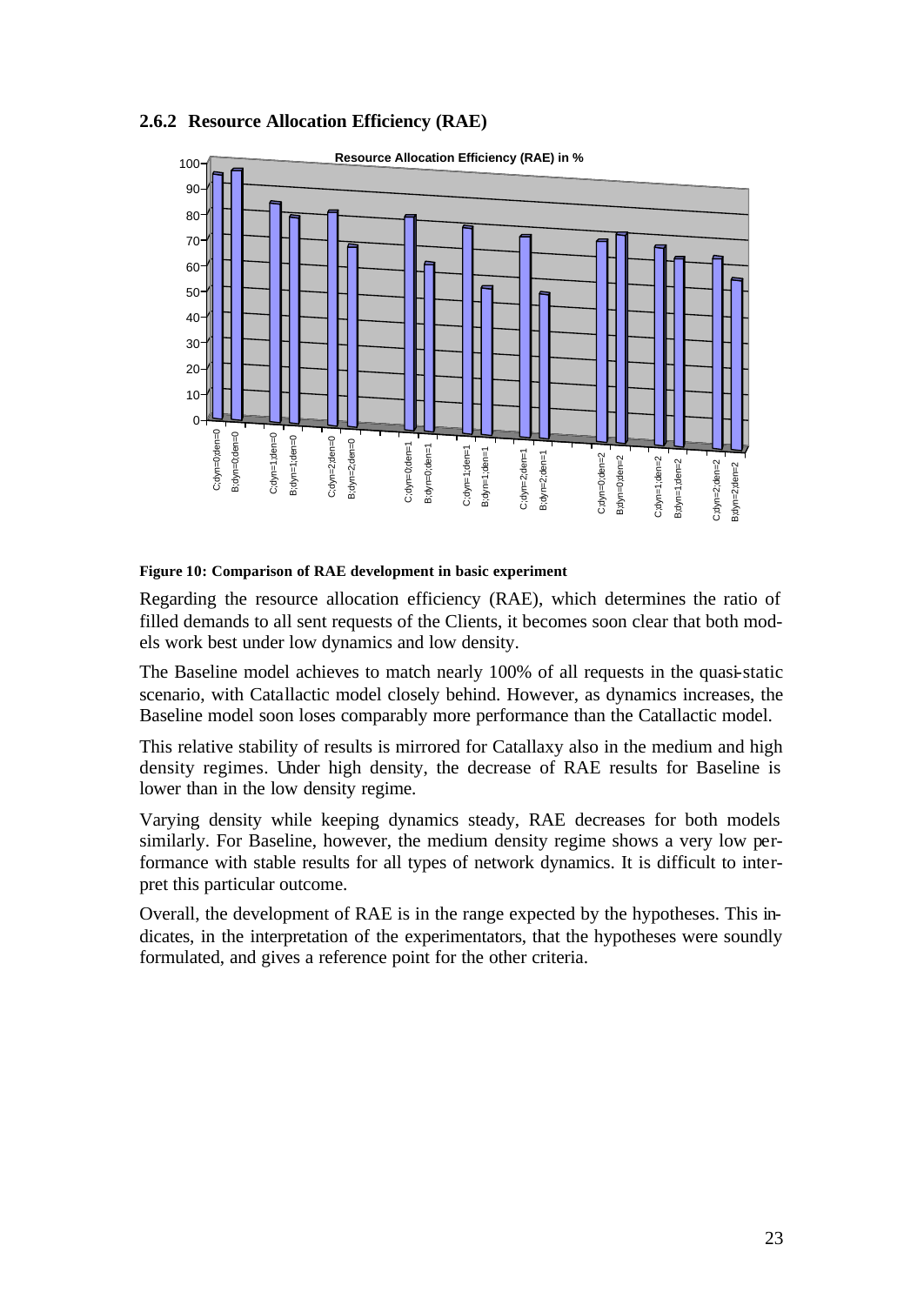### **2.6.3 Response Time (REST)**



**Access Time in msec.**

#### **Figure 11: Response time development in basic experiments**

The response time (or access time) criterion (REST) measures the time between issuing a service request and finally receiving that service. Adverse to the other criteria, a higher REST number indicates an inferior performance, as it shows a longer time between requesting and receiving a service.

Over all three density regimes, the Baseline REST increases from left to (low density) to right (high density), leading to longer access times. However, the change of the dynamics dimensions in a particular regime shows no effect. For Baseline, the REST value seems to depend on the density, but not on the dynamics.

This finding is not mirrored by the development of the Catallactic REST, which shows significant differences between and within the different density regimes. The medium density regime shows a significant faster access time than both high and low density regime, which leads to the suspicion that an optimum for REST exists (in the particular setup and topology), which depends on the density dimension only. Different from Baseline, however, a change in dynamics has a measurable effect on the outcome. In the low density scenario, the medium dynamics show the worst REST performance of all. This is mirrored in the high density scenario, where medium dynamics also leads to inferior REST time. In the medium density scenario, it seems that this artifact is not as significant.

From the results in Figure 11, it shows that changing dynamics does nearly not affect the results of the Baseline model, while the Catallaxy shows a lower performance for the medium dynamics regimes.

With regard to the hypotheses, the response time criterion was expected to be in favor of Catallaxy for a lower density and Baseline for a higher density. This statement can not be confirmed, as the REST is inferior for Catallaxy in all scenarios. In reverse, the development of the REST parameter seems to be dependent from other factors than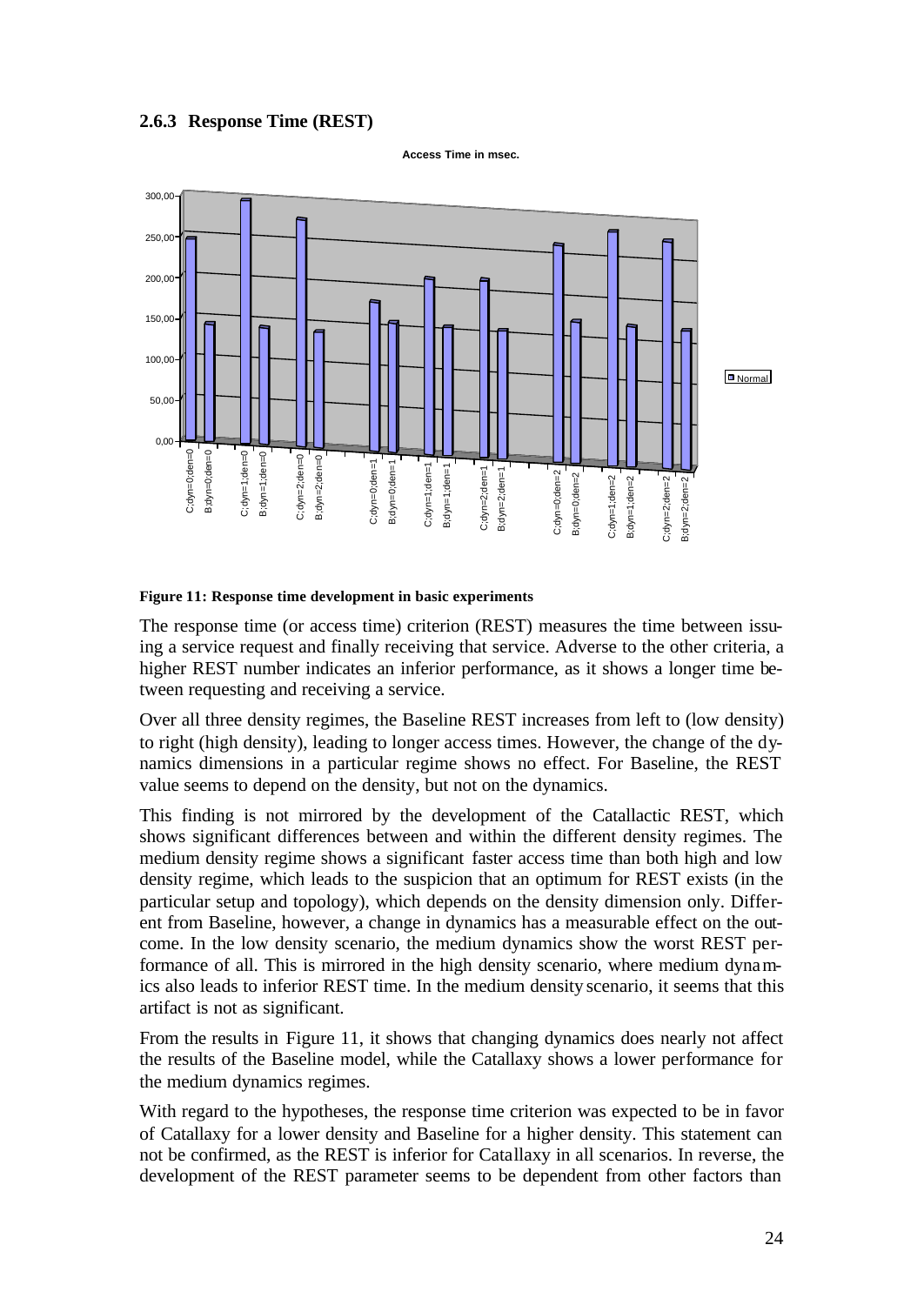those considered in the hypotheses. Overall, the REST development leaves a mixed bag of statements about the hypotheses.



## **2.6.4 Communication Cost (CC)**

**Figure 12: Development of CC in basic experiments**

Like for the response time, the communication costs (CC) results are inferior if the values are higher. Figure 12 thus shows an overall picture of defeat for the Catallactic model.

As expected by the experimental setup, the communication costs raise with the availability of a growing number of nodes. It comes thus not as a surprise that growing density leads to increasing costs for both models.

The variation of dynamics, however, does not affect the results much, which remain steady if density is constant.

Overall, the CC performance matches the expectations and hypotheses. It should be noted, that the medium density experiments, which showed some odd numbers for the other criteria, seem here to be perfectly in line.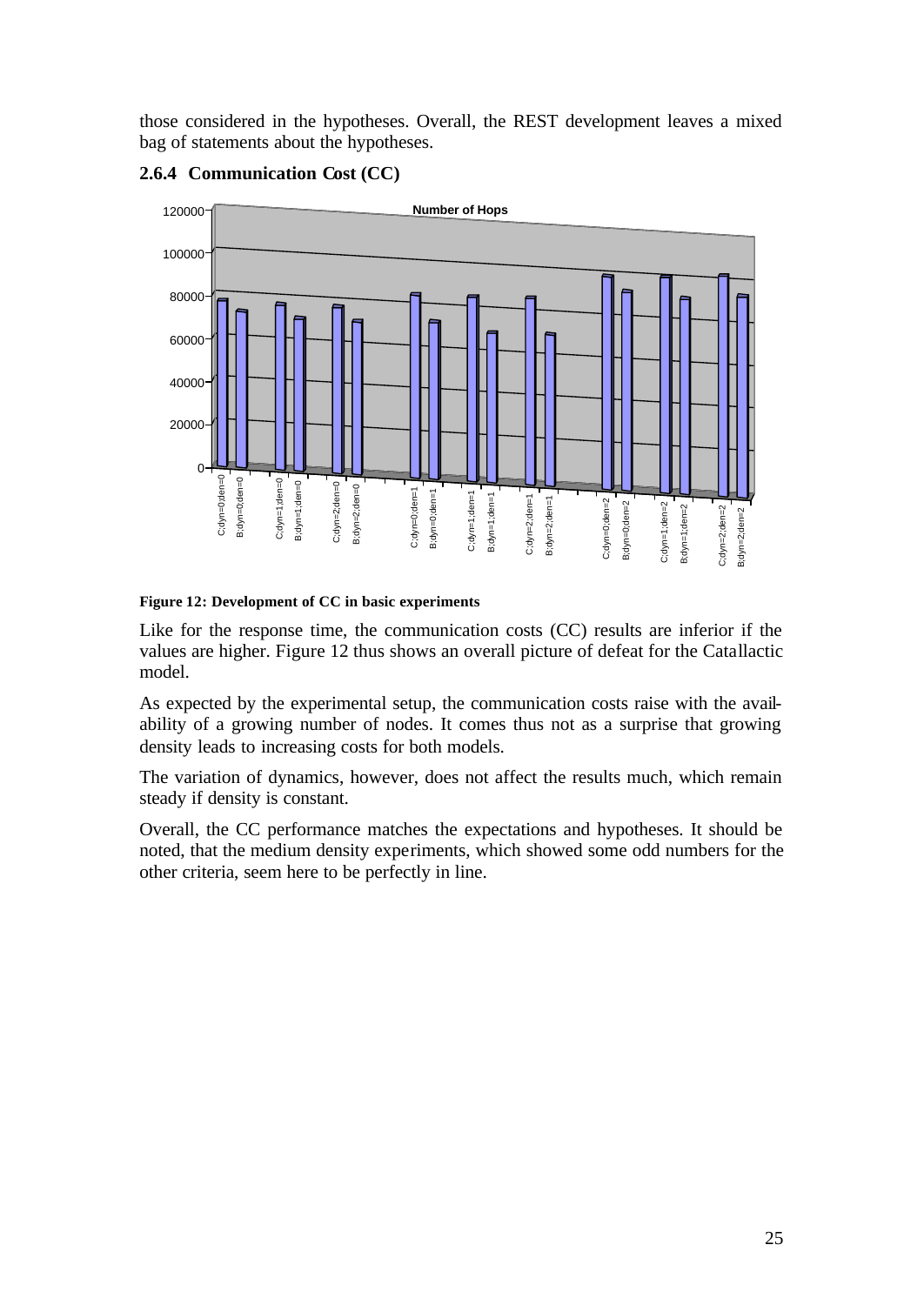#### **Service Distance in hops**



#### **Figure 13: Development of average service distance**

As a further result, which is related to the communications cost, we have measured the average distance between matched Clients and Service Copies, in network hops.

Overall, the figure shows that the matching conducted by the Baseline model does not take the distance between Clients and Service Copies into account. For all experiments, the Catallactic model achieves a shorter distance between access demand and access provider.

In the low density case, this distance is naturally at a maximum, as the Service Copies are more spread in the network. With growing density, the resources are closer together and it is possible to find a nearer provider for the same local demand. This statistical phenomenon is shown quite clearly if one compares the Baseline results for low and high density. Without a change in the MSC matching strategy, the average service distance is lower for the high density regime.

As the Catallactic model routes its demands locally through the network, the Clients will very often begin negotiating with the nearest Service Copy and possibly reach an agreement. From this behavior follows a tendency to have shorter distances between Clients and Service Copies.

As with some of the other criteria, the medium density experiments show a particular result in that the average distance is at a minimum for both models. This may be caused by a favorable relation of the number of Clients to the number of Service Copies, exploited by the particular mechanisms in the experimental setup.

Overall, the fundamental assumptions of the hypotheses hold and lead to an expected development of the average service distance. However, the particular differences between the varying dynamics and the varying density illustrate the necessity to further investigate into the relations between the different criteria and the experimental setup. This can be done by doing some sensitivity experiments, as shown in the next section.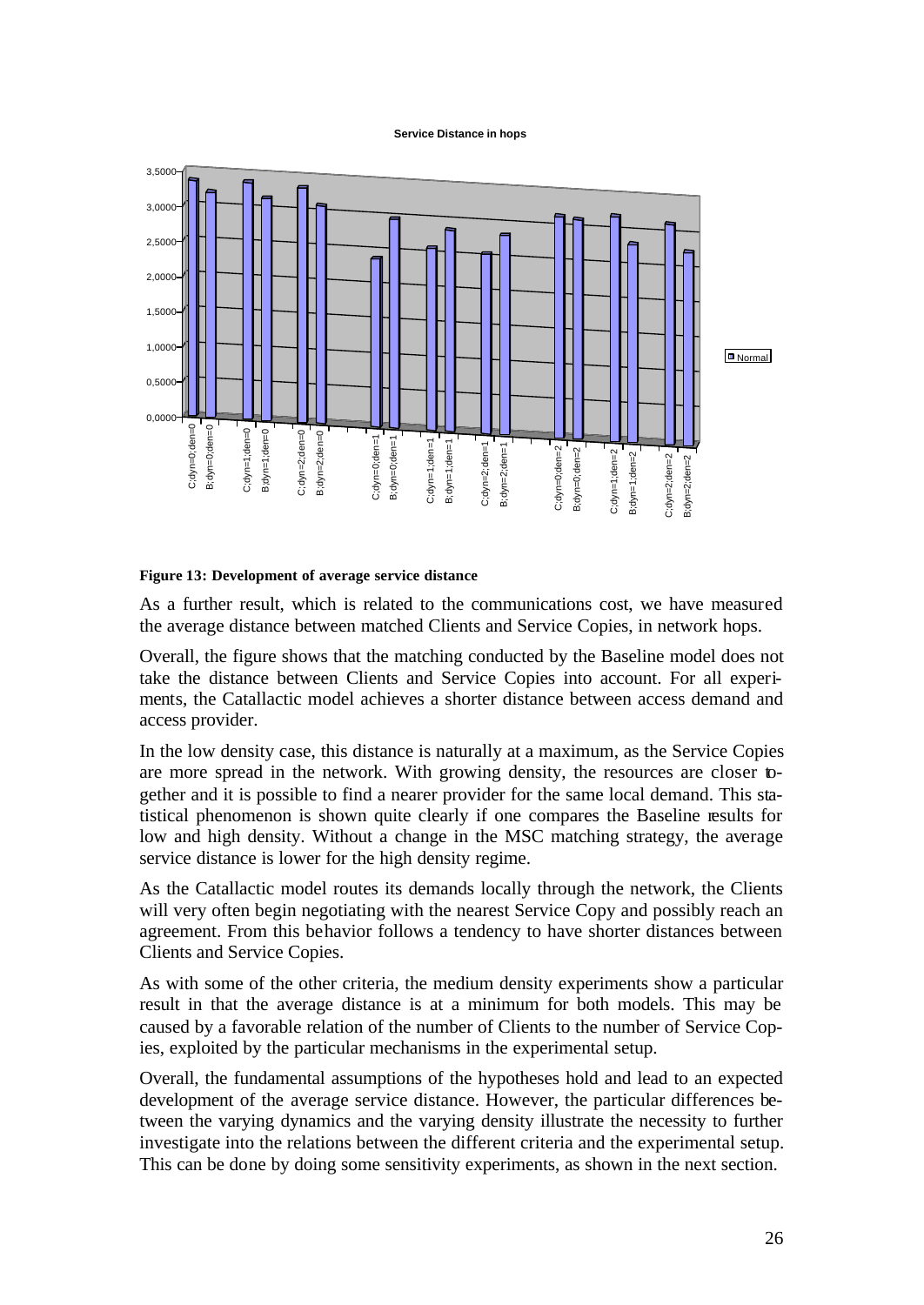## **3. Sensitivity experiments**

The basic experiments described in the previous chapter have been conducted to show the fundamental differences between the Catallactic and the Baseline models. The hypotheses described in the beginning of this report could not be thoroughly confirmed or rejected, as interdependencies between criteria and experimental setup variables (which have not been accounted for) modify the result and make interpretation difficult.

In this section, we conduct some sensitivity experiments in order to change experimental setup variables, like the MSC Update time, the demand frequency, or whether Service Copies can relocate (migrate) from one resource to another. Figure 4 on page 17 has shown which setup variables are available and might be changed.

# **3.1 Effects on changing demand frequency**

The demand frequency describes the time span between two request messages launched by each client. This continuous message sending can be considered as a steady demand pulse, whose frequency influences the measured parameters by increasing the charge of the system. The following graphics show the behaviour of the simulator when changing the demand intensity from 25ms over 50 ms and 100ms to 200ms.

The Zaxis shows in different rows the results of a change in a particular variable, here "demand frequency". Depending on the actual experiment, several rows are possible. Here again, the absolute value may be of lower significance than the relation to other rows of the same scenario or the respective Catallactic or Baseline counterpart. Sometimes, an experiment could not be played fully through due to technical reasons. In that case, the respective bars for that particular variable setting are not shown.



**Figure 14: Effects of demand frequency variation on SWF**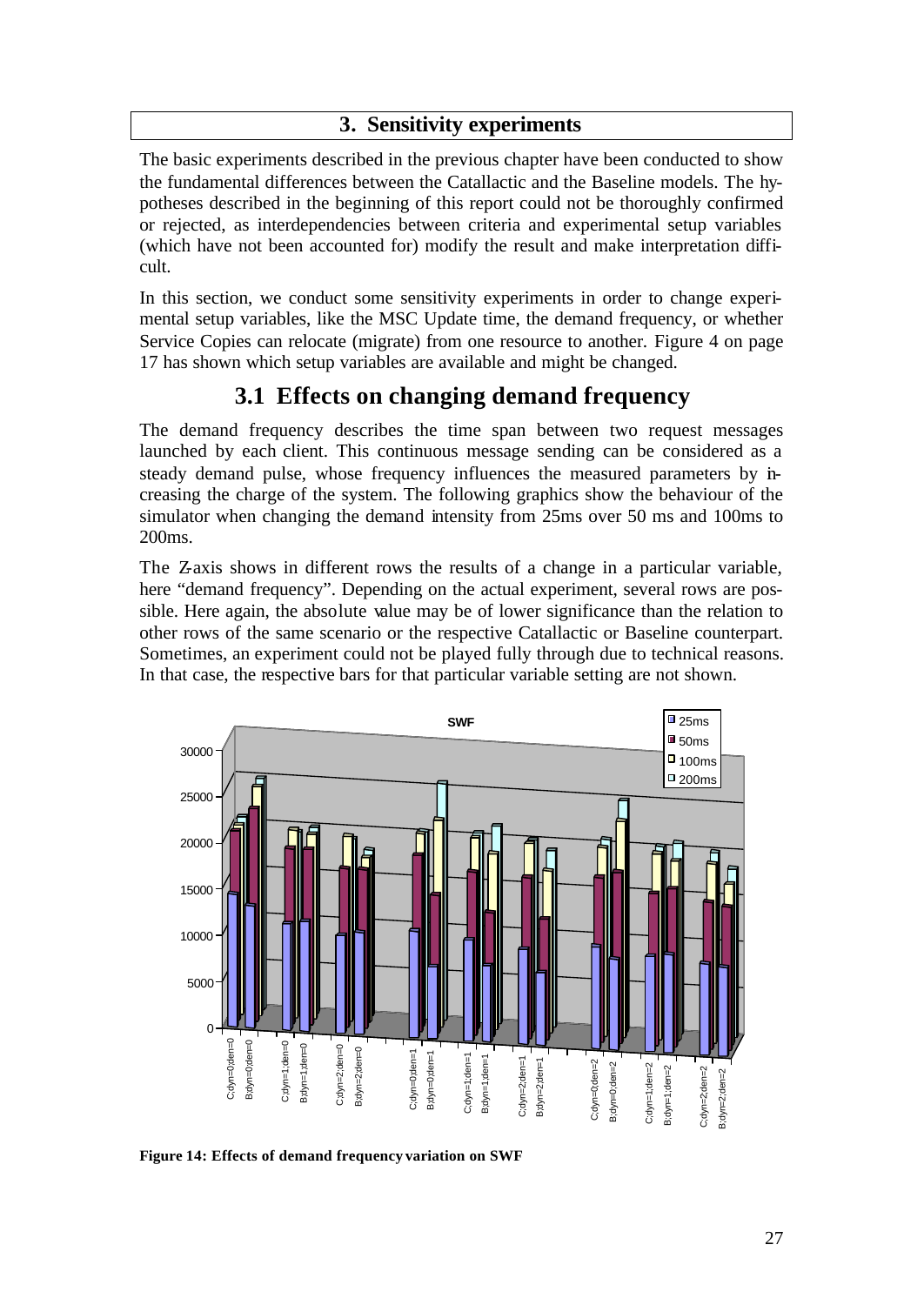A higher demand frequency leads to a higher system load and to congestions, and thus to less closing of contracts. SWF increases with a slower demand rate; in all columns displayed in Figure 14, the SWF value is highest when the demand frequency is at its lowest, 200ms. This effect can be well observed in low density networks, where congestions occur because of limited network resources. A wider distribution/higher density leads to a relaxation and better SWF results which compensate the decrease of SWF. Increasing dynamics goes along with decreasing SWF, regardless of whether it is Baseline or Catallactic model.



#### **Figure 15: Effects of demand frequency variation on RAE**

Considering the RAE, the results are mostly the same than in the SWF argumentation above. 100% RAE can be achieved for the Catallactic model with a 200ms pulse even in high density. Complete saturation of demand in Baseline can even be attained in a low dynamics/high density scenario. Increasing the demand frequency implies a high charge to the system and in case of 25ms pulses reduces the Resource Allocation Efficiency to nearly 50% in all scenarios.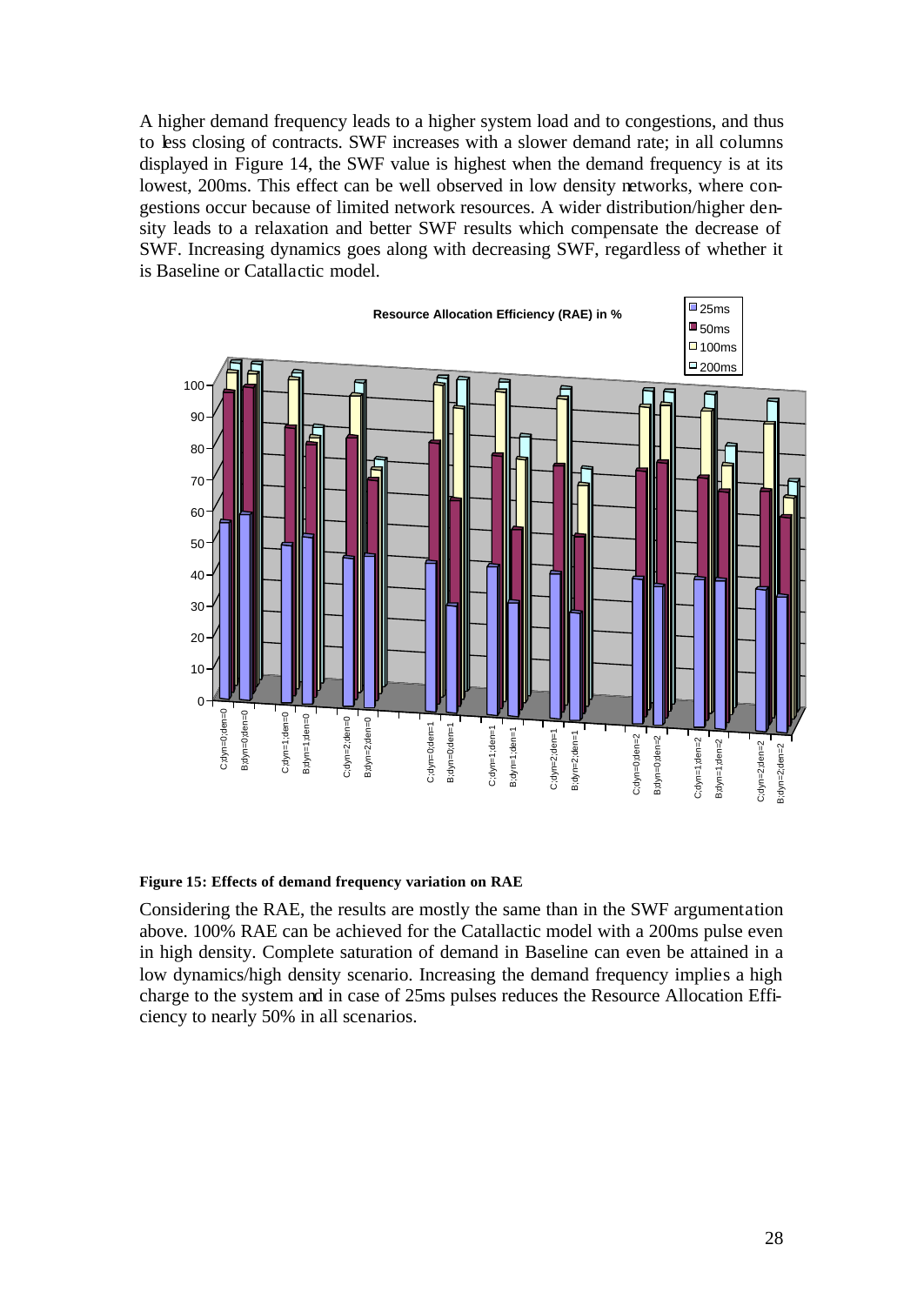

#### **Figure 16: Effects of demand frequency on access time**

For the REST criteria in general, a lower demand frequency leads to faster access times. This effect could be caused by an increasing synchronization of the frequency demand generation with the negotiations which lead to successful service provisioning. In other words, the large number of open demands leads to longer queues for processing them in the Service Copies; as the queues get shorter with decreasing demand frequency, the overall processing gets faster. The REST parameter for Baseline keeps always the same. This is a consequence of the steady MSC Allocation Time (50ms) which starts after receiving the first request for a certain item by the MSC and thus is more relevant to the REST.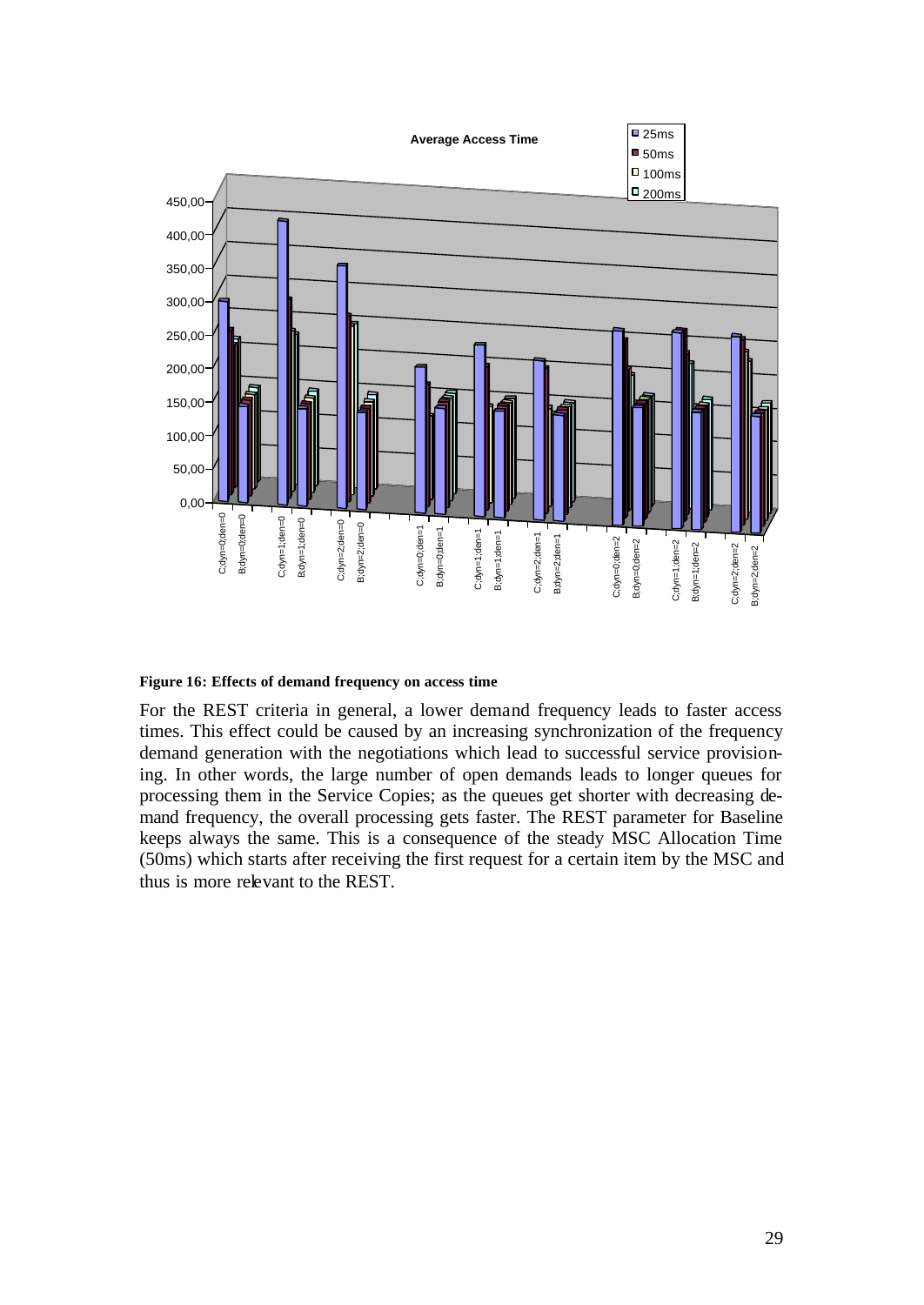

### **Figure 17: Effects of demand frequency on the hop count**

A particular development can be shown when looking at the message hop count. Here, the number of hops increases in correlation with the increase in density. Changing dynamics, however almost does not change the amount of hops. This result correlates with that of the basic experiments as shown in Figure 12.

Regarding the sensitivity analysis, the increasing demand frequency has an adverse effect on the hop count. Both for Baseline and Catallactic models, the sum of the me ssage distance decreases when the frequency gets higher. This could be explained by the low quantity of negotiations initiated because of rising queue lengths at resources and Service Copies due to the fact that negotiations take place sequential. This approach is sustained by the immense decrease of RAE at higher demand pulses.

Summing up, the demand frequency parameter has some great influences on the experimentation results and has to be selected with strong regard.

## **3.2 Effects of changed MSC Update time**

To keep the MSC informed about the actual state of the Service Copies, an update message system was introduced for investigational reasons. The Service Copies will have to send an "I am alive" message to the MSC after a given period of time. This time period can be analyzed in relation to the experimental results. The following figures will display the behavior of SWF, RAE, REST and CC. As update time exclusively affects Baseline model, only the right bars are considered for the analysis.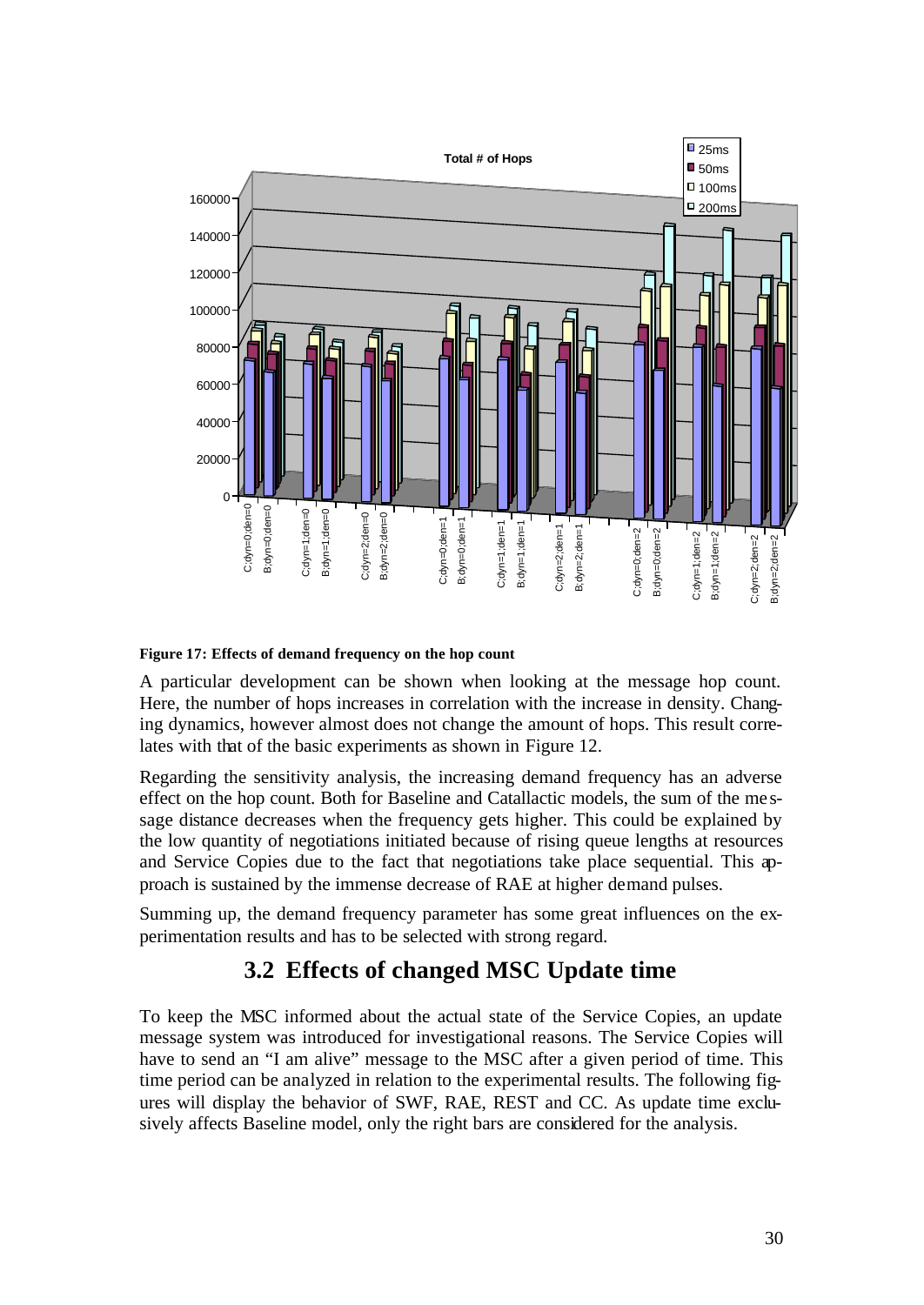

### **Figure 18: Effects of MSC Update Time on the SWF**

In conjunction with higher update message frequencies, the MSC keeps informed upto-date and always has a close impression of the "reality". This leads to better results and less allocation failures.

It can be observed that the results show an impact on the SWF. As expected, in quasistatic scenario, the change of MSC Update time has nearly no effect on SWF. Amazingly SWF increases slightly when lowering the frequency. This cannot be explained and is considered to be in the range of usual variations of results. With an increase of dynamics, the difference between the update frequency gets larger, due to an increasing lack of close information.

The differences SWF analysis shows between the densities is quite comparable to that made in the basic experiment.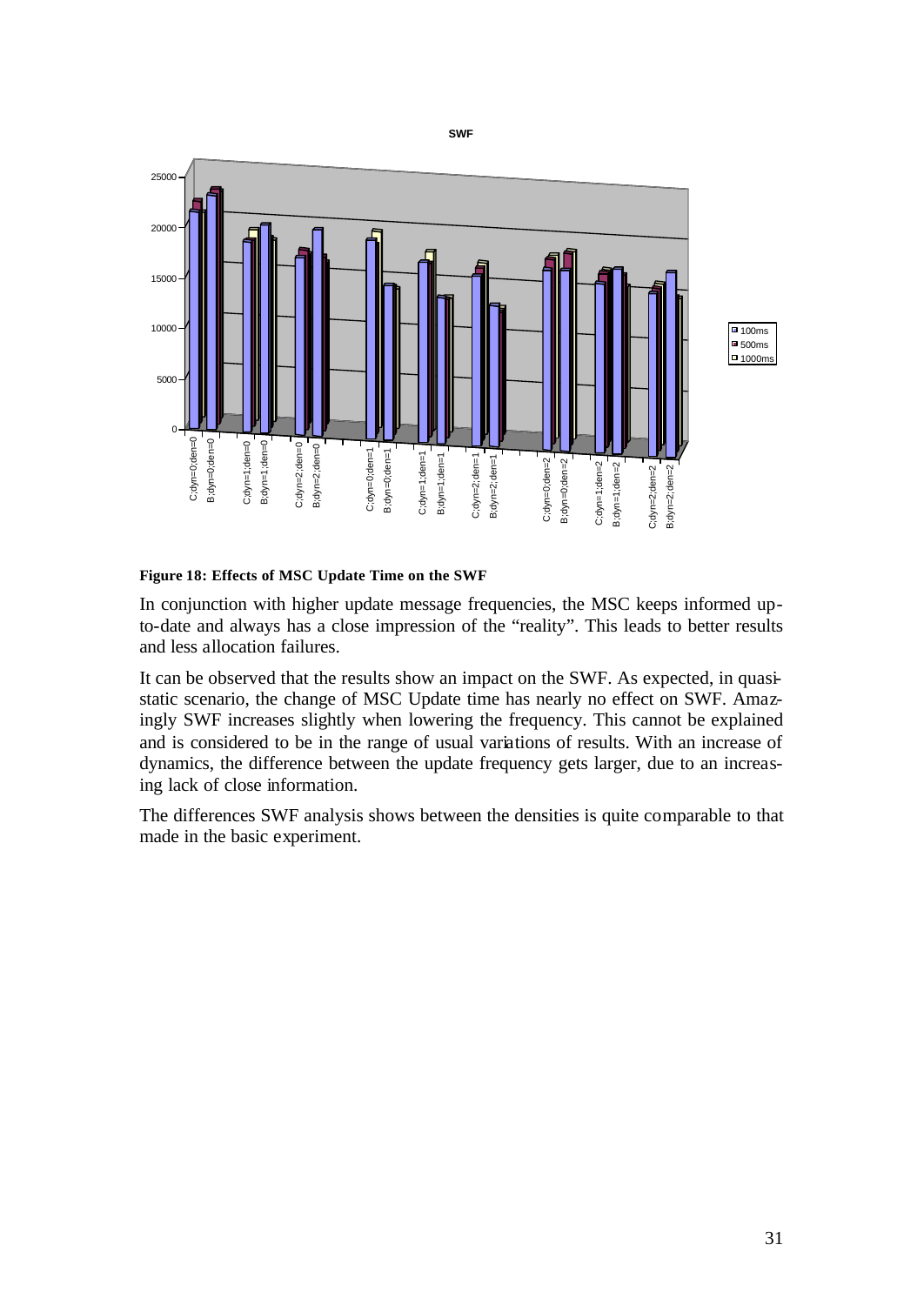#### **Resource Allocation Efficiency (RAE) in %**



### **Figure 19: Effects of MSC Update Time on the RAE**

Concerning the RAE, similar results were expected and achieved, which back the findings of the SWF. It can be seen that SWF and RAE are in a strong correlation and all observations made concerning SWF can be found in RAE as well.



#### **Average Access Time**

**Figure 20: Effects of MSC Update Time on REST**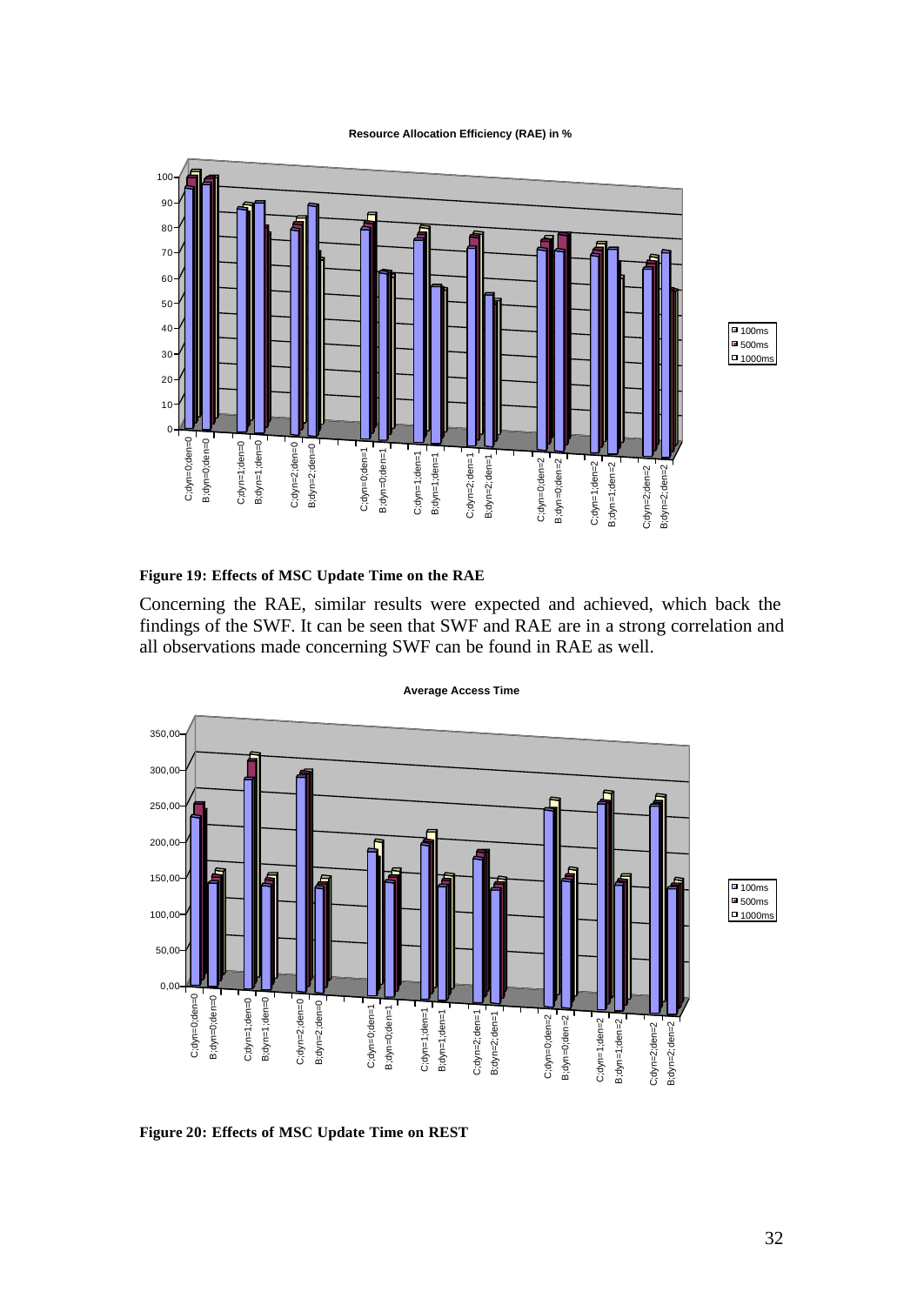The response times results of the different experiments showed no great changes; this parameter seems to be independent to the REST. This independence could be explained by the ability to easily select another SC to provide the service when noticing a node failure. Therefore, possibly update times do not affect REST.



**Total # of Hops**

**Figure 21: Effect of MSC Update time to hop count**

The number of hops is affected by changing the MSC Update time. This has been expected, as a higher MSC Update time increases the number of messages sent in the network. Hence a decrease of CC can be marked when lowering the frequency of update mails (increasing update time).

Overall, the variation of the MSC Update time leads to some changes in the result of the Baseline model, comparing it with the basic experiments. However, the relation between Baseline and Catallactic results (e.g. when looking at SWF or RAE) does not substantially change. The inferior performance and the rejection of some of the hypotheses is thus not a function of the MSC update time.

## **3.3 Effects of changed MSC Allocation time**

In another sensitivity analysis, we changed the allocation time of the Master Service Copy (MSC) from 125ms over 250ms and 500ms to 1000ms (default). The MSC Allocation Time describes the cycle time of the MSC, that is between the reception of the first request message and the computation result of the resource allocation. Any change in this parameter should only affect the outcome of the Baseline model, as the Catallactic model does not use the MSC. An expected outcome is that slower update times will lead to inconsistent information at the MSC and therefore to misallocations.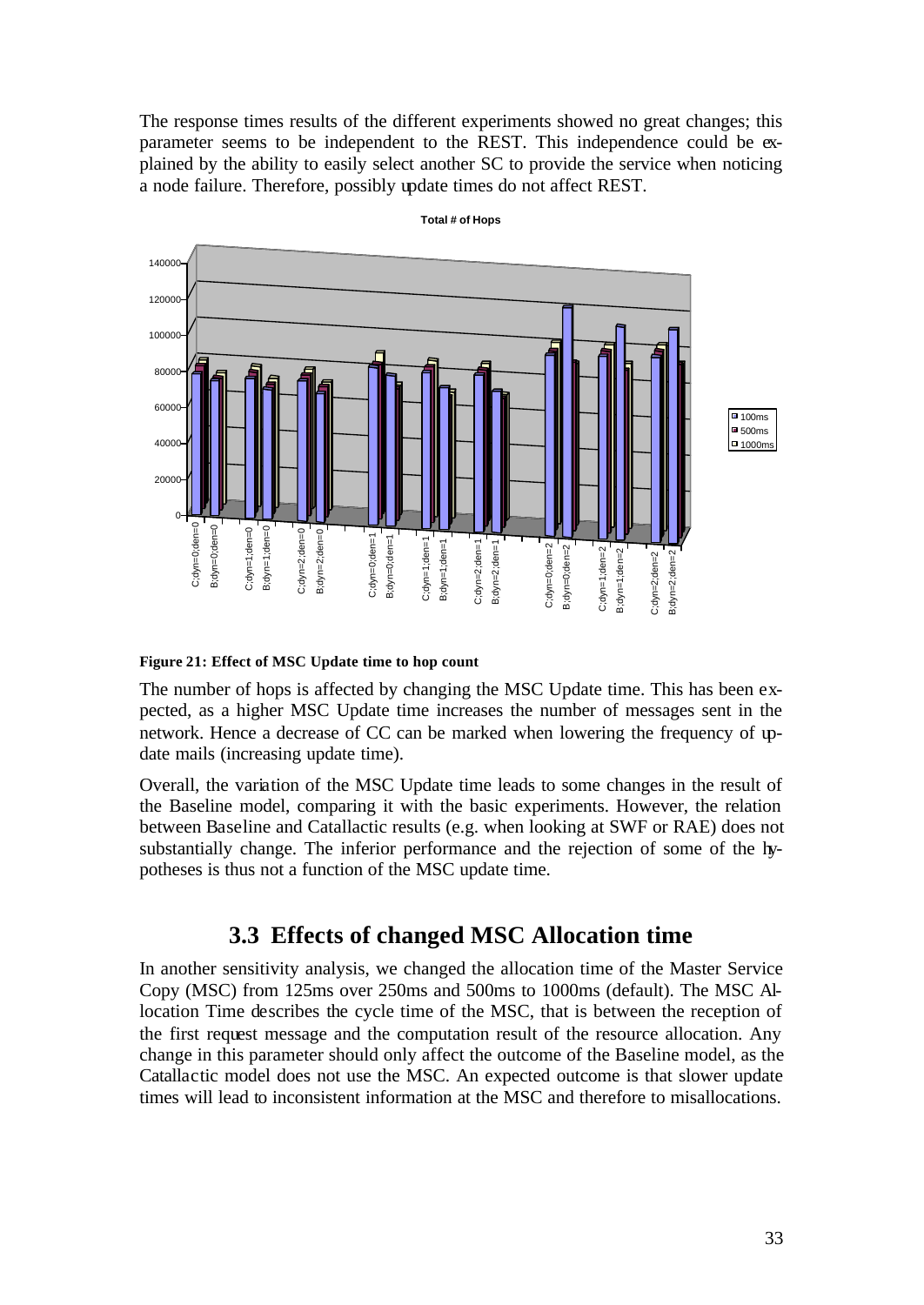



#### **Figure 22. Effects of MSC Allocation Time on the SWF**

Regarding the SWF, the MSC Allocation time has great influence on the SWF. This shows that the MSC needs a greater period of time to collect supply and demand and match it in an efficient way. It can be observed that social welfare decreases with dynamic and density in Baseline model and performs in the default case of 100ms similar to Catallactic behavior. In medium and high dynamic regimes a higher MSC Allocation time leads to lower SWF results. This shows that increasing dynamics leads to misallocations and thus to a lower ability of the application layer network to fulfill the individual goals of the participants.





**Figure 23. Effects of MSC Allocation Time on the RAE**

 $\boxed{\blacksquare}$  12,5ms  $\Box$ 25ms  $\overline{\mathsf{P}}$  50ms  $\Box$ 100ms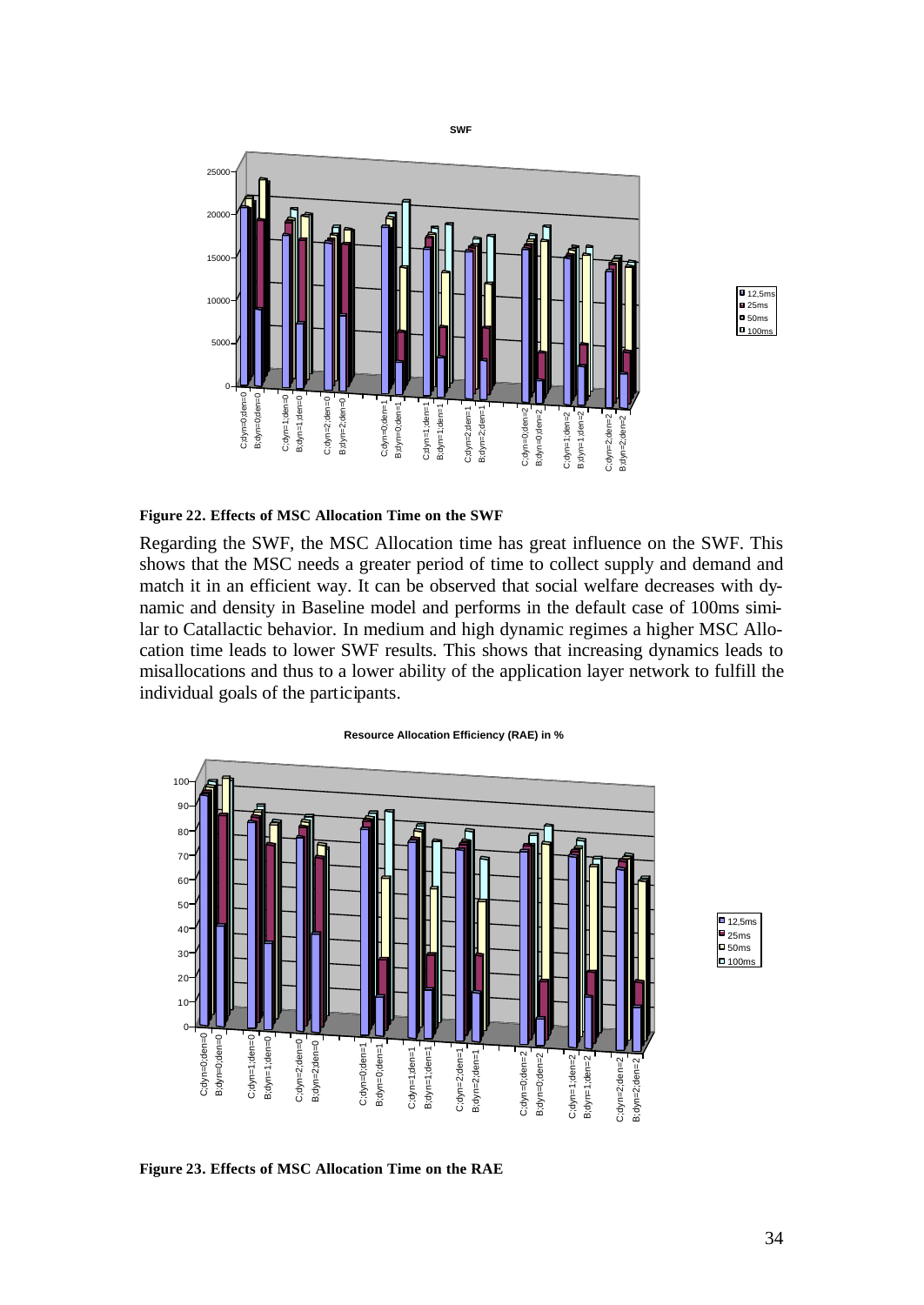Concerning the RAE, similar results were expected and achieved, which back the findings of the SWF. Results decrease with an increase in dynamics and density. As it can be seen, changing the allocation time affects RAE in the Baseline scenario. This might be a consequence of a certain time needed to get sufficient information to match supply and demand. RAE decreases rapidly in all scenarios when nodes often fail.



**Figure 24. Effects of MSC Allocation Time on REST**

Increasing the MSC allocation time directly means incrementing the REST. Naturally access times increase with a higher allocation time period as allocation time period adds to the service detection time. This can be observed over all set topology parameters and the difference is nearly independent from topology.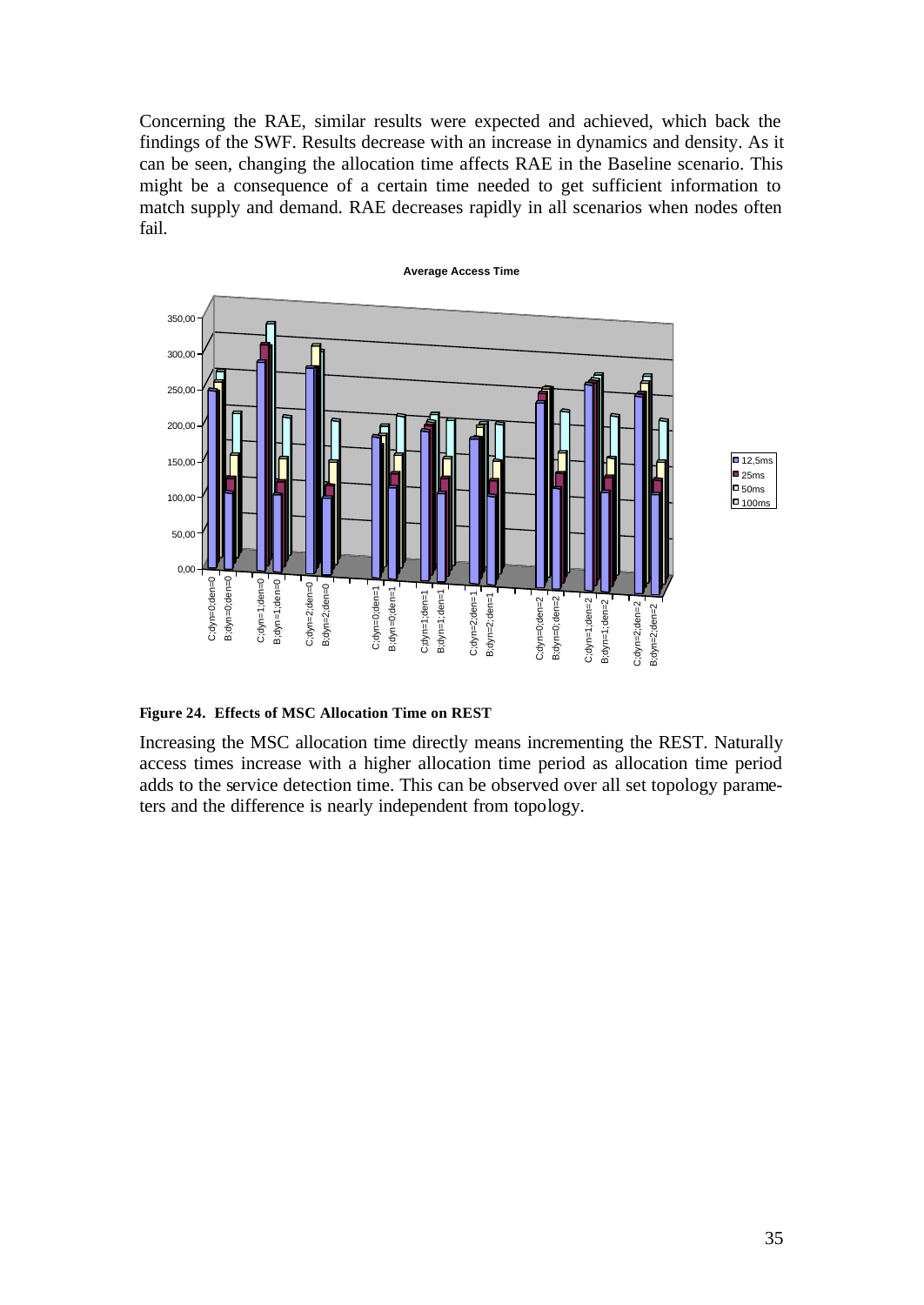**Total # of Hops**





**Figure 25. Effects of MSC Allocation Time on the number of hops (CC)**

The number of hops is affected by changing the MSC Allocation time. This has not been expected, as the MSC Allocation time should influence the timing aspects of the network, but not the topology. It can be assumed that in combination with higher allocation times more accepts and money transfer mails have to be submitted to the bidding/asking nodes, which goes along with better RAE results.

Overall, the variation of the MSC Update time leads to some changes in the result of the Baseline model, comparing it with the basic experiments. However, the relation between Baseline and Catallactic results (e.g. when looking at SWF or RAE) does not substantially change.

# **3.4 Effects of allowing SC migration**

The following graphics show the effects of an enabled migration to RAE, SWF, Access Times (REST) and Communication Costs.

Architectural SC are conceived to move their location. This could be done by bilateral negotiations like the service provision conversations. The SCs could e.g. move to decrease the distance between themselves and the demand sources and to overcome congestions to achieve a higher profit. Hence, the decision to move is made upon an economic calculus.

Migration is only implemented for Catallactic model, so only the left bars are considered.

To demonstrate the effect of the migration, a demand queue was modelled that changes its point of origin over time. So it can be mapped a change of the direction of the demand (oscillating demand), caused by time changes; e.g. during western Euro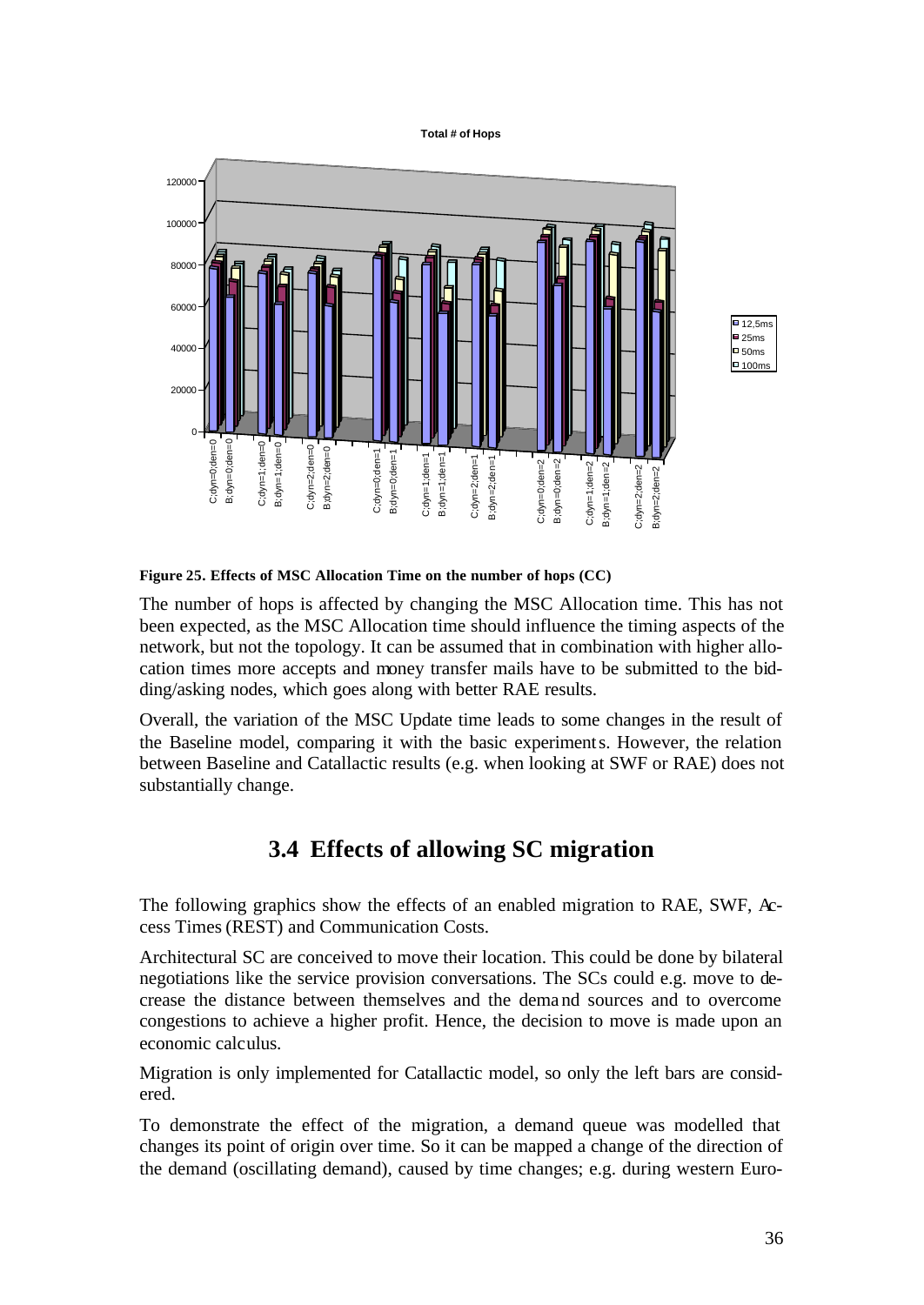pean nights, the demand will go down and the main demand will come from the US, and vice versa). The first four graphics show the experimentation results with a static (non-moving demand queue).

The experiments are launched with different network parameters as before, so the results can only compared to the above experiments with caution, nevertheless the following graphics evidently show the effects of migration.



**Migration affecting SWF (static demand)**

**Figure 26: Migration affecting SWF (static demand)**

The results show that migration has only little, but always positive impact on the SWF and adds a stable value to the SWF without migration. This could be an effect of an increase of found services within the predetermined hop counter as more SCs are in the range. Thus an increase of successful negotiations takes place. This should be the result of migration, SCs cope with congestions and try to overcome these by relocating.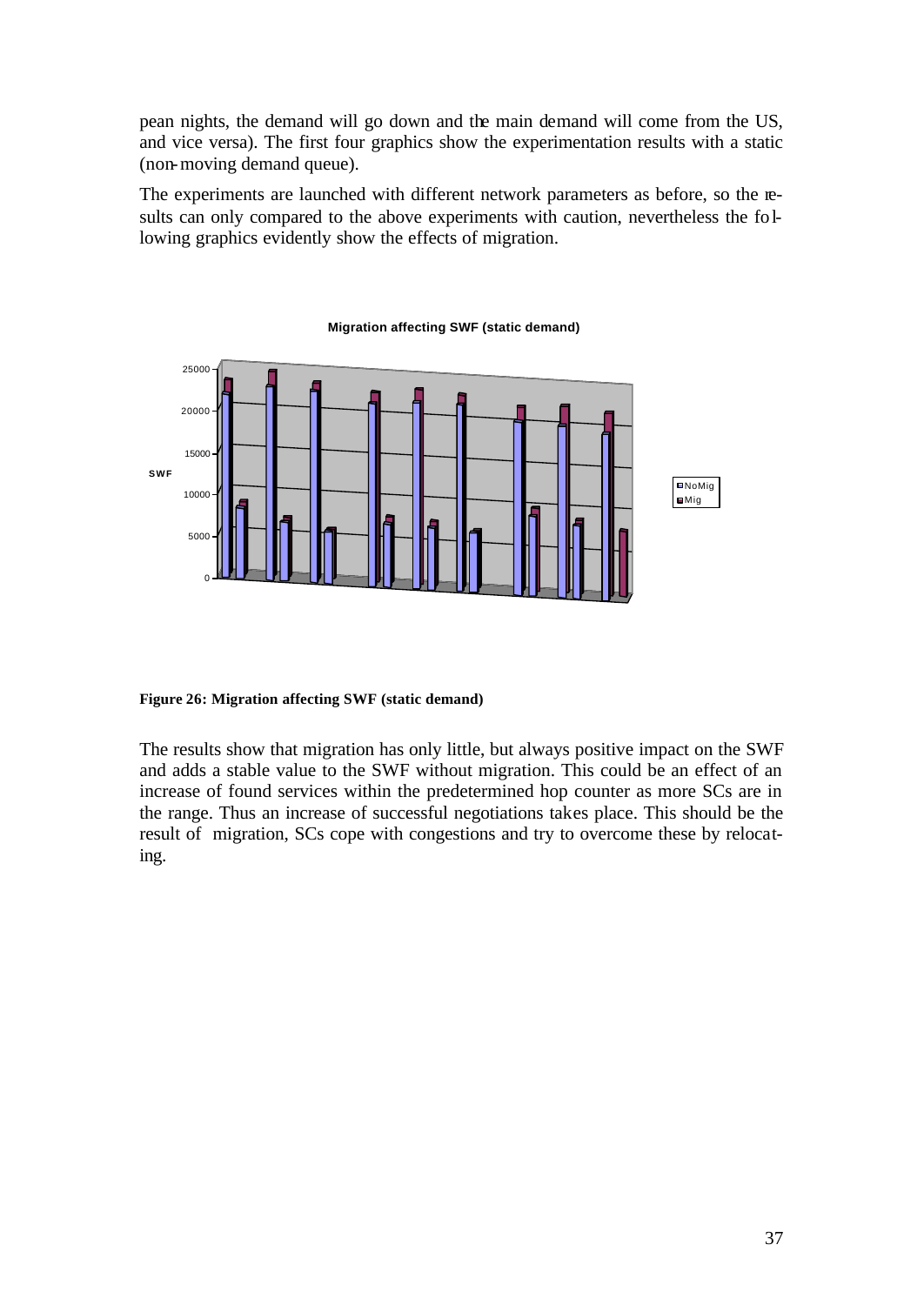

### **Migration affecting RAE (static demand)**

**Figure 27: Migration affecting RAE (static demand)**

The migration has an interesting impact on the RAE. It can compensate the losses of the greater distribution/higher density of the Service Copies. The argumentation here is very similar to that made in SWF. SCs overcome bottle necks (of resources or ne twork connections) and relocate to earn more profit.



**Figure 28: Migration affecting REST (static demand)**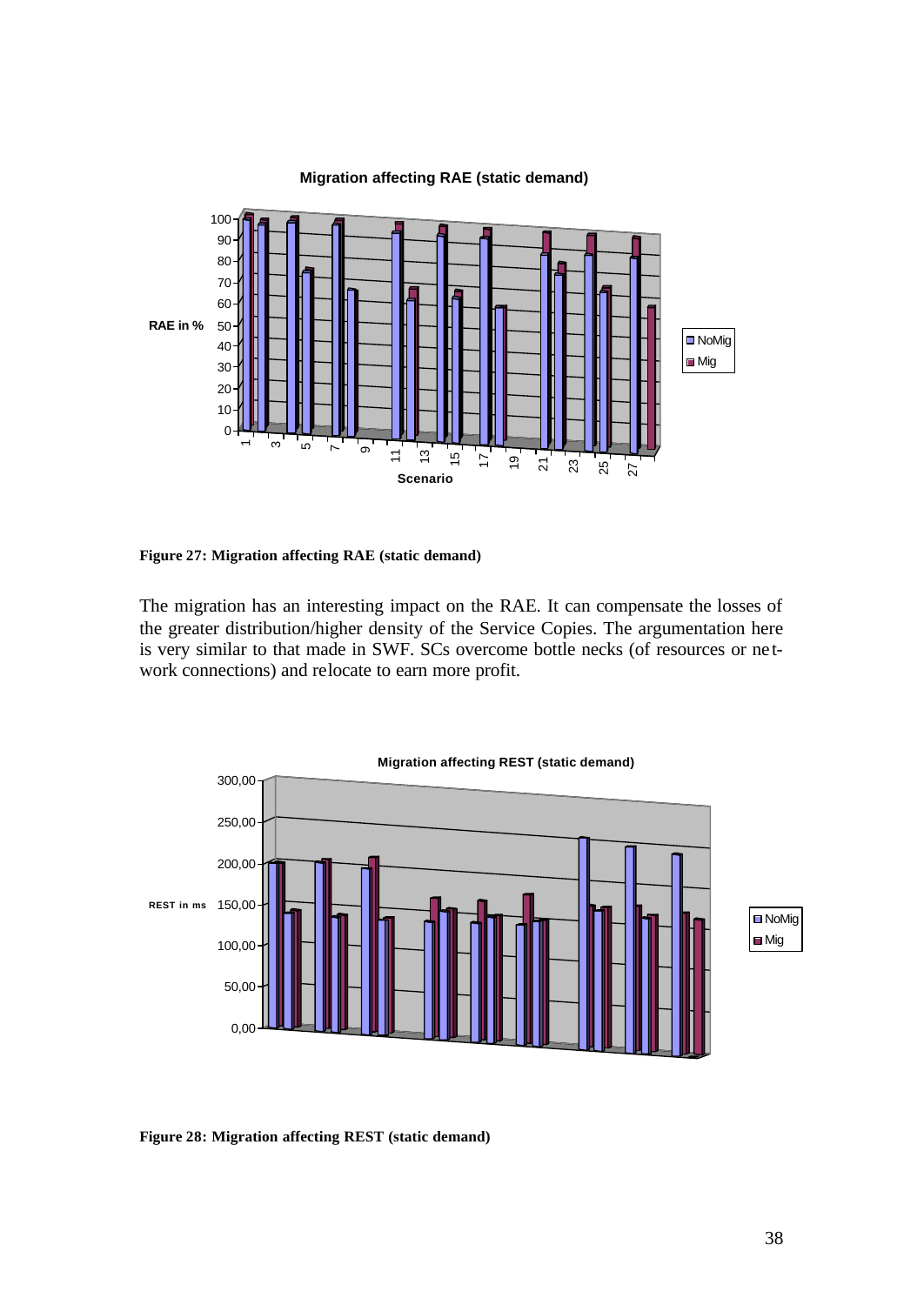Low density and high density topologies can be transferred by each other. The migration compensates the effects of the distribution of SCs and achieves balanced REST results. It is assumed that migration will lead in all density scenarios to one equal density.

### **Migration affecting # of hops (static demand)**



**Figure 29: Migration affecting # of hops (static demand)**

The number of hops is increasing in higher density networks in the migration scenario. This comes from the higher number of negotiations for storage that is needed for coordination of migration.

To point up the migration in a moving-demand scenario, the next four graphics show the results of an experiment with a dynamic demand. It should be observed that migration will perform even better with a moving demand as it can compensate those one-sided charges.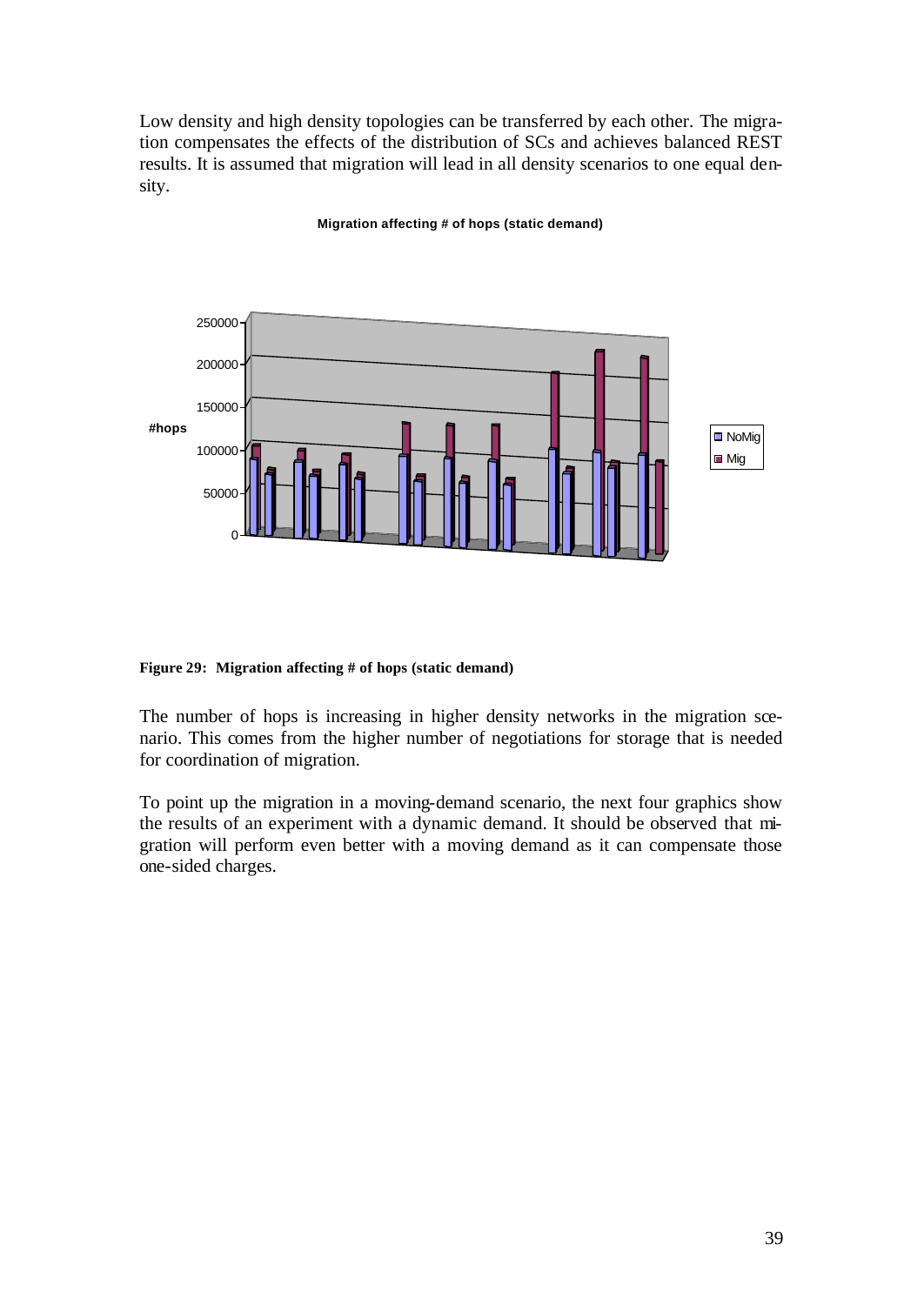#### **Migration affecting SWF (moving demand)**



### **Figure 30: Migration affecting SWF (moving demand)**

In comparison to the non-moving demand, the SWF is decreasing significantly without migration. This might be a result of changing demand sources and unreachable Service Copies. This effect is even strengthened by a moving demand. The migration can nearly compensate this behavior completely.

#### **Migration affecting RAE (moving demand)**



**Figure 31: Migration affecting RAE (moving demand)**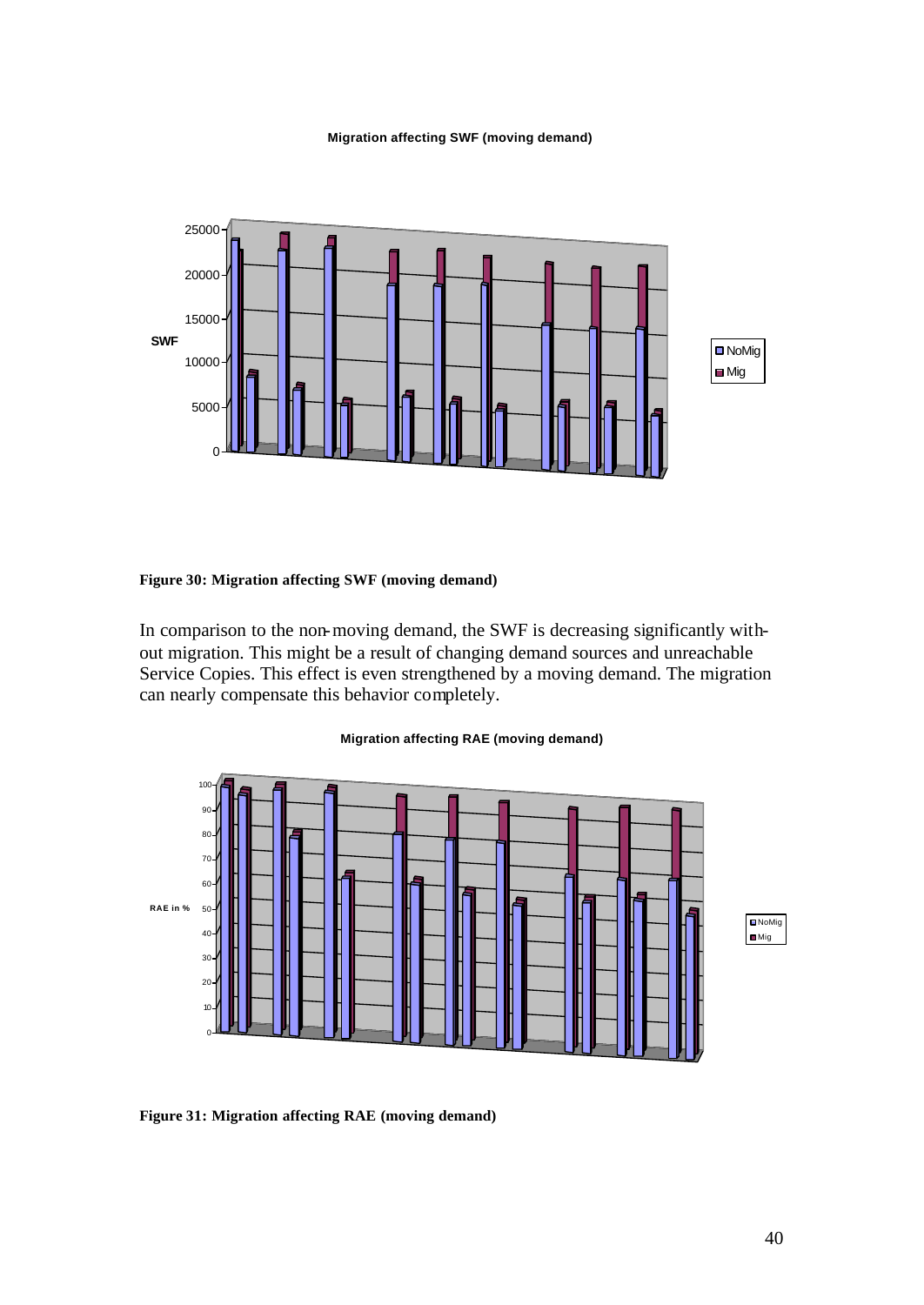The results of measuring the RAE go along with those witnessed in the SWF contemplation. The argumentation is similar to those made in Figure 30.



#### **Migration affecting REST (moving demand)**

#### **Figure 32: Migration affecting REST (moving demand)**

In comparison to a static demand, REST increases. This behavior is reduced by migration for the explained reasons.



#### **Figure 33: Migration affecting number of hops (moving demand)**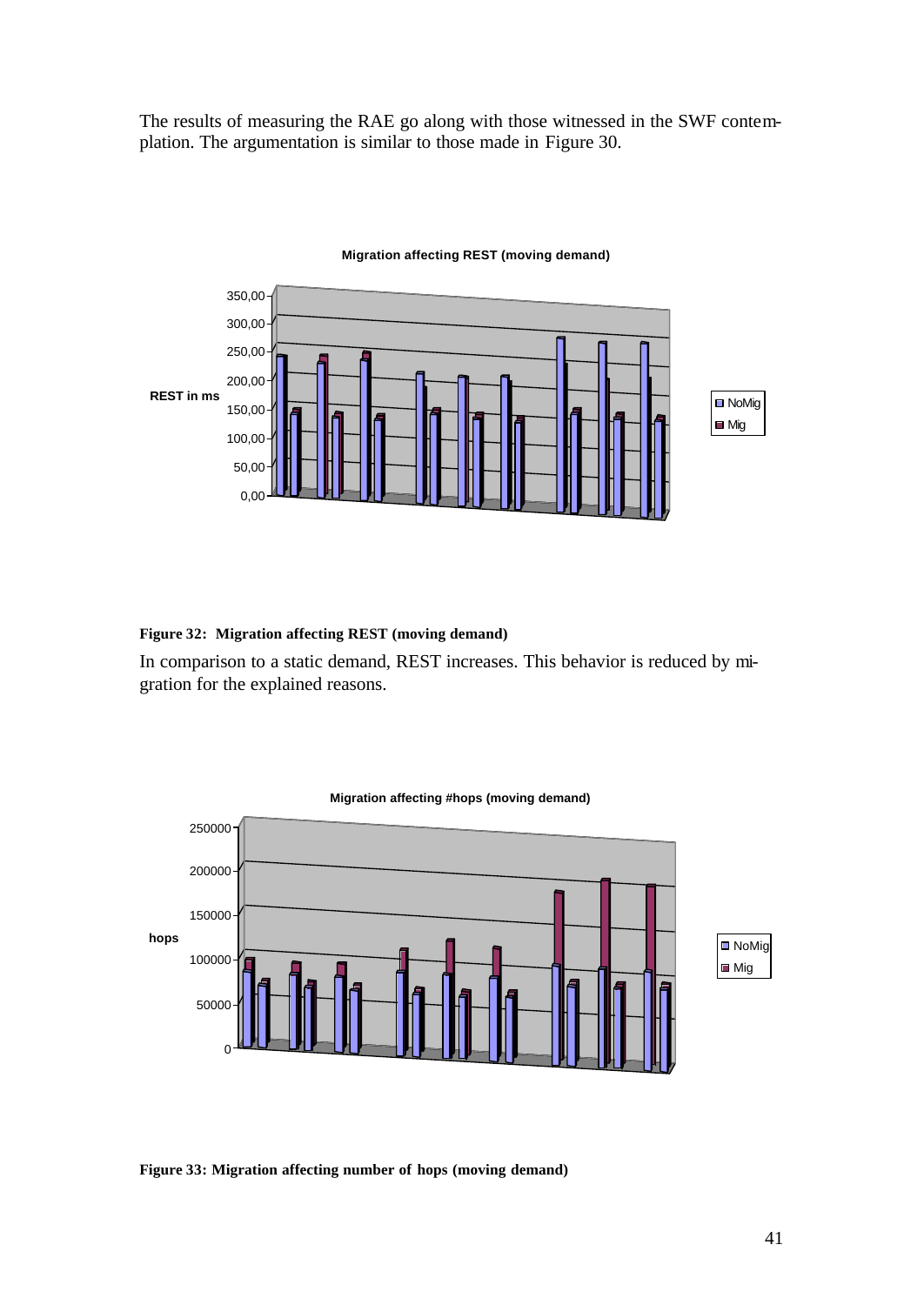In comparison to a non-moving demand the number of hops is higher. This could be the result of the increasing number of negotiations made for storage because of the changing demand sources.

It can be clearly seen, that migration has positive effects on the experimentation results. In the case of a moving demand RAE and SWF decrease extremely and migration can compensate this behaviour nearly completely.

## **4. Summary and Discussion**

The following hypotheses have been described in the project proposal:

- 1. In a quasi-static system (low density, low dynamics) the Catallactic system operates providing nearly equal social welfare, with resource allocation efficiency slightly less than in the Baseline system, slightly more bandwidth utilization that in the Baseline system, and with a reaction time slightly longer than in the Baseline system.
- 2. In a very dynamic system (high density, high dynamics) the Catallactic system operates providing greater social welfare, caused by greater resource allocation efficiency compared to the Baseline system, with less communication cost, and with shorter reaction time.
- 3. In a low node density system with high dynamics, the Catallactic system operates at slightly less social welfare, caused by less resource allocation efficiency and slightly higher communication cost.
- 4. In a high node density system with low dynamics, the Catallactic system operates at equal or better social welfare, provided by a slightly less resource allocation efficiency than in the Baseline system, but even less communication cost than in the Baseline system.

The discussion presented in this section will relate the results described in section 2 and 3 to these hypotheses.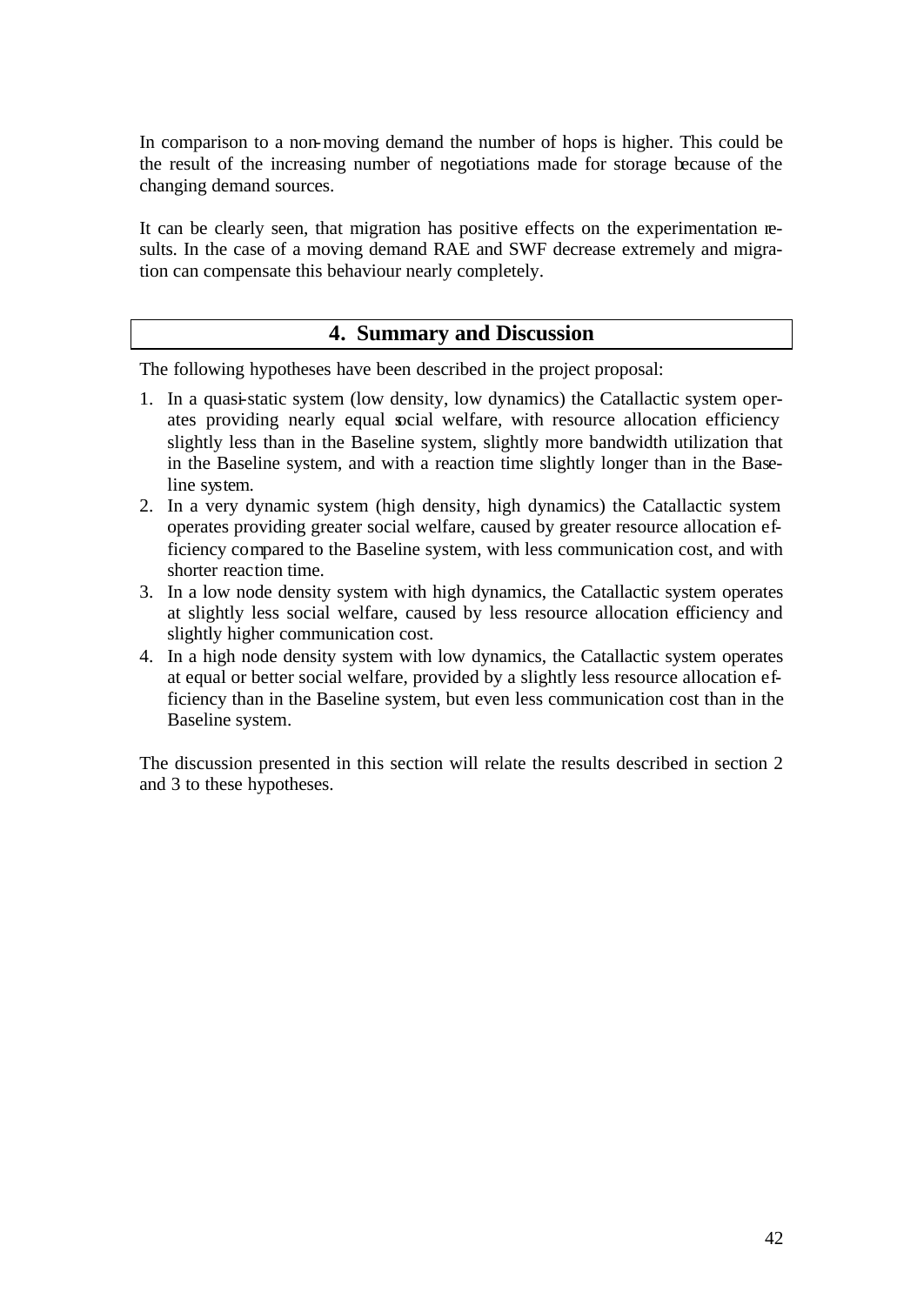



### **4.1.1 Social welfare utility**

The main statements of the hypotheses described above with regard to the social welfare utility criterion (SWF) were, that the SWF value for Catallaxy is

- correlated with both increasing dynamics and increasing density, so that the main gradient of increasing SWF runs diagonally from the lower left to the upper right corner of Figure 34, but
- more correlated with density than with dynamics. In other words, an increase in density is more significant for changing the SWF value, as an increase in dynamics.

For the Baseline approach, the hypotheses have to be considered in reverse. The Baseline approach should perform better than Catallaxy in the case of decreasing dynamics and decreasing density. These findings have been found to be correct in general, but are affected by the concrete parameter setup and network topology. The current results thus present a mixed bag of confirmations and falsifications of hypotheses, and it is not possible to make a positive statement about the applicability of Catallactic resource allocation to application layer networks, on the ground of these experiments alone.

However, the SWF criteria achieves the intended goal of being able to assess the performance of both Baseline and Catallactic models, as they show notable differences.

Figure 35 shows the value of the SWF parameter in the different scenarios. The behavior of the Catallactic system changes rather smoothly from one scenario to the other, showing a straight decrease with increasing density and dynamics, while the gradient in Baseline system is higher and less regular. For Baseline, a decrease of dy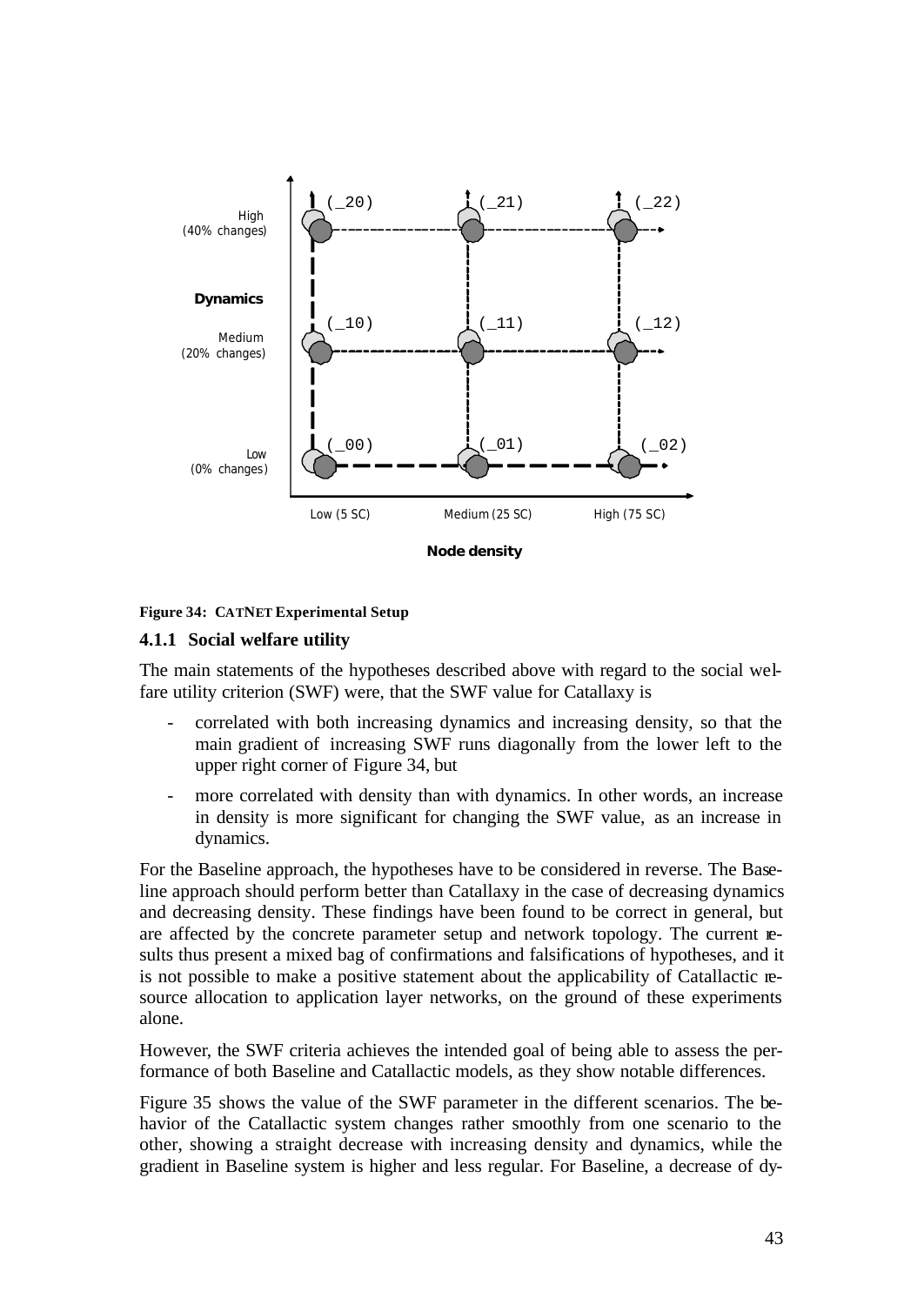namics leads to a decrease of SWF, while for density an unexpected extremum exists in the medium density regime. With the he lp of sensitivity experimentation, it could be shown that this effect can be influenced by the MSC Allocation Time. Concerning only the current parameter setting and network topology, the Baseline SWF seems to be correlated to the MSC Allocation Times as shown in the respective annex chapter.



**Figure 35. SWF of the Catallatic and Baseline in the 9 scenarios.**

Overall, the explanatory power of the SWF criterion is theoretically sound, but depends practically on (too) many factors. From an experimental viewpoint, the main advantage of using SWF for measuring the ALN performance is that it incorporates all costs and revenues the agents incur by participating. An increase in SWF indicates that *overall* the utility gain of all agents has increased. For interpretation, this feature is also the biggest drawback, as too many interdependent factors hinder a detailed cause study and explanation of the phenomena found (see section 4.1.5 for a discussion on the interdependencies).

## **4.1.2 Resource Allocation Efficiency (RAE)**

The hypotheses for resource allocation efficiency (RAE) expect a performance similar to the SWF criterion, but not equal. In particular, only the high dynamics/high density scenario is expected to show a higher RAE for Catallaxy than for Baseline. Both the low dynamics/low density and the high dynamics/low density scenario are expected to show a slightly less RAE, while the low dynamics/high density scenario should show a significantly lower RAE for Catallaxy than for Baseline.

Again, the outcome presents a mixed bag of results with confirmation and rejection of hypotheses, very much aligned to the development of SWF (see section 4.1.5 for an explanation). In the quasi-static scenario ( $\overline{00}$ ), both Baseline and Catallactic RAE were close together, with the Catallactic RAE a little bit higher. The hypotheses H1.2 could thus not be confirmed.

For the highly dynamic scenario (\_22) the difference between the superior Catallactic RAE value and the Baseline value was just a little bigger. Despite the possible con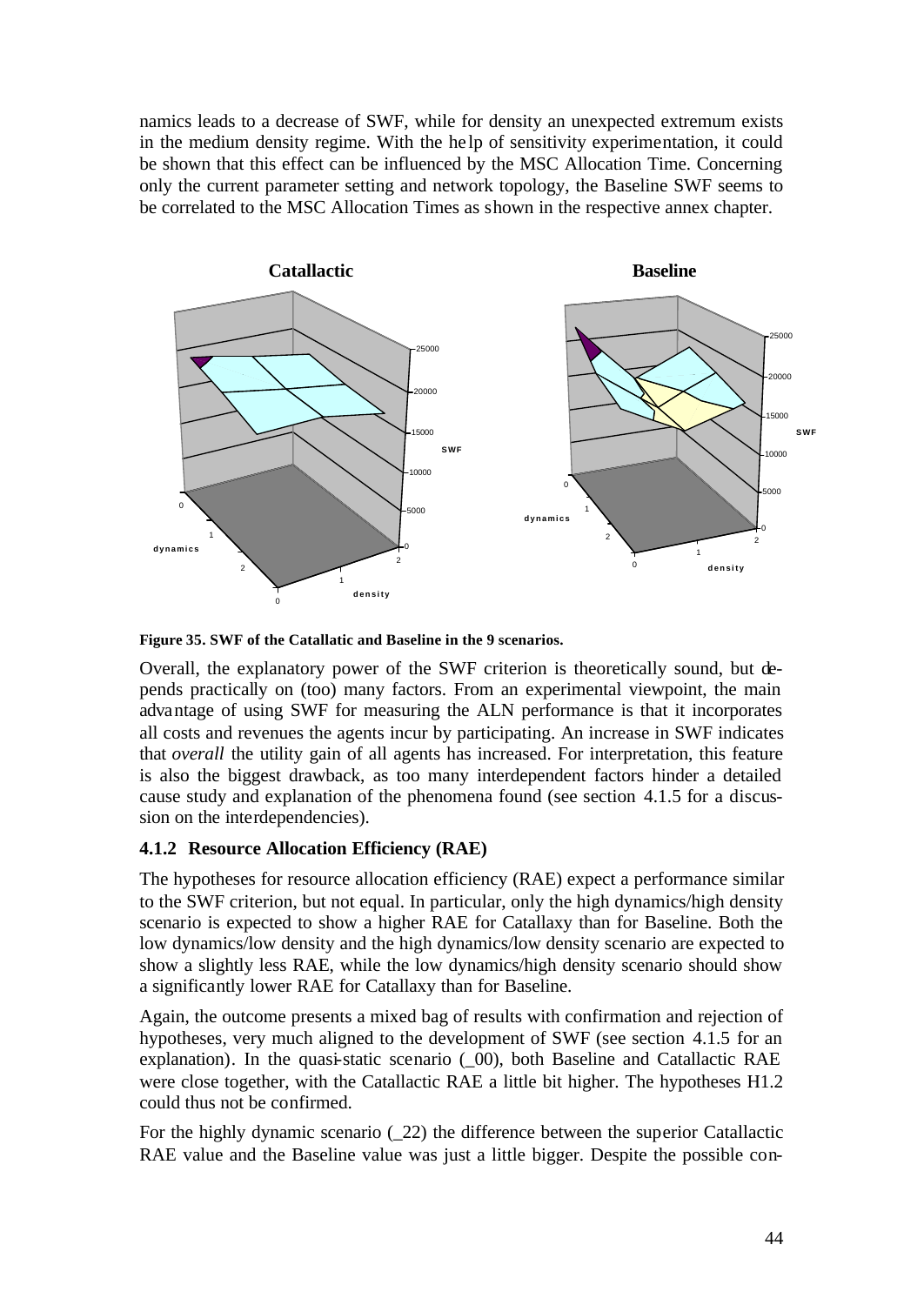firmation of hypotheses H2.2, the difference was not considered big enough and the hypotheses could thus not be confirmed.

For the low node density scenario  $(20)$ , surprisingly the Catallactic RAE value is even higher than for the highly dynamic scenario. Hypothesis H3.2 is thus rejected, but the reason becomes not clear enough to make a final statement.

The high node density scenario  $(02)$  shows a RAE value which is comparable to the highly dynamic scenario. However, it is not clear whether this result correlates with high density.

In Figure 36 the value of the RAE parameter in all considered scenarios is shown. It can be seen that the RAE of the Catallactic system changes smoothly from one scenario to the other. The RAE achieved in the high density scenarios is almost independent of the dynamics, but shows some negative correlation to the factor density. The RAE of Baseline is less regular. Higher dynamics decrease the RAE achieved. Observing density, the same behavior is exhibited like in SWF. Obviously a minimum of RAE can be noticed in the medium density scenarios which is suspected to be due to the same explanation.



**Figure 36. RAE of the Catallactic and Baseline in the 9 scenarios.**

### **4.1.3 Response Time**

The main statement of the hypotheses with regard to the response time (REST) was, that the REST value for Catallaxy is positively correlated with the combination of increasing dynamics and increasing density. There have been no statements made for the isolated change in only one dimension.

In the quasi-static scenario  $(0, 00)$ , REST was much longer in Catallactic than in Baseline, therefore hypotheses 1.3 could not be verified. This proves the superiority of the Baseline approach in a stable non-changing environment.

The high dynamic scenario (\_22) presents an average longer REST in comparison to Baseline, which was not proposed by the hypotheses. Like discussed before, it is considered that due to a higher probability of node failures more negotiations have to be initiated to establish successful service provision.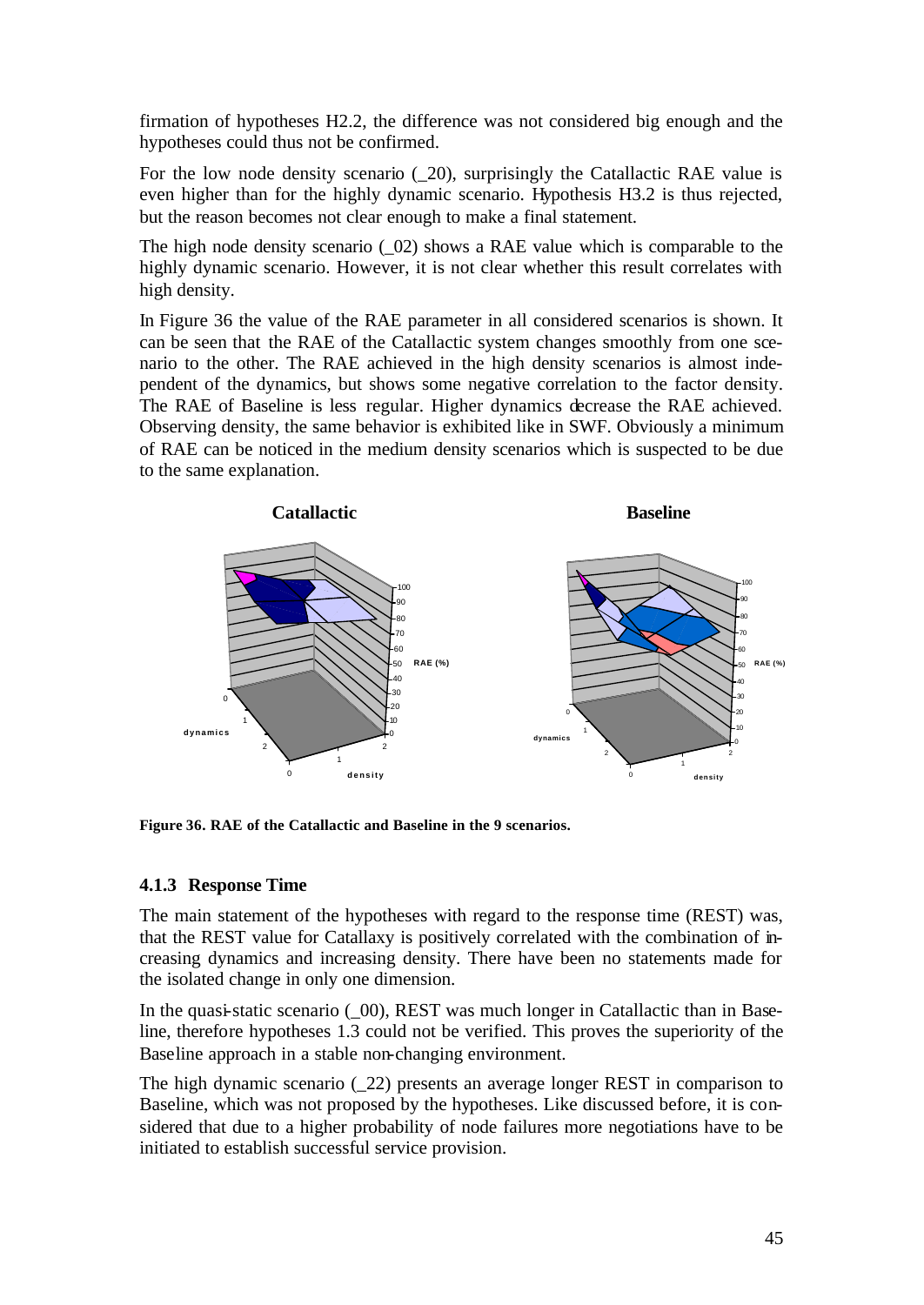For scenario  $\alpha$  (low node density) the results showed higher REST in Catallactic approach. This could be due to high service detection endeavours.

For the high node density scenario (20) it was expected to obtain longer Response Times in Catallactic approach. This could be verified. REST was about 95% higher. This could be the effect of a high supply of services so that the client could make several negotiations to get the best offer.

Figure 37 displays the value of the response time (REST) in the different scenarios. The response time of the Catallactic system is influenced both by the dynamics and density of the simulated scenario. In this model, a minimum is shaped at medium density and a maximum at medium dynamics.

In Baseline, the response time grows with the increase of node density and shows independence to dynamics.



**Figure 37. REST of the Catallatic and Baseline in the 9 scenarios.**

To put it in a nutshell, the Catallactic REST in all scenarios was outperformed by the Baseline approach, sometimes significantly. This is an unforeseen result. It is supposed to be the effect of time-consuming negotiations in high density scenarios and lasting decentralized service discovery times in low density scenarios. In addition to that, in high dynamics the high number of conversations necessary for service provision will cause longer response times.

### **4.1.4 Communication Cost**

The main statements of the hypotheses with regard to the communication cost (CC) were, that the superiority of CC value performance for Catallaxy is mostly correlated with increased node density. Increasing dynamics alone, as in the low density/high dynamics scenario, leads to higher CC, while increasing density alone, as in the low dynamics/high density scenario, leads to lower CC. The combination of changes in both dimensions should lead to an over-compensation, where the effects of density override those of dynamics.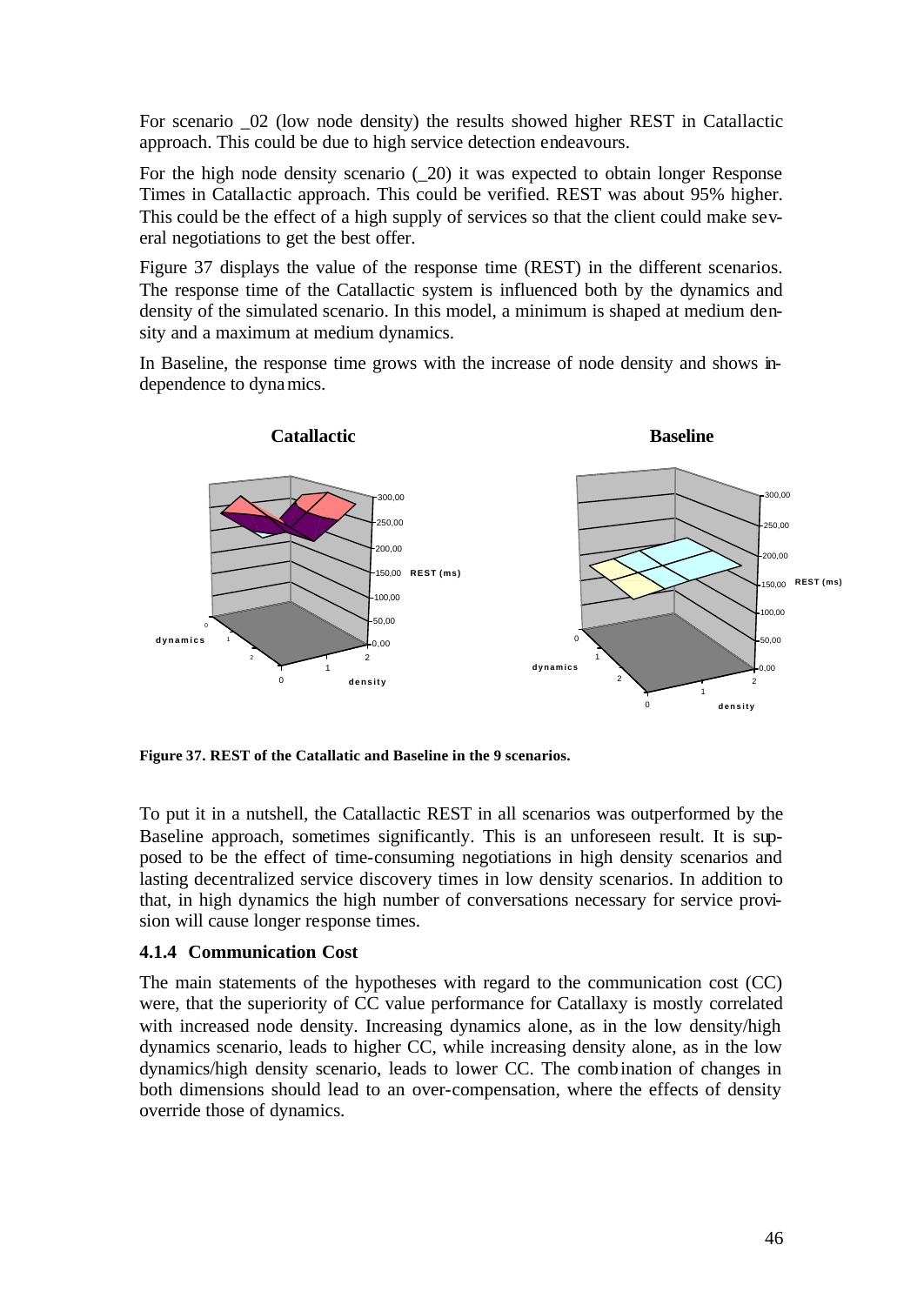Resuming the results, in the quasi-static scenario (\_00) CC were expected to be slightly more than in Baseline, due to its supremacy in static environments. This expectation could be verified.

The high dynamic scenario (\_22) showed that CC are slightly higher in Catallactic. As discussed before, the non-static topology causes a higher, unexpected conversation emergence. Therefore, the hypotheses had to be rejected.

For low node scenario ( $\sigma$ 02) slightly higher CC were awaited. This could be confirmed. Considering REST it can be assumed that the difference between REST and CC is caused by long queues at the nodes because of congestions and not by long negotiations.

For the high node scenario  $(20)$  communication costs are even higher, which falsifies the hypothesis.

In Figure 38 the value of the CC parameter in the different scenarios is presented in comparison to dynamics and density. It can be pointed out that the CC both of the Catallactic and the Baseline system increases with higher node density but does not change by altering dynamics. Catallactic shows a steady increase, whereas in Baseline model, an increase firstly comes up when changing from medium density to high density.



**Figure 38. CC of the Catallactic and Baseline in the 9 scenarios.**

Summing up, communication costs are higher in all scenarios in the Catallactic approach. This might be because of a higher coordination endeavour in the decentralized case. Interestingly this behaviour often leads to better results which have to be "paid" by higher communication activities.

### **4.1.5 Interdependence of criteria**

At the start the project has assumed the social welfare utility (SWF), resource allocation efficiency (RAE), access time (REST) and communication cost (CC) criterion as being independent of each other and depending only on the variation of node density and node dynamics. The findings presented in this report, visualized by the respective figures, show that the criteria results are affected (1) by each others development and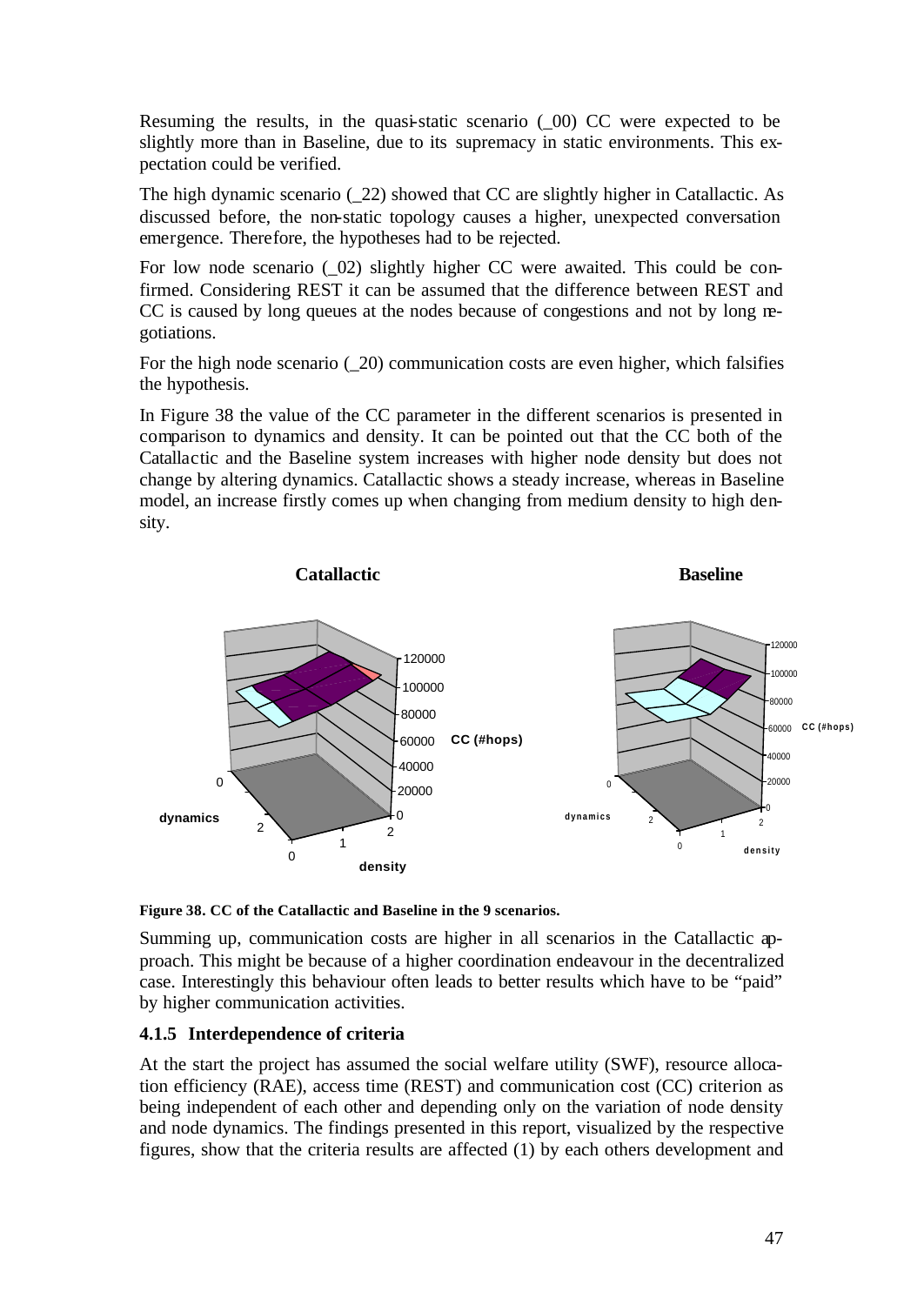(2) by other parameters than density and dynamics. This section investigates into the interdependencies.

In general, we have found that the Catallactic model becomes relatively superior over the Baseline model with increasing dynamics and increasing density, as indicated by the social welfare utility (SWF) criteria. But Catallaxy achieves this result at the expense of higher communication cost and inferior response times. The RAE criterion mirrors quite closely the development of SWF. This leads to the assumption that SWF is positively correlated with RAE, and inversely correlated to both CC and REST.

The interdependence of SWF and RAE is not such surprising, as both criteria are based on the ratio of successful transactions within a given time span. In the current implementation, Client agents and Service Copy agents both agree to a transaction only if the utility gain is positive. To this respect, every successful transaction adds to the SWF value; the more transactions are successful within the experiment in total, the higher is the total SWF at the end. This interdependence could be deliberately broken, if the negotiation strategy of the agents would allow them to conduct transactions with negative utility gains.

The interdependence of SWF and CC is not surprising in so far as the SWF value for each agent should already compensate all the costs and revenues incurred in the agent. To this respect, an increase in the communication costs should lead to a decrease in SWF, as for a given revenue situation the costs rise. This shows clearly in the figures shown in the previous section.

For the correlation between SWF and REST, the link lies in the number of transactions conducted in a given time span. A higher response time means also slower reactions on whether to take up a negotiation or not, which in turn affects the possible number of transactions during the experiment. As has been indicated above, the number of transactions directly and positively influences the SWF.

In total, the dependencies between the criteria came out clearer than expected. Despite the sometimes tautological findings on the experiments, these dependencies are an *emergent feature* of the simulation, as no direct relations between them have been programmed. To this respect, we regard these correlations as positive insofar as they support each other and give the statements more consistency and weight.

At last, a note on the particular result of the medium density regimes. The figures presented in this report show clearly that in the results for all criteria there is a strong dependency to the value of density, with the best results for Catallactic with density=1 with any value of dynamics: the *x1* experiments. It seems that by changing some parameters other than node density and node dynamics, these (local) maxima or minima can deliberately be made to appear or not. In the current basic setup as shown here, it looks like a local optimum for network density or dynamics would exist. However, this may not be the case for other setup combinations, and thus can not be generalized to practical Grid applications without further research.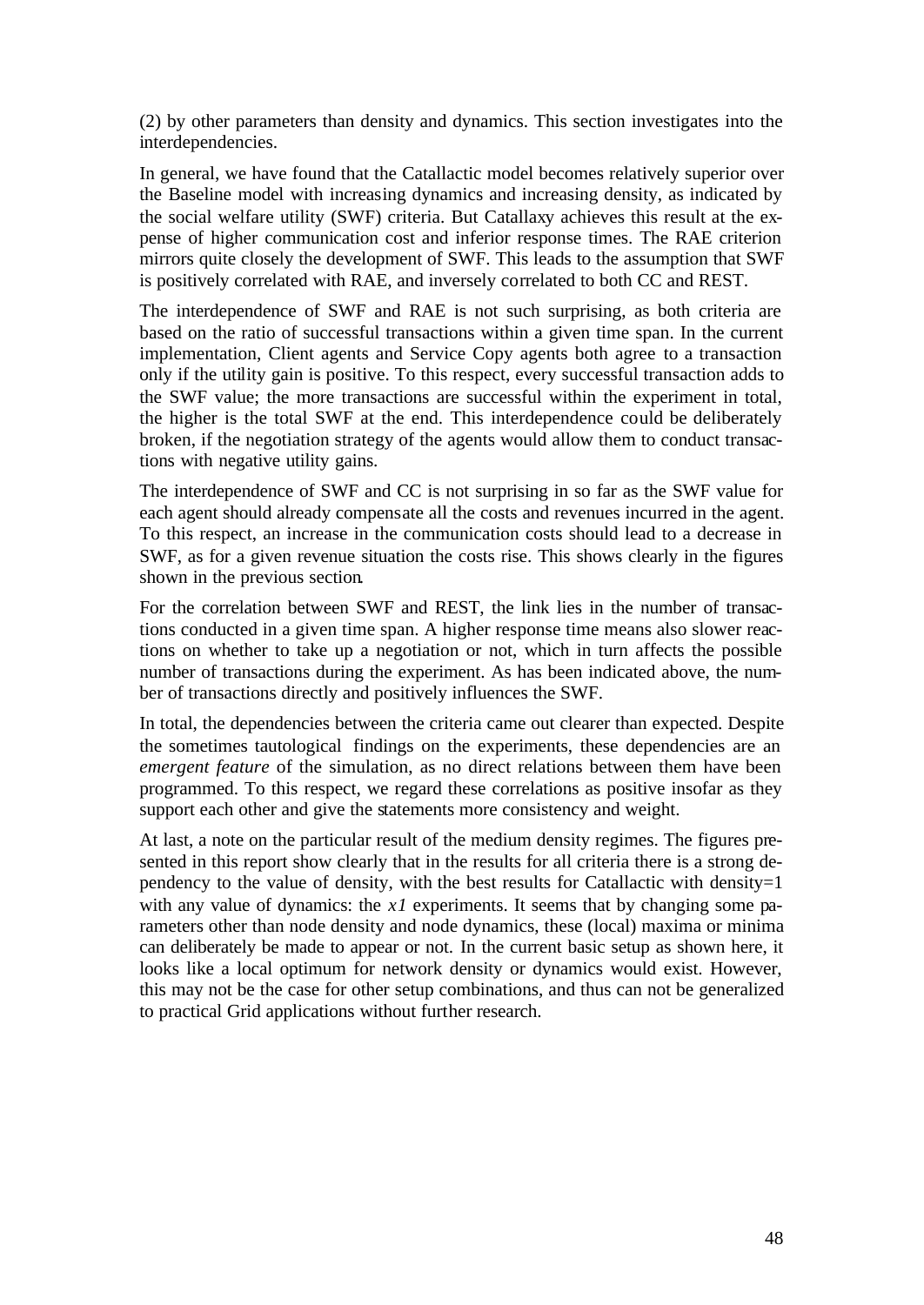## **5. Conclusions and Outlook**

The achievements of the project are:

- 1. the development of an experimental simulator for investigating different allocation mechanisms, allowing their comparative evaluation;
- 2. the definition of a two-dimensional problem space, defined by dynamics and density, which can be used to categorize application layer networks;
- 3. the conduction of an experimental evaluation study of two allocation mechanisms.

# **5.1 Regarding the development of an experimental simulator**

There are several simulators for Grid and Grid-like networks available [1]. In most of these, the implementation of the networking, the application and the allocation mechanism build a proprietary whole. The evaluation of the performance of different allocation mechanisms is thus not possible. The CATNET simulator has been designed from the beginning to provide abstract interfaces for messaging and allocation computation, so that both centralized and decentralized allocation mechanisms can be used.

For the decentralized allocation mechanisms like in the Catallactic scenario, service clients and service providers communicate using a well defined messaging protocol. The decision-making is encapsulated in the client and provider classes using a heuristic-adaptive strategy, which can easily be modified or replaced without side effects to other classes in the system. It is thus possible to try out other rule-based, heuristicadaptive or even game-theoretic strategies.

For the centralized allocation mechanisms like in the Baseline scenario, the modification is even easier, as it only effects the internal processing of the MSC class. It would be possible, for example, to experiment with a heuristic "lowest price choice" approach or even a stock market/equilibrium price approach, without having to change any other object in the simulation.

# **5.2 Regarding the categorization of application layer networks**

To evaluate the project findings and to map them to realistic scenarios, we have categorized the different existing projects, e.g. under the labels of Data Grids, Computational Grids, Peer-to-Peer Networks, using two abstract dimensions, node density and node dynamics.

The node dynamics dimension looks at the frequency of changes in the application layer network, characterized by the appearance and disappearance of service offers and demands. This is different from the network layer, where network nodes or communication links break. An example of high node dynamics is the high frequency of nodes connecting and disconnecting from the P2P network; this connecting act is (mostly) a deliberate act of the participants, starting up or shutting down the P2P client.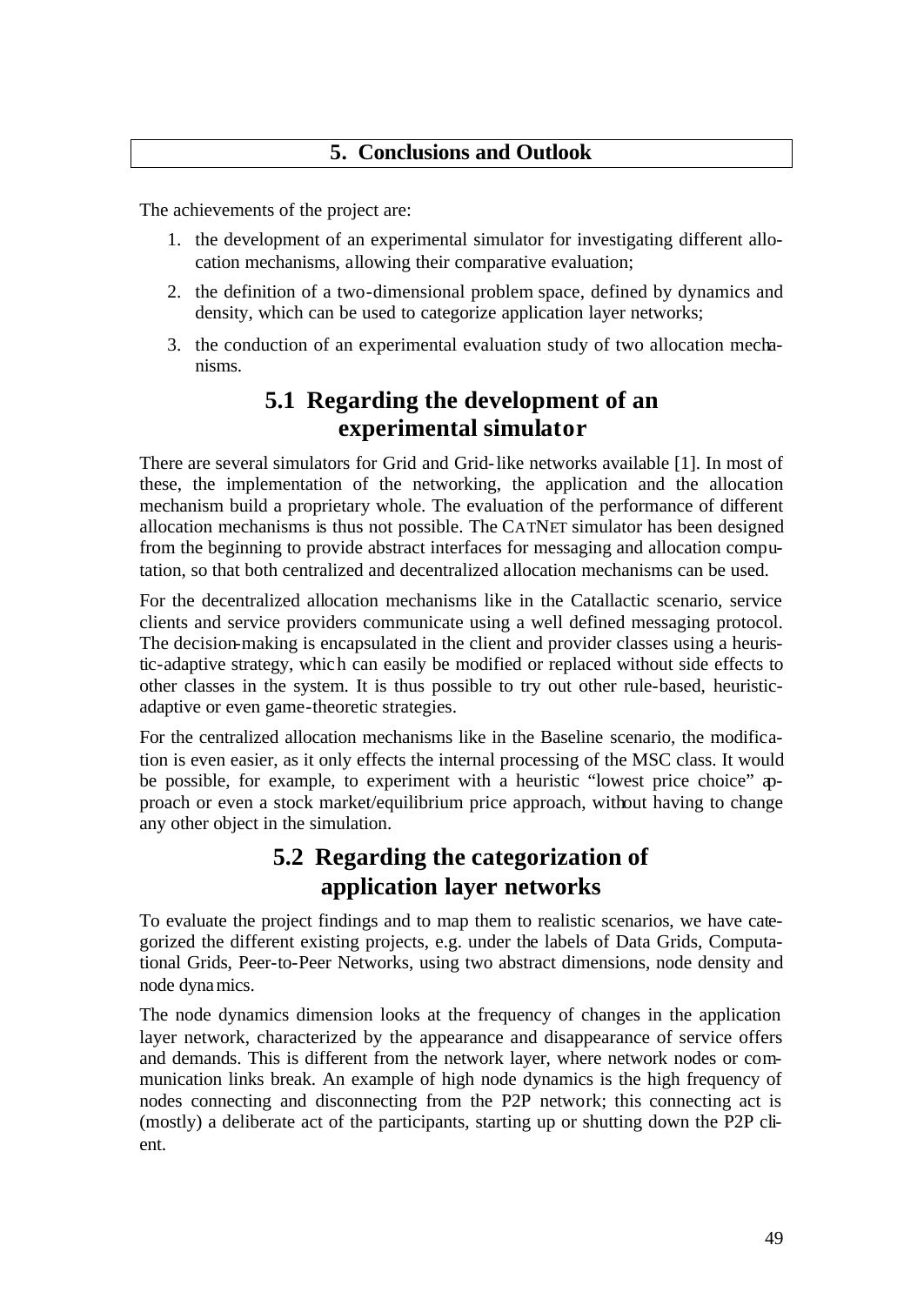For low node dynamics, resource nodes are considered to be highly available and permanently connected to the fixed network. This would be a feature of top-down designed networks like DATAGRID, or in an extreme case of parallel computation networks. In between low and high node dynamics, it is possible to find numerous examples, which can be simulated using CATNET.

The other categorization dimension is density, which reflects the average distance between service providers and clients. Again, this measure is on the application level rather than on the network level. It does not measure the connections between particular network nodes, but abstracts from the particular network topology, although this still has a measurable effect on the outcome.

In summary, the two dimensions dynamics and density have been found to describe different service networks and explain their difference on an application layer level, as opposed to pure communications network measures.

It is subject to future research (e.g. the theoretical approach, see below in the outlook chapter) to state whether these two dimensions are sufficient to explain, or whether additional dimensions have to be taken into account. These findings could in turn lead to better simulation setups, and also for planning and deploying Grid networks.

# **5.3 Regarding the conduction of an evaluation study**

The outcome presents a mixed picture which needs further exploration, to overcome artefacts and limitations of the simulation software. The current results are valid for the particular setup parameter values, the specific topology and the measurement procedures.

The absolute value of the criteria performance is highly sensitive to that particular setup, and can easily be changed by a variation in the input parameters. The absolute value can thus not be used to provide performance statements. However, the relative value and rations between Catallactic and Baseline results have been found to show similar patterns, which we are able to repeat using the same simulator settings.

The results presented in the figures in this report are singular values from on representative experimentation run. For a statistically solid conclusion to further support our findings, the values of several experiment runs would have to be aggregated, and the average and variance of the values presented. For technical reasons, these aggregations were not possible to obtain during the runtime of the project. However, as the results values are repeatable and very similar for each experiment, the findings presented in this report are regarded as representative.

Despite these restrictions, the information provided by relatively comparing Baseline and Catallaxy within the same parameter setting, the same topology and the same measurement procedures comes to clear, repeatable conclusions about their respective performance.

One of these repeatable artefacts is the apparent "relatively optimal" performance of the "medium" regimes, especially for medium density, in all experiments. In contrast to our expectations and to the hypotheses which aimed at the "corners" of our problem space, it seems here that an optimal state of the network exists where both dynamics and density are somewhere "of average value". This may lead to an engineering research question, which asks if an optimal state of the network exists, how can the dynamics and density of the network adapt to reach that state?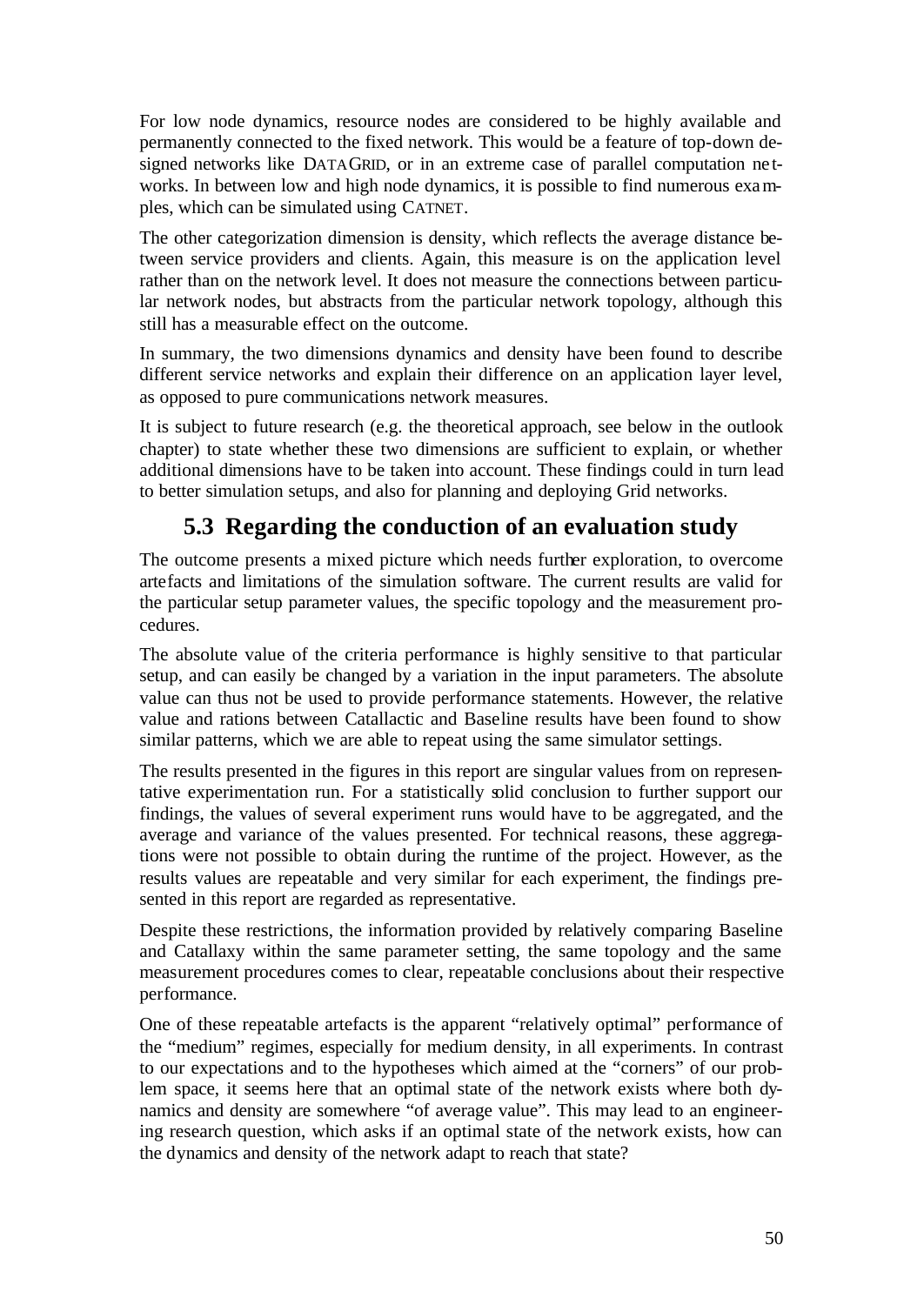For the dynamic part, that answer has to be given by the technical implementation level: for a "naturally" low dynamic environment, it may be positive to deliberately add dynamics and faults so that the adaptation process in the network nodes can continuously improve; for a naturally high dynamic environment, some persistency and caching mechanisms might be implemented that implement self-healing and faulttolerant capabilities.

For the density part, the answer lies in the application layer rather than the technical implementation. As the density can be changed either by deployment of new Service Copies or by migration of the existing SCs, the concrete implementation is probably dependent on the application properties. For CATNET we conducted a sensitivity analysis on using the migration capabilities or not. This experiment showed an increased performance for the SWF and RAE criteria, if SC migration was allowed. In this case, the change of the density towards a perceived optimum is an "emergent" feature, meaning that it is a whole-system phenomenon, achieved by deliberate action of the single network participants who work for their own good without taking possible effects on the system scale into account. This finding opens the door to the scientific field of "complex adaptive systems", which is pursued in the European Union's 6<sup>th</sup> Framework programme as a Future and Emergent Technologies Proactive Initiative.

Although the main simulation parameters which we vary are the node dynamics and node density, we observed that actually the design space which could be considered for both systems is much larger. Some indication of how the adaptation of other parameters affects the simulation is shown in the "sensitivity experiments" as shown in the respective chapter for demand frequency, migration, MSC allocation time and MSC update time. Other parameters we have considered to evaluate are, for instance, the effect of scale on the coordination mechanisms, the influence of particular characteristics of the demand queue, design parameters of the Baseline system to handle highly dynamic environments, and parameters of the strategy used in the Catallactic coordination to determine prices.

## **5.4 Outlook**

For the future pursuit of the research questions of the CATNET project, two main directions can be followed to come around the obvious dependency of numerous setup and simulation variables.

In principle, one approach would be to decrease the number of variables until the outcome is provably dependent only on the dimensions; that is, the measurement criteria can be theoretically shown to be function values only of node dynamics and node density. This can be called the "theoretical approach".

The other approach would be to choose values which are realistic and lead to results comparable to those real-world implementations. The numbers of variables, the parameter setup and the network topology have to be taken from a real-world implementation, with the goal of making the Baseline scenario indistinguishable from that implementation as a reference. This can be called the "practical approach".

For the **practical approach**, the most effective way of building such a technical simulation would be to create resource allocation middleware, that also allows taking measurements, and to implement it e.g. in a GLOBUS-based real project under "live" conditions. The "technical simulation" of the Grid network would then be the Grid network itself; both the parameters and the parameter settings are taken from the real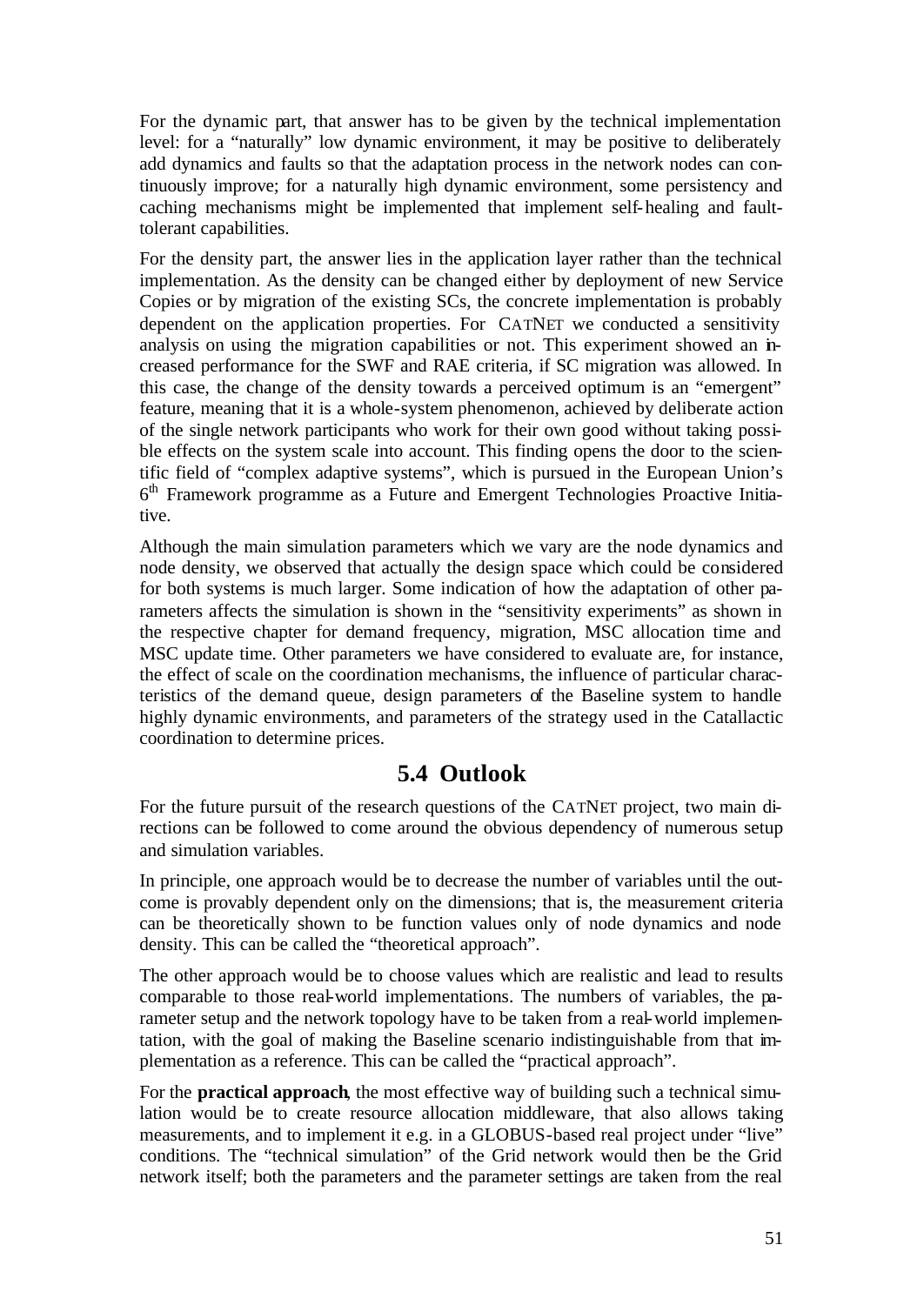world application and the current implementation of the GLOBUS network. The number of variables which can be changed in the experiment decreases greatly and allows concentrating on further design aspects of the middleware. The criteria and measurement would also be derived from the goals and constraints of the Grid application, so that a "superior" criterion can be assumed to exist.

The downside of the practical approach is that an "evaluation" with a theoretical claim is nearly impossible to pursue. The middleware created is necessarily proprietary to the special technical implementation as well as to the application environment. The theoretical question whether a Catallactic, self-organizational allocation aspect is better for Application Layer Networks *in general*, can thus not be answered.

For the **theoretical approach**, the number of influential variables has to be decreased significantly in order to arrive at generic results. In the current CATNET implementation, the sensitivity of the results to the adaptation of variables like MSC update time or demand frequency is quite high. The results can change so much, that the judgment about confirmation or rejection of the simulation hypotheses is affected. For a theoretical statement about the performance of Catallaxy *in general*, these side effects need to be eliminated by reducing the number setup parameters. The goal is that only a change of node density or node dynamics should lead to significant result adaptation, while the variation of other parameters at least does not change the main statement regarding the hypotheses.

This theoretical approach could be realized using less functionality both in the ne twork simulator and in the simulated application layer network, or by building the simulation on top of a known general-purpose simulation framework like Mathematica®. The downside of this approach is that the degree of abstraction is much higher than in the current CATNET project, so that a sound transfer of the statements to a realistic application is limited, even impossible. However, such a project would be able to give fundamental insight to a theoretical research field on the interface between computer networks and economics; despite missing practical significance, the possible scientific gain is regarded as quite high.

Some personal experiences of the CATNET project members finish this project report. During the runtime of the project, the development of the simulator, the design of the problem space and the conduction of the experiments have influenced each other more than we expected at the start. The joint writing and reading of academic papers and visiting academic conferences brought new knowledge into the project, which also led to modifications in these 12 months. All in all, the research topic, as precise as it was formulated at the beginning, began to move, the deeper we delved into the implementation of the CATNET Java classes using the JavaSim simulation framework.

Another obstacle we encountered was the sensitivity of the experimental results from other parameters than expected. This makes scientific reasoning complicated, but on the other hand opens doors to related research questions and provides associations which may be important for future Grid applications as well.

Under these circumstances, we regard the CATNET project as highly successful and as a good basis to pursue further research from here, either from a theoretical, practical or joint perspective.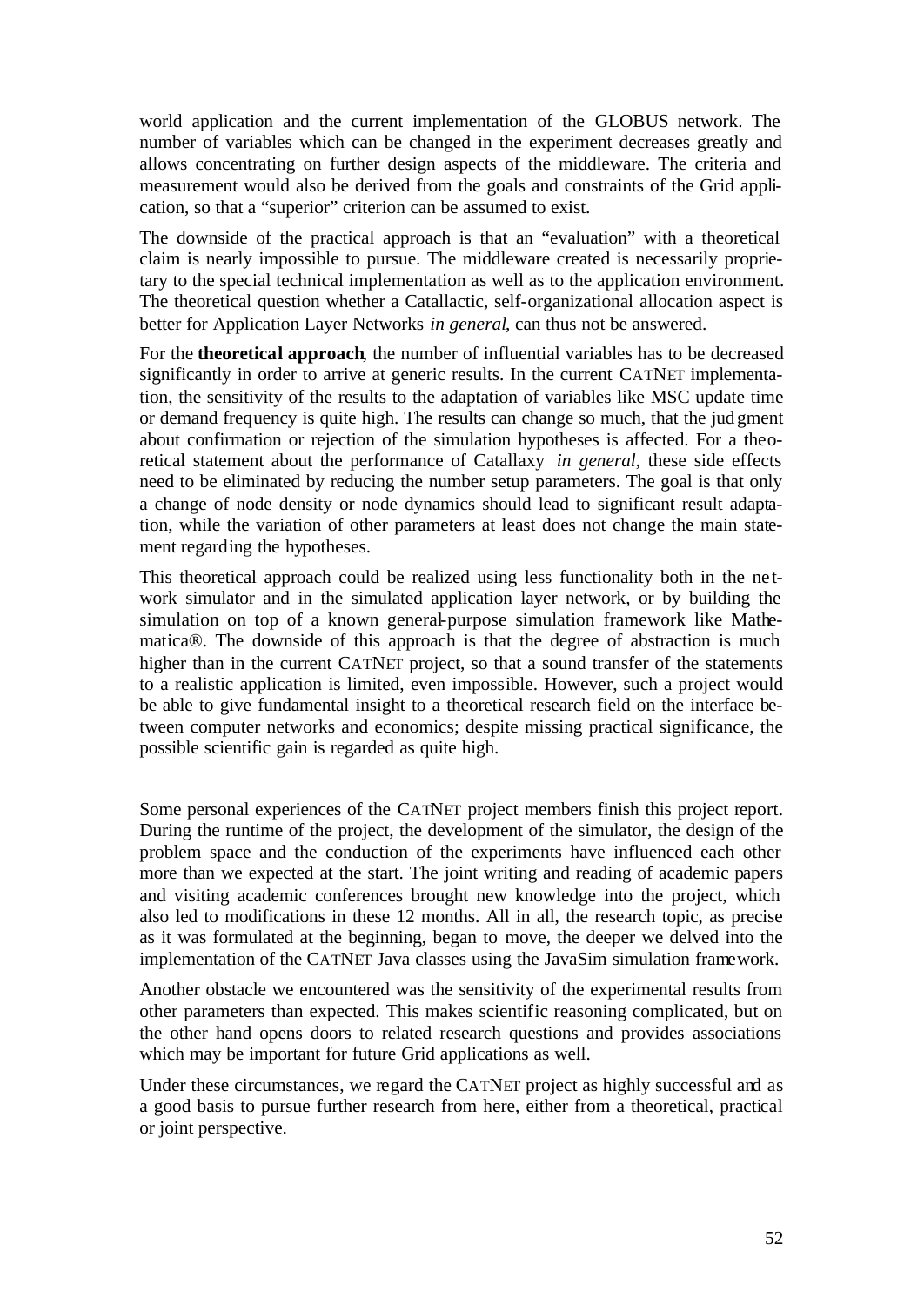## **6. Annex: Development of the parameters during experimentation**

The development of the evaluation parameters during experimentation performs differently in Catallactic and Baseline approach due to the changed conditions of the models. The graphics below show this behaviour over time in a Catallactic and a Baseline experiment.

The price is represented in green, RAE in blue and Access Time (REST) is depicted red. The X-Axis illustrates experimentation time in milliseconds, the Y-Axis the

- a) contract prices for two available services (multiplied by 6),
- b) the RAE (multiplied by 5), and
- c) the access time in milliseconds.

The price adaptation and the RAE values have been modified to fit into the displayed graph, while the results are not affected.



### **Figure 39: Baseline development of parameters during experimentation**

For the Baseline model one can see in Figure 39 that prices do change a lot over time. There is a slight variation in prices. This may be subject to a successful price adaptation by the sellers; every seller agent increments its price perception over time and vice versa, while the clients always pay the cheapest prices, but have an inferior strategy to hold prices down.

RAE is in average about 50%. The high variance comes from the allocation cycles of the MSC.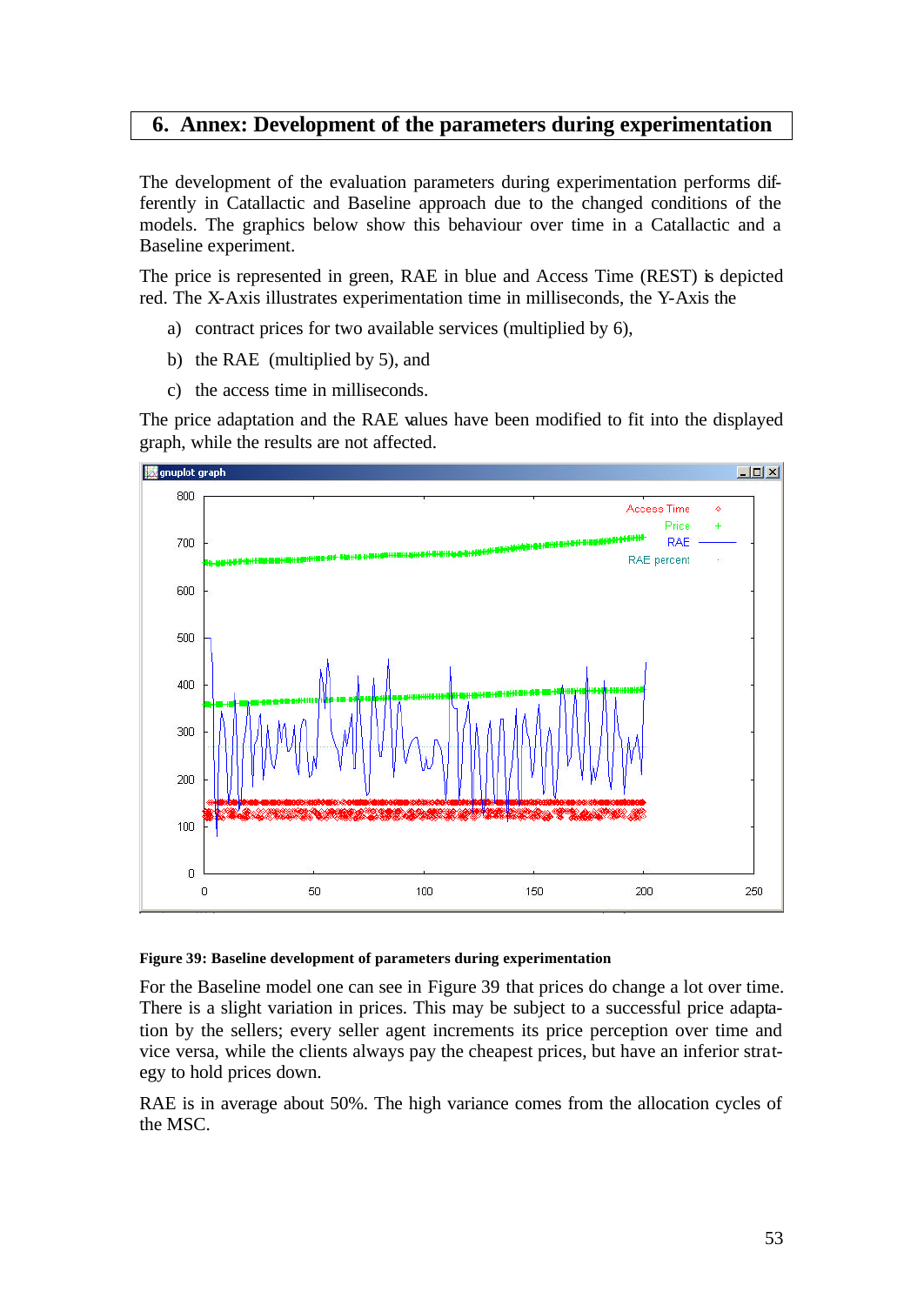The access time (REST) shows three different levels at about 140ms. Figure 39 shows a high density scenario, so SCs are very close to the clients and the three levels of access times come from the fixed network topology shown in Figure 3.



### **Figure 40: Criteria development during Catallactic experiment**

In the Catallactic model contract prices are a result of continuous negotiations. Initially prices are set in the start script in a certain spectrum. Depending on a specific value in the strategy procedure, proposals are generated randomly, based on the price information obtained by the start script.

Initial bargaining prices adapt to the development of demand and supply. It was assumed that by using this simple heuristic strategy, an equilibrium price can be achieved for each item.

Agents adapt their price perceptions to generate a maximum profit. One can see, that a common level of (equilibrium) prices are established after 50ms, which is equal to approximately 250 demand requests.

RAE is right from the start extremely low. This might be due to a lot of failed negotiations committed because of too high price perceptions. After establishing the market (equilibrium) prices, it can be seen, that RAE climbs to a constant value.

The access time (REST) behaves similar. At first very high values appear. Partly  $\alpha$ cess times of 1400ms emerge. When reaching the equilibrium prices, REST decreases to three lower constant levels. The hypothesis behind these three steady values is that in case of equilibrium prices less negotiation occurs and the REST represents the time distance to the three closest Service Copies (according to the topology).

In comparison to Baseline it can easily be discovered that the prices in Catallactic decrease. The Catallactic model represents a market, Baseline is more an allocation method; prices do change in a very slow form depending on a recent reject or accept.